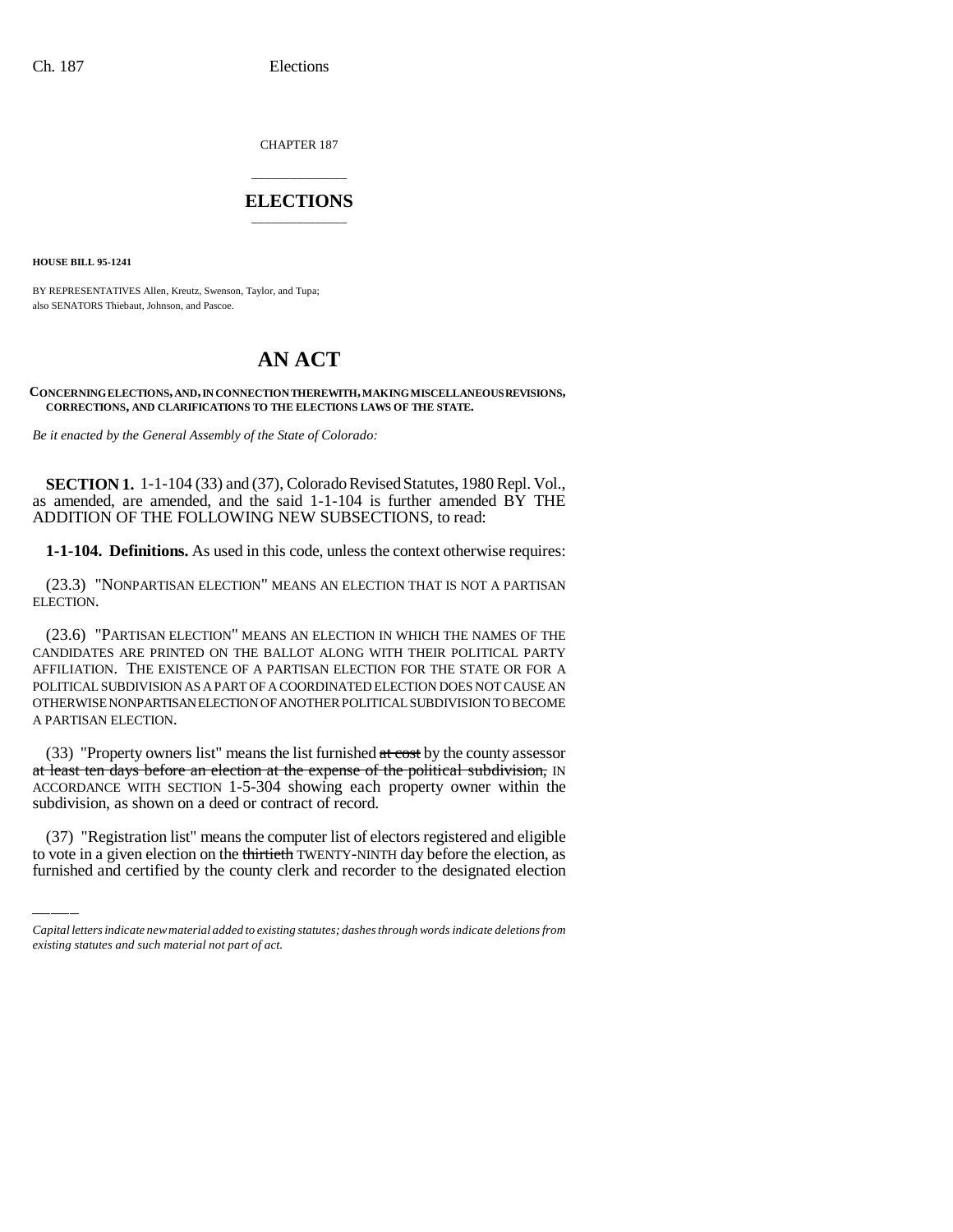official.

**SECTION 2.** 1-1-106 (2) and (5), Colorado Revised Statutes, 1980 Repl. Vol., as amended, are amended to read:

**1-1-106. Computation of time.** (2) In computing any period of days prescribed by this code, the day of the act or event from which the designated period of days begins to run shall not be included AND THE LAST DAY SHALL BE INCLUDED. Saturdays, Sundays, and legal holidays shall be included, EXCEPT AS PROVIDED IN SUBSECTION (4) OF THIS SECTION.

(5) If the state constitution or a state statute requires doing an act in not less than "NOT LESS THAN" a certain number of days or prior to "PRIOR TO" a certain number of days or a certain number of months before "BEFORE" the date of an election, the period is shortened to and ends on the prior business day which is not a Saturday, Sunday, or legal holiday, EXCEPT AS PROVIDED IN SECTION 1-1-114.

**SECTION 3.** 1-1-108, Colorado Revised Statutes, 1980 Repl. Vol., as amended, is amended to read:

**1-1-108. Copies of election laws and manual provided.** (1) At least thirty days before the first election of each election year governed by this title, the secretary of state shall transmit to the county clerk and recorder of each county, copies A COPY of the pertinent sections of the election laws of the state for office use. A copy of a simplified manual of election procedures, including pertinent sections of the election laws of the state, shall be distributed to each of the election judges in each precinct, to the secretary of each school board, and to any other designated election official. The manuals shall be collected by the designated election official after the election.

(2) No later than January 15 in even-numbered years, the division of local government in the department of local affairs shall transmit to the designated election official of each political subdivision entitled to hold elections OR, IF THERE IS NO DESIGNATED ELECTION OFFICIAL, TO THE CHIEF EXECUTIVE OFFICER OF THE POLITICAL SUBDIVISION, at least one copy of the election laws. and one copy of a simplified manual of election procedures to be distributed to each of the election judges. The secretary DESIGNATED ELECTION OFFICIALS OR CHIEF EXECUTIVE OFFICERS of the various governing bodies may request additional copies of the election laws. and the simplified manual of election procedures.

**SECTION 4.** 1-1-114, Colorado Revised Statutes, 1980 Repl. Vol., as amended, is amended to read:

**1-1-114. Registration deadline.** Any other provisions of this title to the contrary notwithstanding, electors shall be permitted to register up to thirty TWENTY-NINE days before any primary, presidential, general, municipal, congressional vacancy, special district, or other election, AND IF THE TWENTY-NINTH DAY BEFORE AN ELECTION IS A SATURDAY, SUNDAY, OR LEGAL HOLIDAY, THEN ELECTORS SHALL BE PERMITTED TO REGISTER ON THE NEXT DAY THAT IS NOT A SATURDAY, SUNDAY, OR LEGAL HOLIDAY.

**SECTION 5.** 1-2-101 (1) (b), Colorado Revised Statutes, 1980 Repl. Vol., as amended, is amended to read: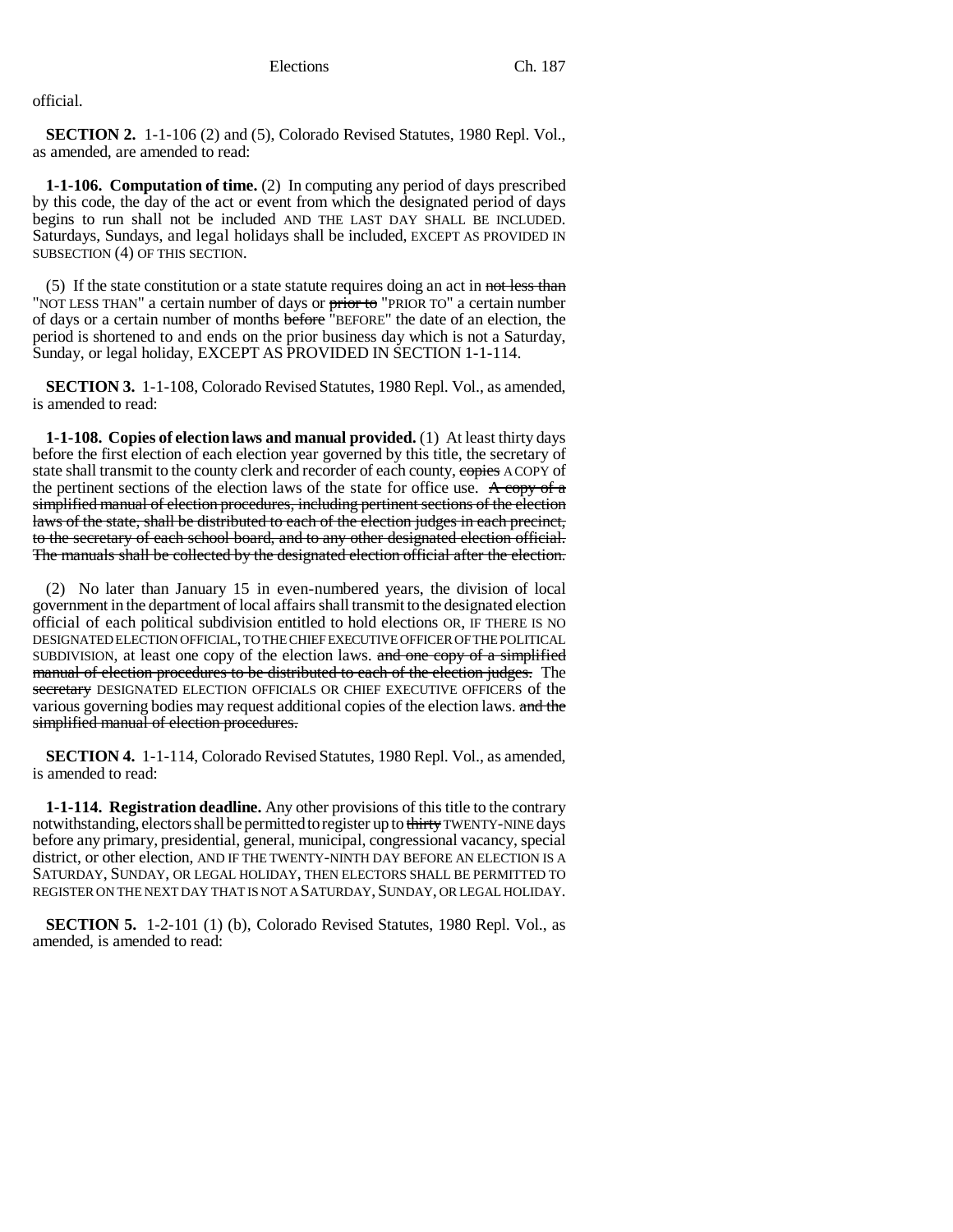**1-2-101. Qualifications.** (1) Every person who is eighteen years of age or older on the date of the next election and who has the following qualifications is entitled to register to vote at all elections:

(b) The person has resided in this state and precinct or for a nonpartisan election the person has resided within or is a taxpaying elector of the political subdivision, thirty days immediately **preceding** PRIOR TO the election at which the person intends to vote; but, in case of an annexation which THAT changes county boundaries, any person otherwise qualified to register to vote under the provisions of this section who has resided within the territory annexed for the time prescribed shall be deemed to have met the residence requirements for the precinct to which the territory was annexed.

**SECTION 6.** 1-2-103 (4), Colorado Revised Statutes, 1980 Repl. Vol., as amended, is amended to read:

**1-2-103. Military service - students - inmates - mentally ill persons.** (4) No person confined as a prisoner in NO PERSON WHILE SERVING A SENTENCE OF DETENTION OR CONFINEMENT IN A CORRECTIONAL FACILITY, JAIL, OR OTHER LOCATION OR WHILE SERVING A SENTENCE OF PAROLE a correctional facility or jail shall be eligible to register to vote or to vote in any election, while confined; or serving any part of a sentence under mandate; however, a confined prisoner who is awaiting trial but has not been tried shall be certified by the institutional administrator and shall be permitted to register to vote by affidavit registration in the prisoner's county of residence MAIL REGISTRATION PURSUANT TO PART 5 OF THIS ARTICLE.

**SECTION 7.** 1-2-202 (1), (2), and (7), Colorado Revised Statutes, 1980 Repl. Vol., as amended, are amended to read:

**1-2-202. Registration by county clerk and recorder.** (1) The county clerk and recorder shall register any eligible elector residing in any precinct in the state of Colorado who appears in person at the primary office or at any office, mobile or stationary, regularly maintained by the county clerk and recorder and staffed by regular employees at any time following any general election, up to and including the thirtieth TWENTY-NINTH day before the primary election, or at any time after the primary election, up to and including the thirtieth TWENTY-NINTH day before the general election. The registrations shall then be forwarded to the appropriate county clerk and recorder. The county clerk and recorder shall accept deferred registrations pursuant to subsection (6) of this section, except on the days of the primary, general, and congressional vacancy elections and elections held on the first Tuesday in November of odd-numbered years.

(2) Each municipal clerk shall serve as a deputy registrar. The municipal clerk shall register any eligible elector who appears in person at the municipal clerk's primary office at any time during which registration is permitted in the office of the county clerk and recorder, except the twenty-nine TWENTY-EIGHT days preceding any municipal election. The municipal clerk shall deliver the new registration records to the office of the county clerk and recorder either in person or by certified mail on or before the fifteenth day of each month and in person on the day following the last day for registration preceding any election for which registration is required.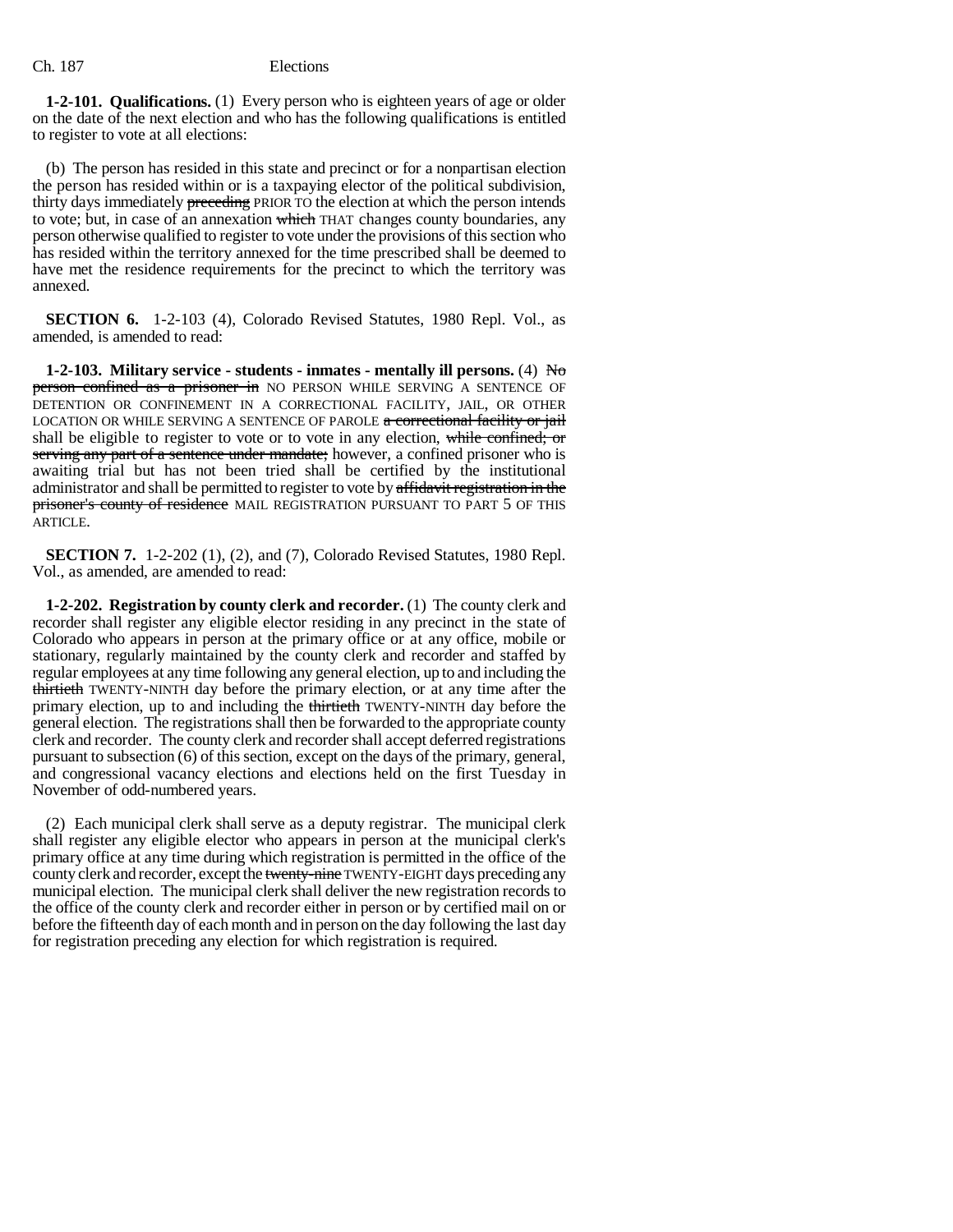(7) The name of each elector who registered pursuant to subsection (6) of this section shall be included in books and lists prepared for all elections held at least thirty TWENTY-NINE days after the date of registration.

**SECTION 8.** 1-2-204 (2) (f), Colorado Revised Statutes, 1980 Repl. Vol., as amended, is amended to read:

**1-2-204. Questions answered by elector.** (2) In addition, each eligible elector shall be asked, and the elector shall correctly answer, the following:

(f) The elector's post-office MAILING address if different from the elector's residential address;

**SECTION 9.** 1-2-208 (1), Colorado Revised Statutes, 1980 Repl. Vol., as amended, is amended to read:

**1-2-208. Registration by federal postcard application.** (1) Any eligible elector of this state serving in the United States service who is unable to register under any other provisions of this part 2 may register by properly executing the federal postcard application as provided in the laws of the United States known as the "Federal Voting Assistance Act of 1955", as amended, and may vote in accordance with the federal "Uniformed and Overseas Citizens Absentee Voting Act", as amended. The application may be made at any time following any general election, up to and including the thirtieth TWENTY-NINTH day immediately preceding a general, primary, or congressional vacancy election. Upon receipt of a duly executed application from an eligible elector, the county clerk and recorder shall forthwith register the elector in the registration book for the precinct where the elector resides, in the same manner as electors appearing in person are registered, and shall write or stamp in the space for the elector's signature "registered by federal postcard application".

**SECTION 10.** 1-2-209 (2), Colorado Revised Statutes, 1980 Repl. Vol., as amended, is amended to read:

**1-2-209. Registration of citizens who reside outside the United States federal law.** (2) The application may be made at any time following any general election, up to and including the thirtieth TWENTY-NINTH day immediately preceding a general, primary, or congressional vacancy election; except that the application shall be received by the county clerk and recorder prior to the close of business on the thirtieth TWENTY-NINTH day. The application shall be deemed received by the county clerk and recorder as of the date of the United States postal service postmark. Upon receipt of the duly executed application, the county clerk and recorder shall forthwith register the elector and file the registration in a separate registration book for overseas electors.

**SECTION 11.** 1-2-212 (2) (b), Colorado Revised Statutes, 1980 Repl. Vol., as amended, is amended to read:

**1-2-212. Mobile registration sites - definition - establishment and conduct.** (2) (b) The sites may be open during times set by the county clerk and recorder; except that the sites shall not be open on the following days: General election day, primary election day, and congressional vacancy election day. The sites shall not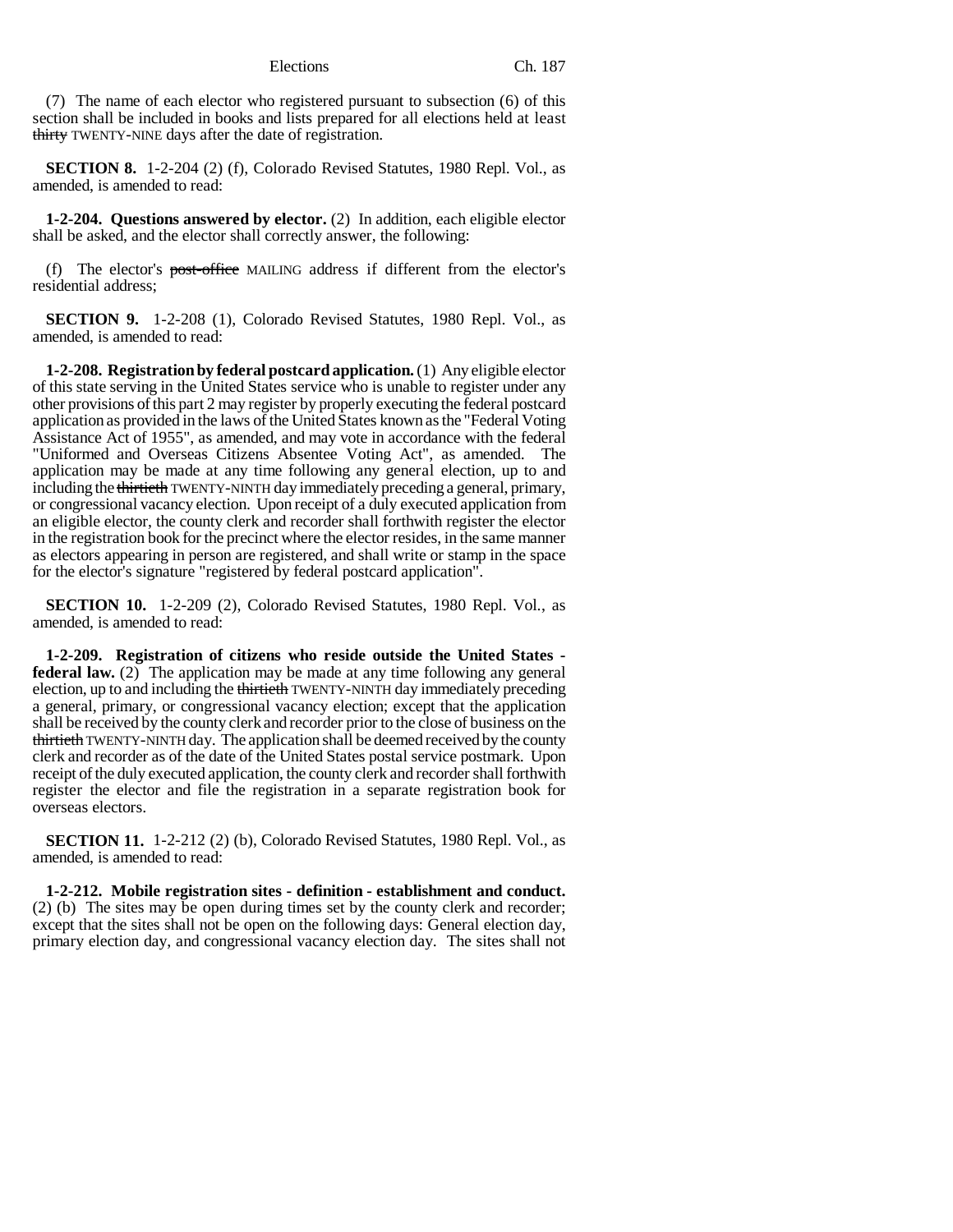remain open later than 7 p.m. of the thirtieth TWENTY-NINTH day before each primary and general election.

**SECTION 12.** 1-2-216 (4), Colorado Revised Statutes, 1980 Repl. Vol., as amended, is amended to read:

**1-2-216. Change of residence.** (4) (a) For the twenty-nine TWENTY-EIGHT days before and on the day of any primary, general, or congressional vacancy election, any eligible elector, by appearing in person at the office of the county clerk and recorder, may complete a change of address form within the county in which the elector is registered, stating, under penalty of perjury, that the elector has moved prior to the thirtieth day before the election and that on the day of the election the elector will have lived at the new address in the new precinct for at least thirty days. Upon the receipt of the request, the county clerk and recorder shall verify the registration of the elector and, upon verification, if the elector does not choose to vote at the time the request is verified, shall issue or authorize a certificate of registration, showing the information required in section 1-2-215 plus the change of address.

(b) The election judges shall allow the registered elector to vote in the precinct where the new address is located. The election judges shall use the certificate of registration as a substitute registration record, entering the date of the election and pollbook ballot number on the certificate and including it with the registration book when it is returned to the county clerk and recorder following the election.

(c) If the request is received by the county clerk and recorder on or after the time early voting has begun, the elector may vote at the time the change of address request is received. The elector may also vote by absentee ballot if the ballots have been prepared. IF THE REQUEST IS RECEIVED ON THE ELECTION DAY, THE ELECTOR MAY, AT THE DISCRETION OF THE COUNTY CLERK AND RECORDER, VOTE IN THE OFFICE OF THE COUNTY CLERK AND RECORDER RATHER THAN VOTING IN THE PRECINCT WHERE THE NEW ADDRESS IS LOCATED.

**SECTION 13.** 1-2-216.5, Colorado Revised Statutes, 1980 Repl. Vol., as amended, is amended to read:

**1-2-216.5. Verification of change of address.** (1) If a county clerk and recorder receives information from the United States postal service OR A DRIVER'S LICENSE EXAMINATION FACILITY that an elector has changed addresses and is still within the county, the county clerk and recorder shall send that elector a notice of the change by forwardable mail and a postage prepaid, pre-addressed return form by which the registrant may verify or correct the address information.

(2) If a county clerk and recorder receives information from the United States postal service or the motor vehicle division A DRIVER'S LICENSE EXAMINATION FACILITY that an elector has changed addresses and is a resident of another county in Colorado, the county clerk and recorder shall send the elector a notice by forwardable mail and a postage prepaid, pre-addressed, mail registration form to the appropriate county clerk and recorder by which the registrant may reregister to vote.

**SECTION 14.** 1-2-217 (1), Colorado Revised Statutes, 1980 Repl. Vol., as amended, is amended to read: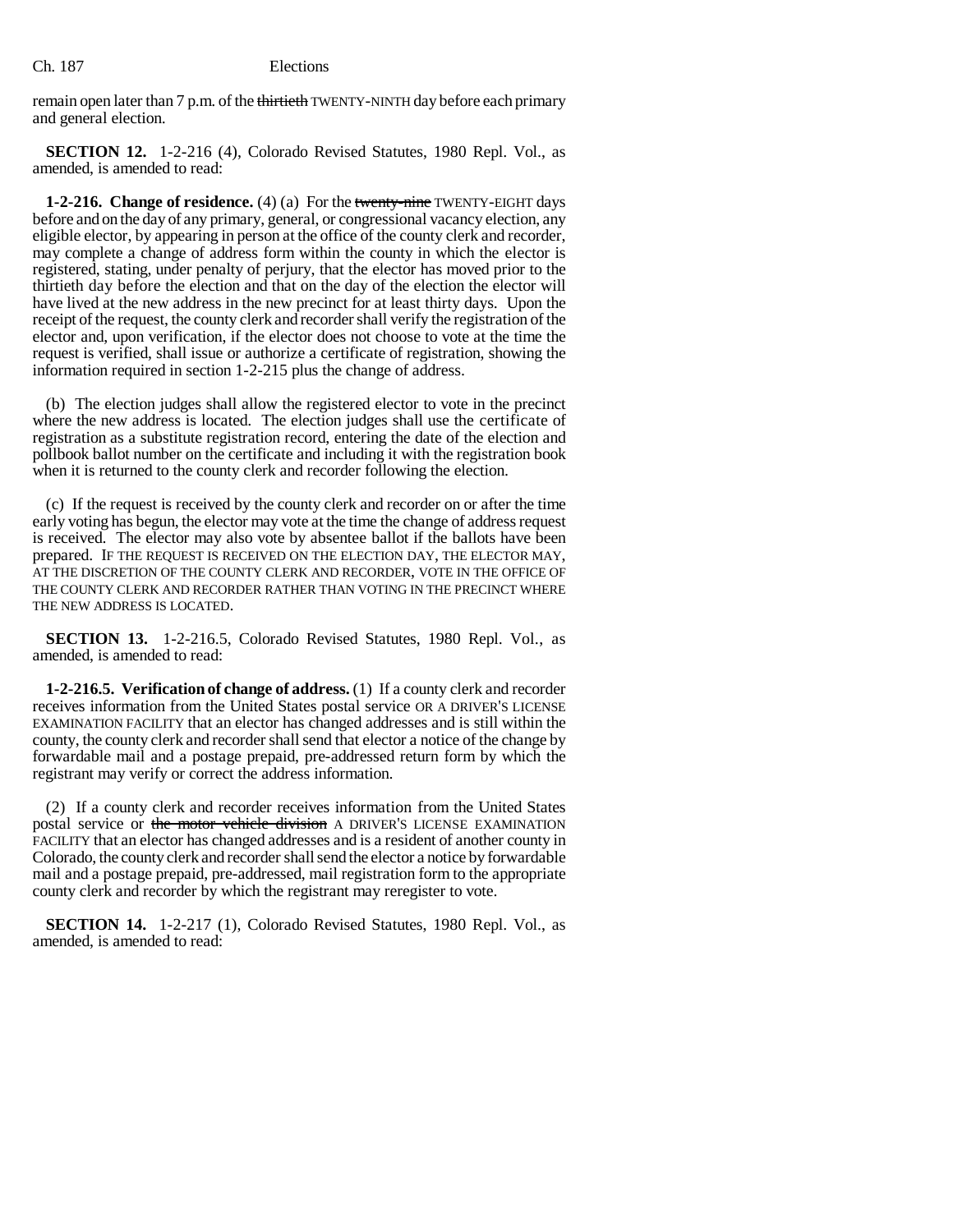**1-2-217. Change in residence after close of registration.** (1) Notwithstanding the provisions of subsection (2) of this section and sections 1-2-101 and 1-2-102, an elector who moves from the precinct where registered within DURING THE thirty days before any election shall be permitted to cast a ballot for the election BY ONE OF THE FOLLOWING METHODS: At the polling place for the precinct where registered, by an absentee ballot, or by early voting.

**SECTION 15.** 1-2-217.5 (2) (a) and (2) (b), Colorado Revised Statutes, 1980 Repl. Vol., as amended, are amended, and the said 1-2-217.5 is further amended BY THE ADDITION OF A NEW SUBSECTION, to read:

**1-2-217.5. Change in residence before close of registration - lack of knowledge - emergency registration.** (2) The elector shall declare under oath in the emergency registration affidavit that the elector wishes to register to vote in the election in the precinct and county for which the registration books are closed and that either:

(a) The elector was registered to vote in a different county prior to the close of the registration books, had no knowledge that he or she was required by law to register with the county clerk and recorder within the prescribed period upon AFTER a change of residence to a different county, and has not and will not cast a vote in the election in the county of previous residence; or

(b) The elector registered to vote within the prescribed period PRIOR TO THE CLOSE OF REGISTRATION by federal postcard application or at a voter registration agency designated pursuant to the federal "National Voter Registration Act of 1993", 42 U.S.C. sec. 1973gg, as amended, and is able to provide the name and location of and the approximate date of registration at such agency.

(5) AN ELECTOR CHANGING REGISTRATION ON AN ELECTION DAY PURSUANT TO THIS SECTION, AT THE DISCRETION OF THE COUNTY CLERK AND RECORDER, MAY VOTE IN THE OFFICE OF THE COUNTY CLERK AND RECORDER RATHER THAN VOTING IN THE PRECINCT WHERE THE NEW ADDRESS IS LOCATED.

**SECTION 16.** 1-2-220, Colorado Revised Statutes, 1980 Repl. Vol., as amended, is amended to read:

**1-2-220. Loss of party affiliation.** The declaration of party affiliation of each registered elector shall remain as recorded in the registration book until the elector changes or withdraws it; except that the elector shall lose the party affiliation by moving from the county in which the elector's current party affiliation is recorded, unless the elector transfers CONTINUES the affiliation as provided in section 1-2-221.

**SECTION 17.** 1-2-224 (1) (a), the introductory portion to (2), and (9), Colorado Revised Statutes, 1980 Repl. Vol., as amended, are amended to read:

**1-2-224. Canceling registration.** (1) (a) At any time between thirty TWENTY-NINE days before the primary election and thirty days after the primary election, the county clerk and recorder shall communicate by mail with all registered electors. except those registered electors whose registration records have been marked "Inactive" as of May 15, 1987. The communication shall be in the form of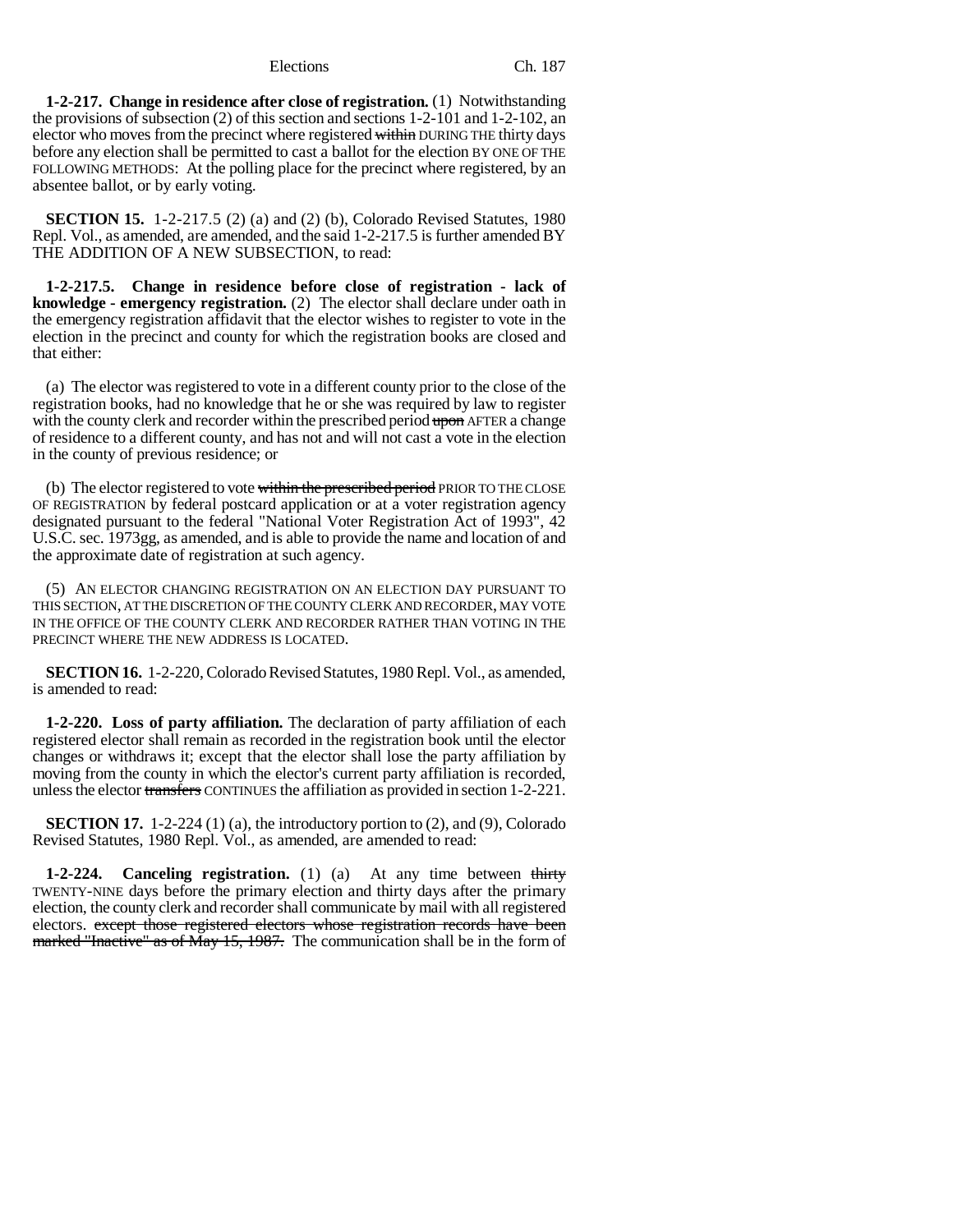an elector information card, including but not limited to the registered elector's name and address, precinct number, and polling place, shall be mailed first class, and shall contain on the address side of the card the statement "Do Not Forward. Address Correction Requested" or any other similar statement which is in accordance with United States postal service regulations.

(2) Any elector whose registration record has been marked "Inactive" pursuant to paragraph (b) of subsection (1) of this section or was marked "Inactive" on May 15, 1987, shall have the "Inactive" statement deleted from the registration record and shall be deemed "Active" if:

(9) If after twenty-nine TWENTY-EIGHT days prior to an election, any registered elector finds that his or her registration record has been cancelled within DURING the prior six years pursuant to this section, the elector shall have the cancelled notation deleted and shall be reinstated and given a "Certificate of Reinstatement" if the elector provides proof to the county clerk and recorder that he or she has not moved since the last two general elections. The "Certificate of Reinstatement" may be issued any time during the twenty-nine TWENTY-EIGHT days before or on election day and the elector may then vote at his or her precinct polling place OR, IF AUTHORIZED BY THE COUNTY CLERK AND RECORDER, AT THE OFFICE OF THE COUNTY CLERK AND RECORDER.

**SECTION 18.** 1-2-225 (6), Colorado Revised Statutes, 1980 Repl. Vol., as amended, is amended to read:

**1-2-225. Change of polling place - accessibility for persons with disabilities.** (6) Any request for a change of polling place to a polling place which is accessible to persons with disabilities must be received by the designated election official at least ten TWELVE days prior to the election for which the change is requested.

**SECTION 19.** 1-2-303 (2), Colorado Revised Statutes, 1980 Repl. Vol., as amended, is amended, and the said 1-2-303 is further amended BY THE ADDITION OF A NEW SUBSECTION, to read:

**1-2-303. Multiple registration - most recent date of registration determines precinct in which allowed to vote.** (2) If the elector completes a "notice of registration" form as required by section 1-2-204 (2) (i), the county clerk and recorder shall immediately transmit the form to the county clerk and recorder of the elector's prior county of residence, using the statewide electronic registration system in the counties that do on-line registration with the secretary of state. Upon receipt of the form, the county clerk and recorder of the county of prior residence shall use the elector's "notice of registration" as evidence of the elector's move from the county and shall cancel the registration record from the registration book. In counties that do not have on-line registration with the secretary of state, the form shall be transmitted weekly to the secretary of state. The secretary of state shall notify the county clerk and recorders of any duplicate records throughout the state. The county clerk and recorder of the county of prior residence shall cancel the registration record only if the name and BIRTH DATE OR THE NAME AND social security number of the elector match.

(3) IF A COUNTY CLERK AND RECORDER RECEIVES A NOTICE FROM ANOTHER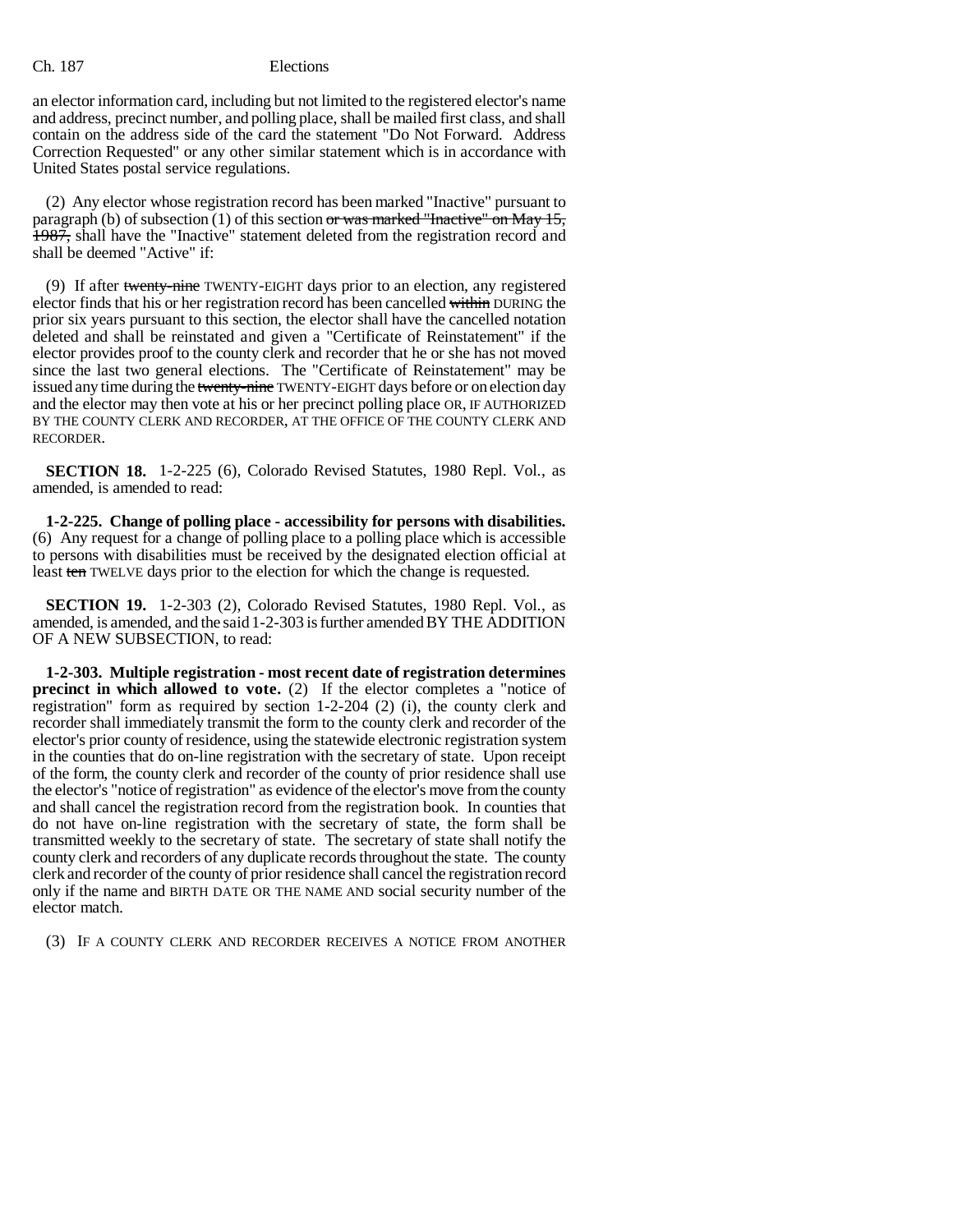COUNTY CLERK AND RECORDER IN THE STATE OF COLORADO, FROM THE SECRETARY OF STATE, OR FROM AN ELECTION OFFICIAL IN ANOTHER STATE THAT THE ELECTOR HAS REGISTERED TO VOTE IN ANOTHER COUNTY OR TRANSFERRED REGISTRATION TO ANOTHER COUNTY, THE COUNTY CLERK AND RECORDER OF THE COUNTY OF PRIOR RESIDENCE SHALL CANCEL THE REGISTRATION RECORD IF THE NAME AND BIRTH DATE OR THE NAME AND SOCIAL SECURITY NUMBER OF THE ELECTOR MATCH.

**SECTION 20.** 1-2-507, Colorado Revised Statutes, 1980 Repl. Vol., as amended, is amended to read:

**1-2-507. Transmittal of voter registration applications.** A completed agency registration application accepted at a voter registration agency shall be transmitted to the county clerk and recorder for the county in which the agency is located not later than ten days after the date of acceptance; except that, if a registration application is accepted within DURING THE five days before the last day for registration to vote in an election, the application shall be transmitted to the county clerk and recorder for the county in which the agency is located not later than five days after the date of acceptance.

**SECTION 21.** 1-2-508 (1), Colorado Revised Statutes, 1980 Repl. Vol., as amended, is amended, and the said 1-2-508 is further amended BY THE ADDITION OF A NEW SUBSECTION, to read:

**1-2-508. Effective date of voter registration.** (1) The county clerk and recorder shall ensure that any eligible applicant is registered to vote in an election if:

(a) In the case of registration with a driver's license application, the valid voter registration application of the applicant is accepted by the motor vehicle division A DRIVER'S LICENSE EXAMINATION FACILITY at least twenty-five TWENTY-NINE days before the date of an election;

(b) In the case of registration by mail, the valid voter registration application of the applicant is postmarked not later than twenty-five TWENTY-NINE days before the date of the election;

(c) In the case of registration by mail and the application has no postmark, the application of the applicant is received within five days of the close of registration;

(d) In the case of registration at a voter registration agency, the valid agency voter registration application of the applicant is accepted at the voter registration agency not later than twenty-five TWENTY-NINE days before the date of the election; and

(e) In any other case, the valid voter registration application of the applicant is received by the appropriate county clerk and recorder not later than twenty-five TWENTY-NINE days before the date of the election.

(2) THE EFFECTIVE DATE OF A VOTER REGISTRATION APPLICATION OR CHANGE OF REGISTRATION THAT IS COMPLETED AT THE OFFICE OF THE COUNTY CLERK AND RECORDER OR IN THE PRESENCE OF A DEPUTY REGISTRAR SHALL BE THE DATE RECEIVED BY THE OFFICE OF THE COUNTY CLERK AND RECORDER OR BY THE REGISTRAR. THE EFFECTIVE DATE OF AN APPLICATION OR CHANGE OF REGISTRATION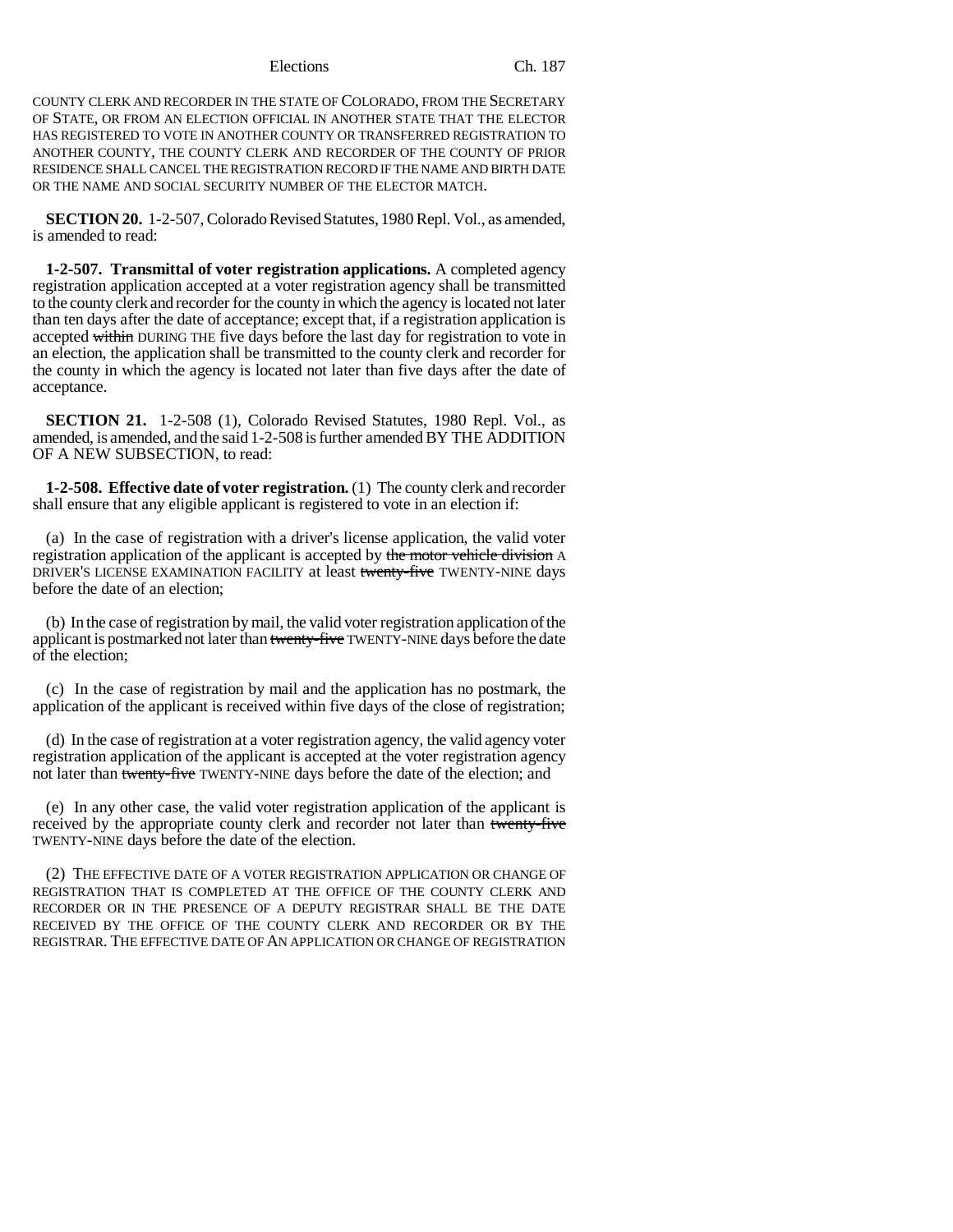THAT IS COMPLETED AT A DRIVER'S LICENSE EXAMINATION FACILITY OR VOTER REGISTRATION AGENCY SHALL BE THE DATE THAT THE APPLICATION OR CHANGE IS ACCEPTED BY THE FACILITY OR AGENCY. THE EFFECTIVE DATE OF A VOTER REGISTRATION APPLICATION OR CHANGE OF REGISTRATION THAT IS COMPLETED BY A MAIL REGISTRATION FORM SHALL BE THE DATE OF THE POSTMARK OR RECEIPT BY THE COUNTY CLERK AND RECORDER, WHICHEVER IS EARLIER.

**SECTION 22.** 1-2-509 (2) and (3), Colorado Revised Statutes, 1980 Repl. Vol., as amended, are amended to read:

**1-2-509. Reviewing voter registration applications.** (2) Upon receipt of an application, the county clerk and recorder shall verify that the application is complete and accurate. If the application is complete and accurate, the applicant shall be deemed registered as of the date of the application, and the county clerk and recorder shall notify the applicant of the registration. If the application is not complete or is inaccurate, the county clerk and recorder shall notify the applicant, stating the additional information required. The applicant shall be deemed registered as of the date of the application if the additional information is provided at any time prior to the actual voting.

(3) WITHIN TWO BUSINESS DAYS AFTER RECEIPT OF THE APPLICATION, the county clerk and recorder shall notify each applicant of the disposition of the application by nonforwardable mail. If WITHIN TEN DAYS the notification is returned to the county clerk and recorder as undeliverable, the applicant shall not be registered.  $\sigma$  if registered the registration shall be stricken. IF THE NOTIFICATION IS NOT RETURNED WITHIN TEN DAYS AS UNDELIVERABLE, THEN THE APPLICANT SHALL BE DEEMED REGISTERED AS OF THE DATE OF THE APPLICATION; EXCEPT THAT, IF THE APPLICANT WAS NOTIFIED THAT THE APPLICATION WAS NOT COMPLETE, THEN THE APPLICANT SHALL BE DEEMED REGISTERED AS OF THE DATE OF THE APPLICATION IF THE ADDITIONAL INFORMATION IS PROVIDED AT ANY TIME PRIOR TO THE ACTUAL VOTING.

**SECTION 23.** 1-3-101 (1) and (2), Colorado Revised Statutes, 1980 Repl. Vol., as amended, are amended to read:

**1-3-101. Party affiliation required - residence.** (1) No registered elector shall vote at any precinct caucus, assembly, or convention of a political party unless the registered elector has been a resident of the precinct for thirty days and affiliated with the political party holding the caucus, assembly, or convention for at least two months as shown on the registration books of the county clerk and recorder; except that any registered elector who has attained the age of eighteen years or who has become a naturalized citizen within DURING the two months immediately preceding the meeting may vote at any caucus, assembly, or convention even though the elector has been affiliated with the political party for less than two months.

(2) Notwithstanding subsection (1) of this section and section 1-2-101 (1) (b), an elector who moves from the precinct where registered within DURING THE thirty days prior to any caucus shall be permitted to participate and vote at the caucus in the precinct of the elector's former residence but shall not be eligible for election as a delegate or for nomination as a precinct committeeperson in the former precinct.

**SECTION 24.** 1-3-102 (2) (a), Colorado Revised Statutes, 1980 Repl. Vol., as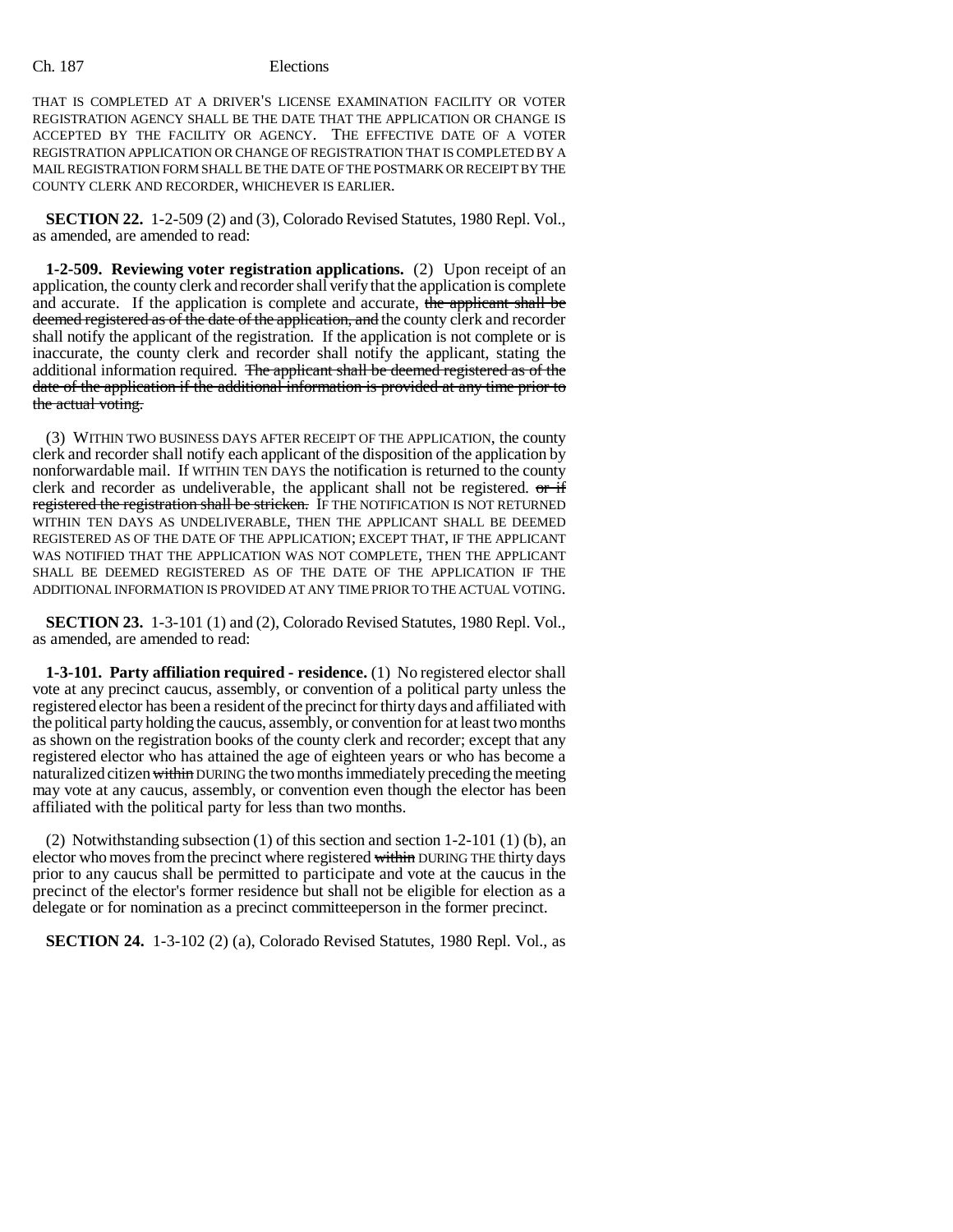amended, is amended to read:

**1-3-102. Precinct caucuses.** (2) (a) At the time of electing the delegates to the county assembly, the precinct caucus shall also elect two precinct committeepersons. Any person eighteen years of age or older may be a candidate for the office of precinct committeeperson if he or she has been a resident of the precinct for thirty days and has been affiliated with the political party holding the precinct caucus for a period of at least two months preceding the date of the precinct caucus; except that any person who has attained the age of eighteen years or who has become a naturalized citizen within DURING the two months immediately preceding the precinct caucus may be a candidate for the office of precinct committeeperson even though he or she has been affiliated with the political party for less than two months as shown on the registration book of the county clerk and recorder. The two people receiving the highest number of votes at the caucus for precinct committeeperson shall be elected as the precinct committeepersons of the precinct. If two or more candidates for precinct committeeperson receive an equal and the second highest number of votes, or if three or more candidates receive an equal and the highest number of votes, the election shall be determined by lot by those candidates. The names of the committeepersons elected shall be certified to the county assembly of the political party by the officers of the caucus. All disputes regarding the election of precinct committeepersons shall be determined by the credentials committees of the respective party assemblies. The county assembly shall ratify the list of committeepersons. The presiding officer and secretary of the county assembly shall file a certified list of the names and addresses, by precinct, of those persons elected as precinct committeepersons with the county clerk and recorder within ten days after the date of the county assembly.

**SECTION 25.** 1-4-401 (1), Colorado Revised Statutes, 1980 Repl. Vol., as amended, is amended to read:

**1-4-401. Time of congressional vacancy elections.** (1) When any vacancy occurs in the office of representative in congress from this state, the governor shall set a day to hold an election to fill the vacancy and cause notice of the election to be given as required in part 2 of article 5 of this title; but no congressional vacancy election shall be held within DURING THE ninety days next preceding PRIOR TO a general election or less than seventy-five days or more than ninety days after the vacancy occurs.

**SECTION 26.** 1-4-404, Colorado Revised Statutes, 1980 Repl. Vol., as amended, is amended to read:

**1-4-404. Nomination and acceptance of candidate.** Any person nominated in accordance with this article shall file a written acceptance with the secretary of state BY MAIL OR HAND DELIVERY. THE WRITTEN ACCEPTANCE MUST BE POSTMARKED OR RECEIVED BY THE SECRETARY OF STATE within ten BUSINESS days after the adjournment of the convention ASSEMBLY. If an acceptance is not filed within the specified time, the candidate shall be deemed to have declined the nomination, and the nomination shall be treated as a vacancy to be filled as provided in section 1-4-1002 (3) and (5).

**SECTION 27.** 1-4-501, Colorado Revised Statutes, 1980 Repl. Vol., as amended,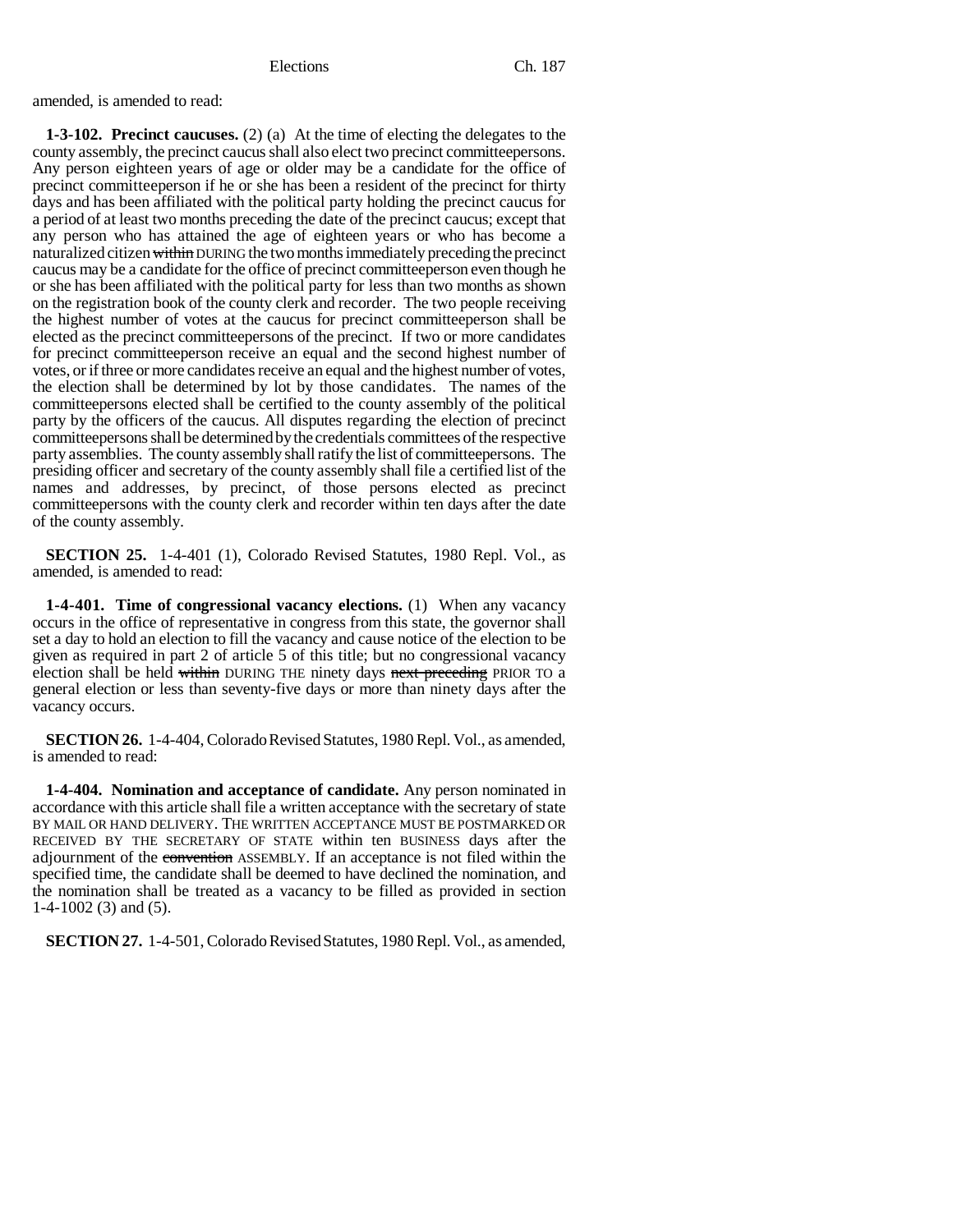is amended to read:

**1-4-501. Only eligible electors eligible for office.** (1) No person except an eligible elector who is at least eighteen years of age, unless another age is required by law, is eligible to hold any office in this state. No person is eligible to be a designee or candidate for office unless that person fully meets the qualifications of that office as stated in the constitution and statutes of this state on or before the date the term of that office begins. The person responsible for certifying the list of designees or candidates for public office DESIGNATED ELECTION OFFICIAL shall not certify the name of any designee or candidate who is unable to provide proof FAILS TO SWEAR OR AFFIRM UNDER OATH that he or she will fully meet the qualifications of the office if elected AND WHO IS UNABLE TO PROVIDE PROOF THAT HE OR SHE MEETS ANY REQUIREMENTS OF THE OFFICE RELATING TO REGISTRATION, RESIDENCE, OR PROPERTY OWNERSHIP. The information found on the person's voter registration record is admissible as prima facie evidence of compliance with this section.

(2) No person is eligible to be a candidate for more than one office at one time; except that this subsection (2) does not apply to memberships on different special district boards. THIS SUBSECTION (2) SHALL NOT PROHIBIT A CANDIDATE OR ELECTED OFFICIAL OF ANY POLITICAL SUBDIVISION FROM BEING A CANDIDATE OR MEMBER OF THE BOARD OF DIRECTORS OF ANY SPECIAL DISTRICT OR DISTRICTS IN WHICH HE OR SHE IS AN ELIGIBLE ELECTOR, UNLESS OTHERWISE PROHIBITED BY LAW.

(3) THE QUALIFICATION OF ANY CANDIDATE MAY BE CHALLENGED BY AN ELIGIBLE ELECTOR OF THE POLITICAL SUBDIVISION WITHIN FIVE DAYS AFTER THE DESIGNATED ELECTION OFFICIAL'S STATEMENT IS ISSUED THAT CERTIFIES THE CANDIDATE TO THE BALLOT. THE CHALLENGE SHALL BE MADE BY VERIFIED PETITION SETTING FORTH THE FACTS ALLEGED CONCERNING THE QUALIFICATION OF THE CANDIDATE AND SHALL BE FILED IN THE DISTRICT COURT IN THE COUNTY IN WHICH THE POLITICAL SUBDIVISION IS LOCATED. THE HEARING ON THE QUALIFICATION OF THE CANDIDATE SHALL BE HELD IN NOT LESS THAN FIVE NOR MORE THAN TEN DAYS AFTER THE DATE THE ELECTION OFFICIAL'S STATEMENT IS ISSUED THAT CERTIFIES THE CANDIDATE TO THE BALLOT. THE COURT SHALL HEAR THE TESTIMONY AND OTHER EVIDENCE AND, WITHIN FORTY-EIGHT HOURS AFTER THE CLOSE OF THE HEARING, DETERMINE WHETHER THE CANDIDATE MEETS THE QUALIFICATIONS FOR THE OFFICE FOR WHICH THE CANDIDATE HAS DECLARED. PROVISIONS OF SECTION 13-17-101,C.R.S., REGARDING FRIVOLOUS, GROUNDLESS, OR VEXATIOUS ACTIONS SHALL APPLY TO THIS SECTION.

**SECTION 28.** 1-4-602 (5), Colorado Revised Statutes, 1980 Repl. Vol., as amended, is amended to read:

**1-4-602. Delegates to party assemblies.** (5) As used in this section, "delegate" means a person who is a registered elector, has been a resident of the precinct for thirty days prior to the caucus, and has been affiliated with the political party holding the caucus for at least two months, as shown on the registration books of the county clerk and recorder; except that any registered elector who has attained the age of eighteen years within DURING the two months immediately preceding the caucus or any registered elector who has become a naturalized citizen within DURING the two months immediately preceding the caucus may be a delegate even though the elector has been affiliated with the political party for less than two months as shown on the registration books of the county clerk and recorder. A delegate who moves from the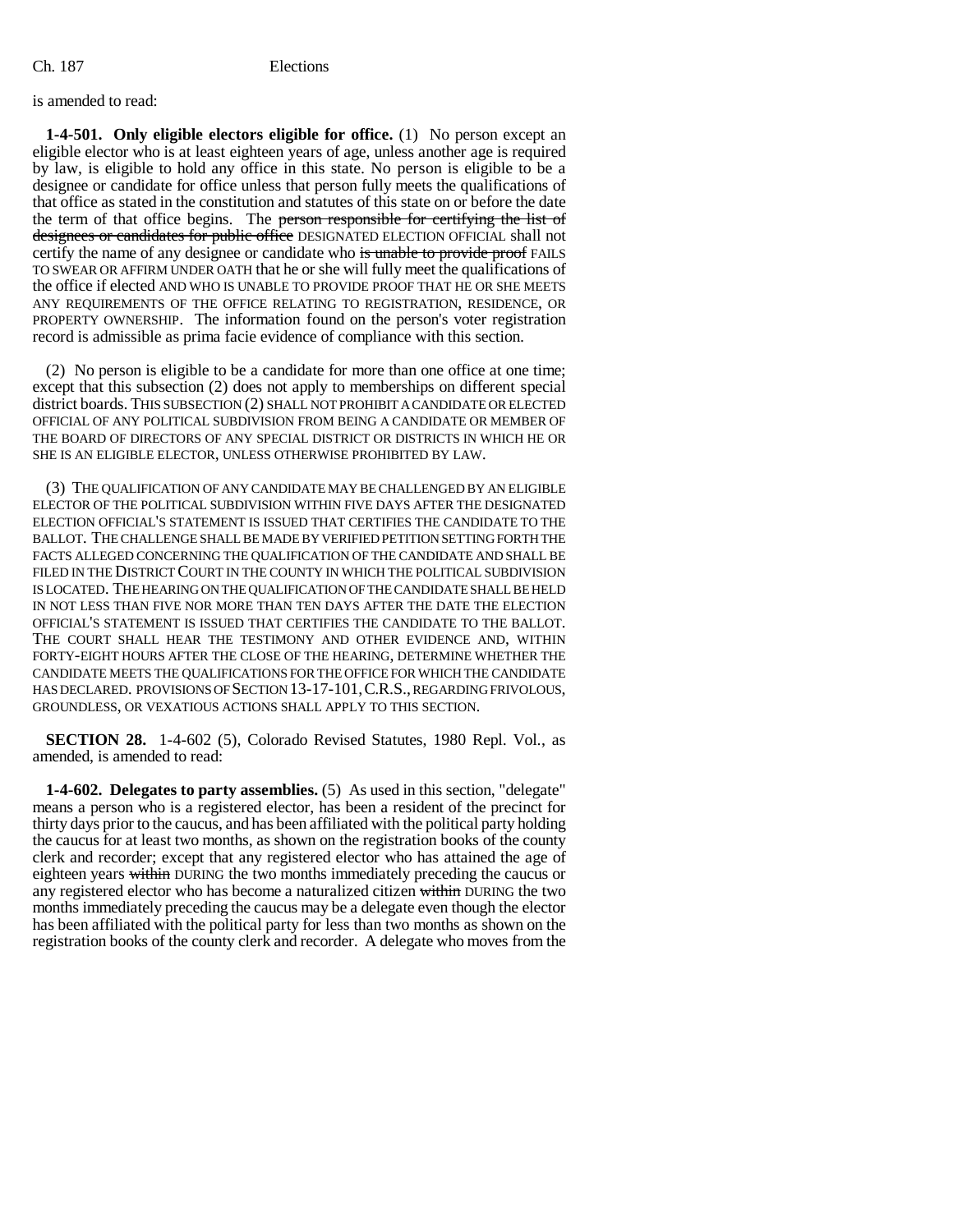precinct of residence shall become ineligible to serve as a delegate from that precinct.

**SECTION 29.** 1-4-802 (1) (e) and (1) (g), Colorado Revised Statutes, 1980 Repl. Vol., as amended, are amended to read:

**1-4-802. Petitions for nominating independent candidates.** (1) Candidates for public offices to be filled at a general or congressional vacancy election who do not wish to affiliate with a political party may be nominated, other than by a primary election or a convention, in the following manner:

(e) The petition may designate or appoint upon its face one or more persons UNAFFILIATED REGISTERED ELECTORS as a committee to fill vacancies in accordance with section 1-4-1002 (4) and (5). HOWEVER, IN THE CASE OF A PETITION FOR THE OFFICE OF STATE SENATOR OR STATE REPRESENTATIVE, THE PETITION SHALL DESIGNATE OR APPOINT UPON ITS FACE THREE OR MORE UNAFFILIATED REGISTERED ELECTORS AS A COMMITTEE TO FILL VACANCIES IN ACCORDANCE WITH SECTION 1-4-1002 (4) AND (5) AND SECTION 1-12-203.

(g) No person shall be placed in nomination by petition unless the person is an eligible elector of the political subdivision or district in which the officer is to be elected and unless the person was registered as unaffiliated, as shown on the books of the county clerk and recorder, for at least twelve months prior to the LAST date  $\sigma f$ filing of the petition MAY BE FILED; except that, if such nomination is for a nonpartisan election, the person shall be an eligible elector of the political subdivision or district and be a registered elector, as shown on the books of the county clerk and recorder, on the date of the earliest signature on the petition.

**SECTION 30.** 1-4-803 (1), Colorado Revised Statutes, 1980 Repl. Vol., as amended, is amended to read:

**1-4-803. Petitions for nominating school district directors.** (1) Any person who desires to be a candidate for the office of school director shall file a nomination petition signed by a number of eligible electors equal to the lesser of fifty SIGNERS or fifteen percent of the eligible NUMBER OF electors of the district, but if the school district has a director district plan of representation, the petition shall be signed by a number of eligible electors equal to the lesser of fifty SIGNERS or fifteen percent of the NUMBER OF eligible electors resident in the director district in which the person is a candidate. An eligible elector may sign as many petitions as candidates for whom that elector may vote.

**SECTION 31.** 1-4-805, Colorado Revised Statutes, 1980 Repl. Vol., as amended, is amended to read:

**1-4-805. Petitions for nominating municipal candidates in coordinated elections.** Any person who desires to be a candidate for a municipal office in a coordinated OR MAIL BALLOT election shall, in lieu of the requirements of part 9 of this article, comply with the nominating petition procedure set forth in the "Colorado Municipal Election Code of 1965", article 10 of title 31, C.R.S.; except that any such nominating petition may be circulated and signed beginning on the ninety-first day prior to the election and shall be filed with the municipal clerk by the seventy-first day prior to the date of the election. The petition may be amended to correct or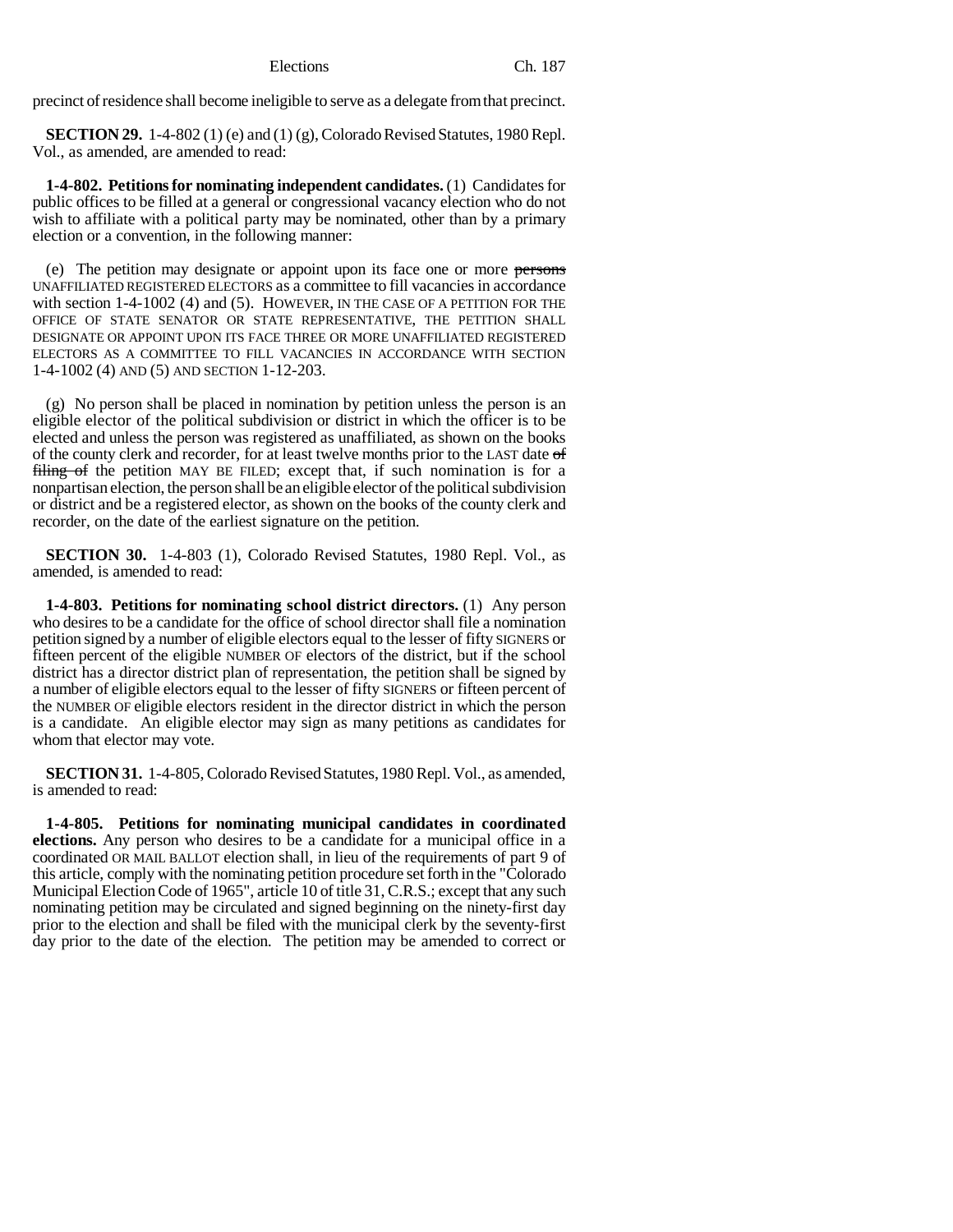replace signatures which THAT the clerk finds are not in apparent conformity with the requirements of the municipal election code at any time prior to the sixty-sixth day prior to the election.

**SECTION 32.** 1-4-901 (2), Colorado Revised Statutes, 1980 Repl. Vol., as amended, is amended to read:

**1-4-901. Designation of petition.** (2) The petition for recall may be circulated and signed in sections, and each section shall contain a full and accurate copy of the title and text of the petition. EXCEPT FOR SPECIAL DISTRICT NOMINATING PETITIONS, each petition shall designate, by name and address, three persons, referred to in this section as the "committee", which THAT shall represent the signers in all matters affecting the petition.

**SECTION 33.** 1-4-902 (2) and (3), Colorado Revised Statutes, 1980 Repl. Vol., as amended, are amended to read:

**1-4-902. Form of petition.** (2) At the top of each page shall be printed, in bold-faced type, the following:

# WARNING:

# IT IS AGAINST THE LAW:

For anyone to sign this petition with any name other than one's own or to knowingly sign one's name more than once for the same measure CANDIDATE or to knowingly sign the petition when not a registered elector.

Do not sign this petition unless you are an eligible elector. To be an eligible elector you must be registered to vote and eligible to vote in (name of political subdivision) elections.

Do not sign this petition unless you have read or have had read to you the proposed (nomination/measure) NOMINATION PETITION in its entirety and understand its meaning.

(3) Directly following the warning in subsection (2) of this section shall be printed in bold-faced type the following:

Petition to (nominate/recall) NOMINATE (name of person sought to be elected to or recalled from) the office of (title of office).

**SECTION 34.** 1-4-903, Colorado Revised Statutes, 1980 Repl. Vol., as amended, is amended to read:

**1-4-903. Approval of petition.** No petition shall be circulated until it has been approved as meeting the requirements of this section as to form. The secretary of state and the official with whom the petitions are to be filed shall approve or disapprove a petition as to form by the close of the second business day following submission of the proposed petition. The official shall mail written notice of the action taken to the person who submitted the petition and, if the petition concerns a recall, to the officer whom the petition seeks to recall on the day the action is taken.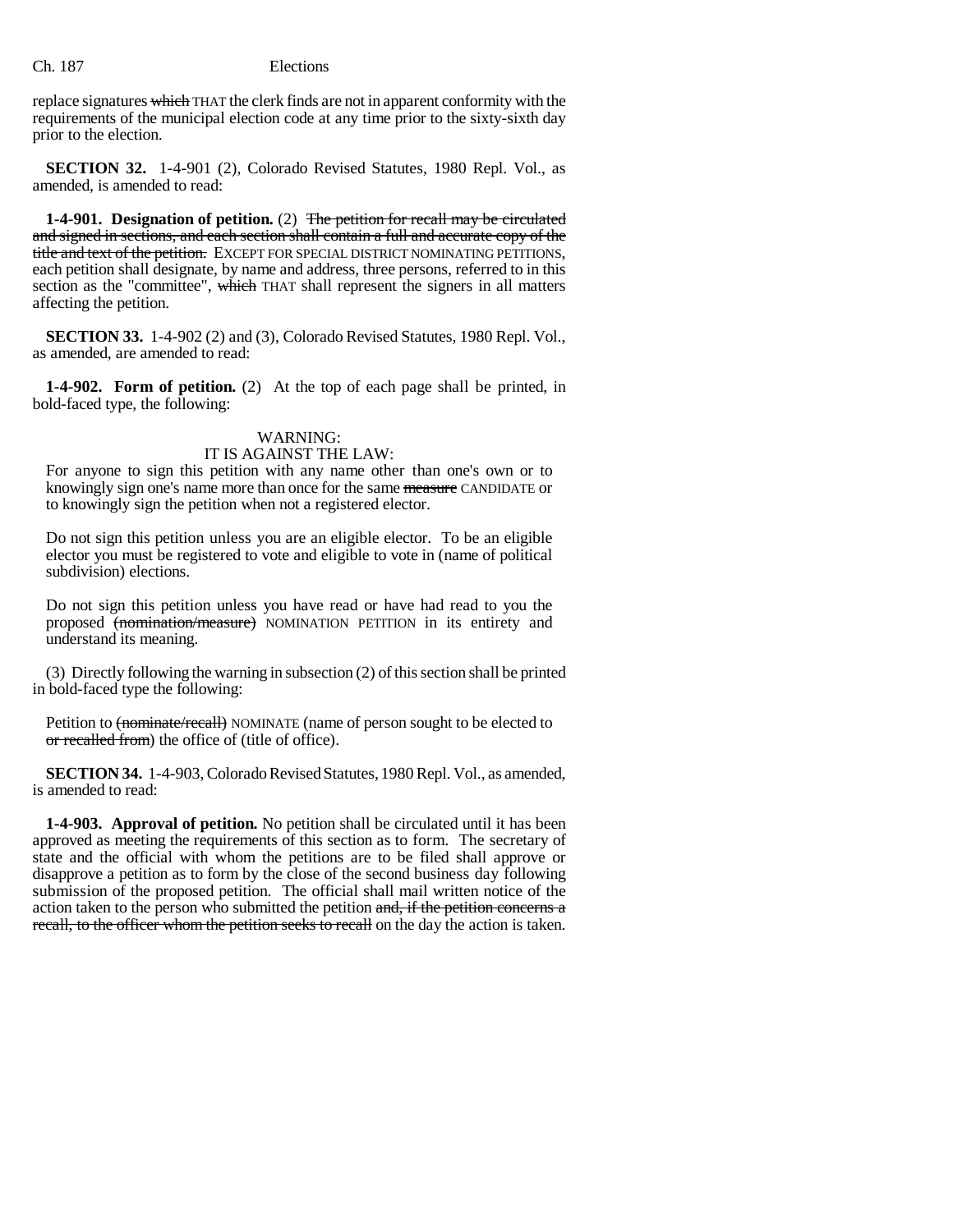**SECTION 35.** 1-4-907, Colorado Revised Statutes, 1980 Repl. Vol., as amended, is amended to read:

**1-4-907. Filing of petition.** The petition, when executed and acknowledged as prescribed in this part 9, shall be filed as follows: With the secretary of state if it is for an office which THAT is voted on by the electors of the entire state or of a congressional district or for the offices of members of the general assembly or district attorney or a district office greater than a county office OF STATE CONCERN; with the county clerk and recorder if it is for a county office; and with the designated election official if it is for a nonpartisan local election.

**SECTION 36.** 1-4-908 (2) and (3), Colorado Revised Statutes, 1980 Repl. Vol., as amended, are amended to read:

**1-4-908. Verification of petition and official statement.** (2) For recall petitions, any disassembly of a section of the petition which has the effect of separating the affidavits from the signatures shall render that section of the petition invalid and of no force and effect.

(3) After review, the official shall notify the candidate  $\sigma$ , in the case of a recall the committee and the incumbent, of the number of valid signatures and whether the petition appears to be sufficient or insufficient. Upon determining that the petition is sufficient and after the time for protest has passed, the designated election official shall certify the candidate to the ballot, and, if the election is a coordinated election, so notify the coordinated election official.

**SECTION 37.** 1-4-909 (1), Colorado Revised Statutes, 1980 Repl. Vol., as amended, is amended to read:

**1-4-909. Protest of designations and nominations.** (1) A petition or certificate of designation or nomination which THAT has been verified and appears to be sufficient under this code shall be deemed valid unless a protest is made in writing within five days after the petition has been filed ELECTION OFFICIAL'S STATEMENT IS ISSUED. The protest shall state in a summary manner the alleged impropriety. Notice of the protest shall be mailed forthwith to all candidates or officials who may be affected by it. The designated election official with whom the original certificate or petition is filed shall hear any protest within ten days after the protest is filed and shall pass upon the validity of the protest, whether of form or substance, and shall issue findings of fact and conclusions within seventy-two hours after the hearing.

**SECTION 38.** 1-4-910, Colorado Revised Statutes, 1980 Repl. Vol., as amended, is repealed as follows:

**1-4-910. Protest to a recall petition.** A recall petition which has been verified by the designated election official shall be held to be sufficient unless a protest in writing under oath is filed in the office of the designated election official by an eligible elector within fifteen days after the petition is filed or an amendment is filed pursuant to section 1-4-912. The petition shall set forth specific grounds for the protest. Grounds include but are not limited to failure of any portion of a petition or circulator affidavit to meet the requirements of this article or any conduct on the part of petition circulators that substantially misleads persons signing the petition. The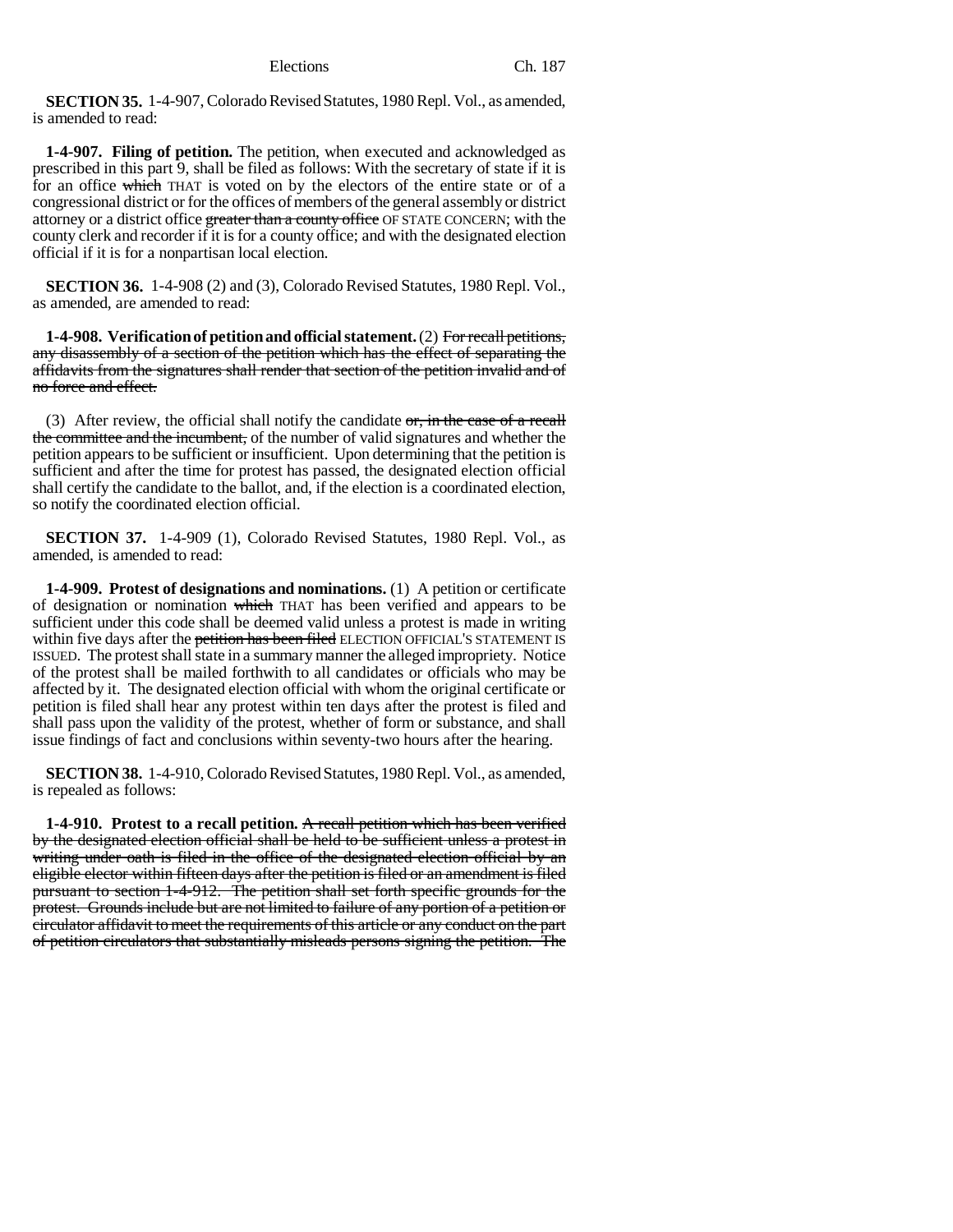designated election official shall forthwith mail a copy of the protest to the committee named in the petition as representing the signers, together with a notice fixing a time for hearing the protest not less than five nor more than ten days after the notice is mailed. Every hearing shall be before the designated election official with whom the protest is filed, or before a district judge sitting in that county if the designated election official is the subject of the recall. The testimony in every hearing shall be under oath. The hearing shall be summary and not subject to delay and shall be concluded within thirty days after the petition is filed, and the result shall be forthwith certified to the committee.

**SECTION 39.** 1-4-912 (2), Colorado Revised Statutes, 1980 Repl. Vol., as amended, is repealed as follows:

**1-4-912.** Cure. (2) In case a petition for recall is not sufficient, it may be withdrawn by a majority of the committee and may be amended at any time within sixty days from the date the petition was approved by the designated election official. Any signer may request that his or her name be stricken from the petition within the sixty-day period.

**SECTION 40.** 1-4-913, Colorado Revised Statutes, 1980 Repl. Vol., as amended, is repealed as follows:

**1-4-913. Defacing of petitions.** Any person who willfully destroys, defaces, mutilates, or suppresses a petition, or who willfully neglects to file or delays delivery of a petition, or who conceals or removes a petition from the possession of the person authorized by law to have custody of it, or who aids, counsels, procures, or assists any person in doing any of the above acts commits a misdemeanor and, upon conviction, shall be punished as provided in section 1-13-111.

**SECTION 41.** 1-4-1002 (2), Colorado Revised Statutes, 1980 Repl. Vol., as amended, is amended to read:

**1-4-1002. Vacancies in designation or nominations.** (2) Any vacancy in a party designation occurring during the fifty-five days before the primary election or any vacancy in a party nomination occurring on or after the day of the primary election and more than fifty-five days before the general election, which is caused by the declination, death, disqualification, RESIGNATION, or withdrawal of any person previously designated or of any person nominated at the primary election, or which exists by reason of the declination, death, disqualification, or withdrawal of any elective officer after a primary election at which a nomination could have been made for the office had the vacancy then existed, may be filled by the respective party assembly vacancy committee of the district, county, or state, as appropriate, depending upon the office for which the vacancy in designation or nomination has occurred. No person is eligible for appointment to fill a vacancy in the party designation or nomination unless that person meets all of the requirements of candidacy as of the date of the primary election.

**SECTION 42.** 1-4-1002 (7), Colorado Revised Statutes, 1980 Repl. Vol., as amended, is amended to read:

**1-4-1002. Vacancies in designation or nomination.** (7) Any vacancy in a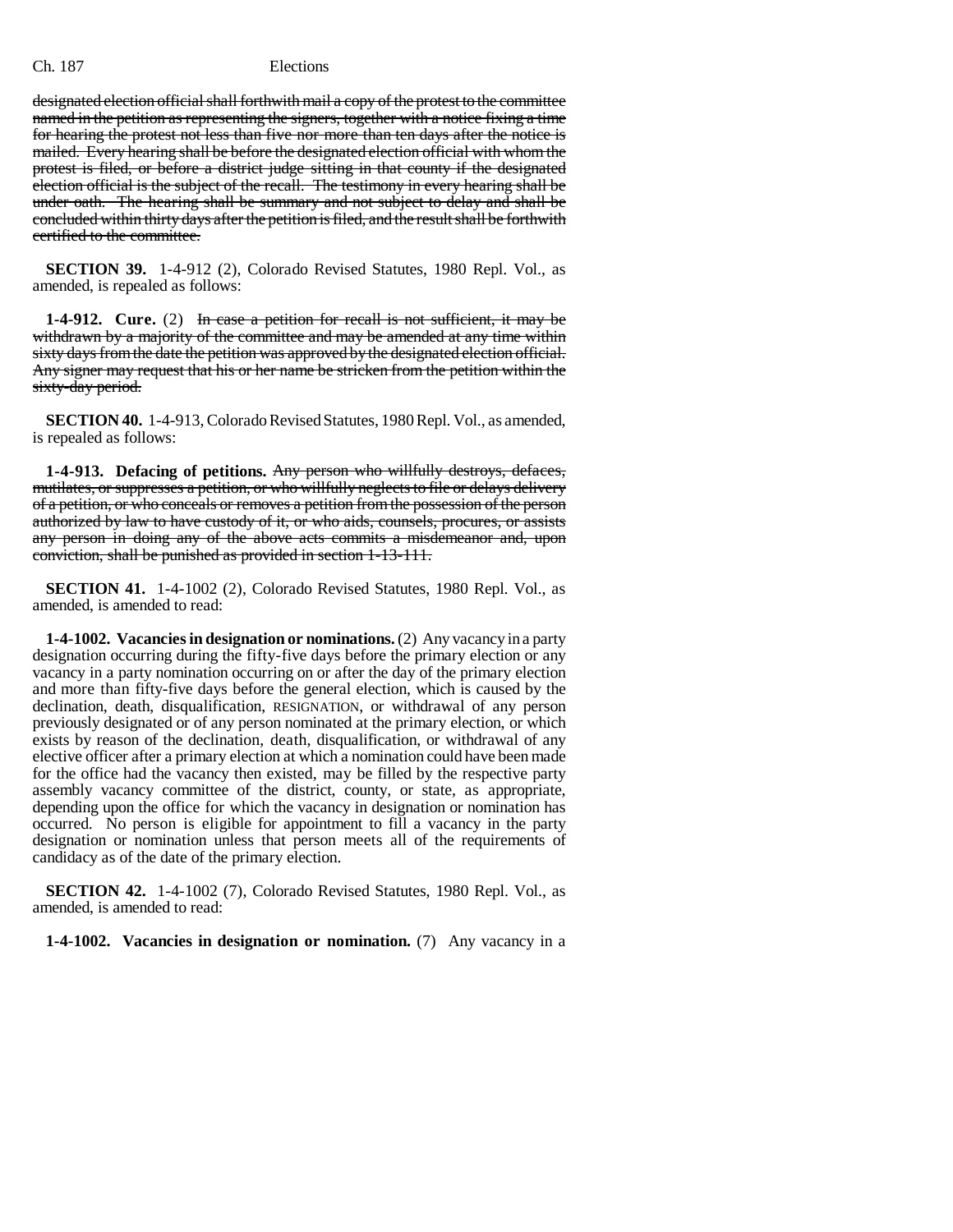statewide or county office, IN THE OFFICE OF DISTRICT ATTORNEY, OR IN THE OFFICE OF A STATE SENATOR occurring during a term of office shall be filled at the next general election with nomination or designation by the political party as follows:

(a) If the vacancy occurs prior to the political party assembly, the designated election official shall notify the chairperson of each major political party that the office will be on the ballot for the next primary election, and candidates for the office shall be designated as provided in section 1-4-601 or 1-4-603.

(b) If the vacancy occurs after the political party assembly and more than fifty-five days before the primary election, the designated election official shall add the office to the notice of election and notify the chairperson of each major political party that the office will be on the ballot for the next primary election. Candidates for the office shall be designated as provided in section 1-4-603 or by the respective party central committee vacancy committee for the political subdivision STATE, COUNTY, JUDICIAL DISTRICT, OR STATE SENATE DISTRICT.

(c) If the vacancy occurs during the fifty-five days before the primary election and OR AFTER THE PRIMARY ELECTION AND more than fifty-five days before the general election, the designated election official shall add the office to the notice of election for the general election. Nominations for the office shall be made by the respective party central committee vacancy committee for the political subdivision STATE, COUNTY, JUDICIAL DISTRICT, OR STATE SENATE DISTRICT or as provided in section 1-4-802 for the nomination of independent candidates.

**SECTION 43.** 1-4-1102, Colorado Revised Statutes, 1980 Repl. Vol., as amended, is amended to read:

**1-4-1102. Time of filing affidavit.** The affidavit of intent shall be filed more than eight THIRTY days before the election. in the case of a primary, general, or congressional vacancy election, and more than thirty days before the election, in the case of any nonpartisan election. Proof of qualifications shall be as shown on the voter registration books of the county clerk and recorder and, if applicable, on the property owner's list of the county assessor.

**SECTION 44.** 1-4-1103, Colorado Revised Statutes, 1980 Repl. Vol., as amended, is amended to read:

**1-4-1103. Write-in votes for governor.** No write-in vote for governor in a **primary or** general election shall be counted unless it includes a write-in vote for lieutenant governor. IN A PRIMARY ELECTION, WRITE-IN VOTES FOR GOVERNOR AND LIEUTENANT GOVERNOR SHALL BE COUNTED INDIVIDUALLY.

**SECTION 45.** 1-5-101, Colorado Revised Statutes, 1980 Repl. Vol., as amended, is amended to read:

**1-5-101. Establishing precincts and polling places for partisan elections.** (1) Subject to approval by the board of county commissioners, the county clerk and recorder of each county shall divide the county into as many election precincts for all general, primary, and congressional vacancy elections as is convenient for the eligible electors of the county and shall designate the place for each precinct at which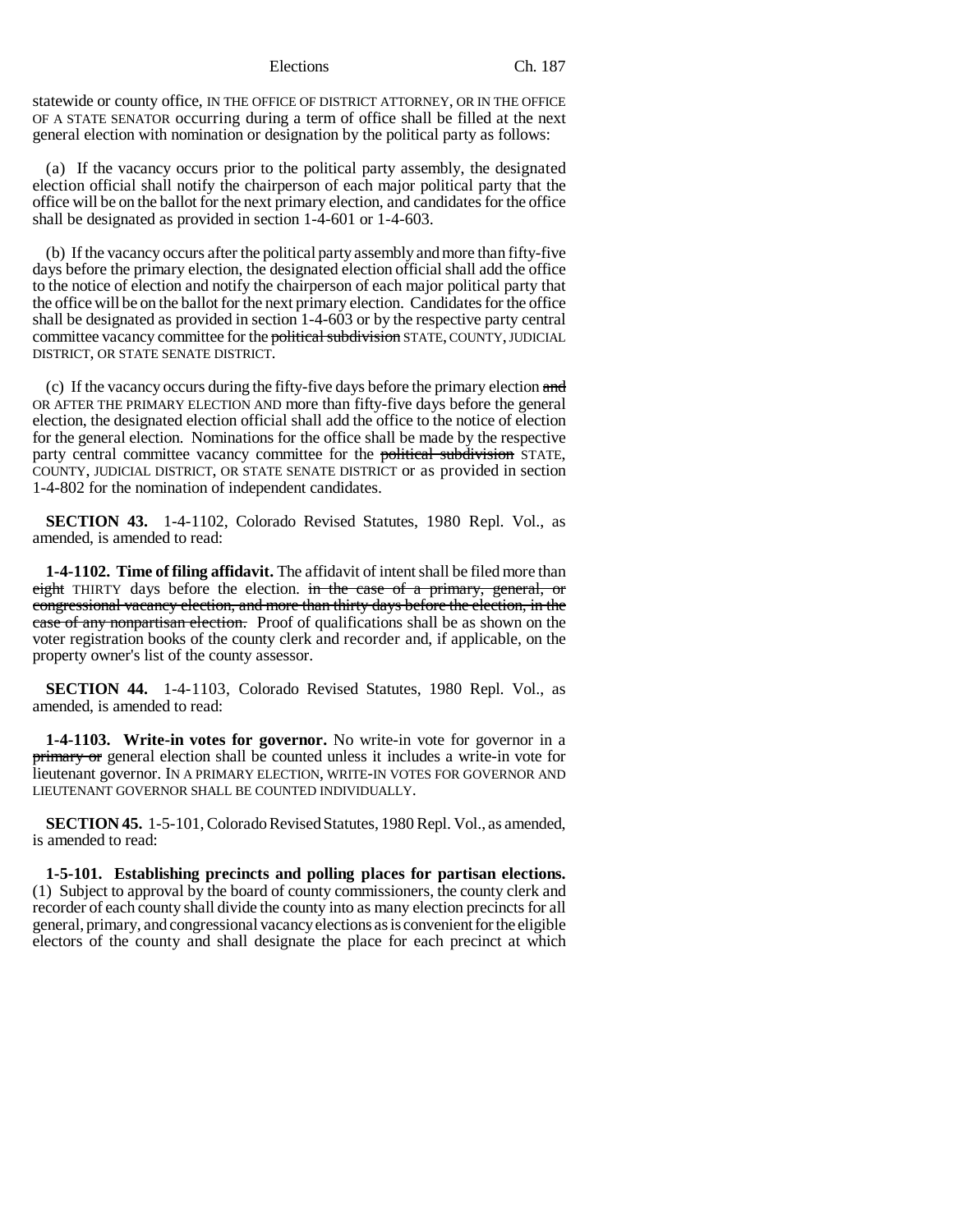elections are to be held. In establishing boundaries, the board of county commissioners shall take into consideration natural and artificial boundaries that meet the requirements of the United States bureau of the census. The precincts shall be numbered. Changes in the precinct boundaries of a county shall be made only within the district boundaries of each representative and senatorial district.

(2) In counties which THAT use paper ballots, the county clerk and recorder, subject to approval by the board of county commissioners, shall establish at least one precinct for every six hundred active eligible electors, with boundaries which THAT take into consideration municipal and school district boundary lines whenever possible. HOWEVER, THE COUNTY CLERK AND RECORDER, SUBJECT TO APPROVAL BY THE BOARD OF COUNTY COMMISSIONERS, MAY ESTABLISH ONE PRECINCT FOR EVERY SEVEN HUNDRED FIFTY ACTIVE ELIGIBLE ELECTORS.

(3) In a county which THAT uses voting machines or electronic voting equipment, the county clerk and recorder, subject to approval by the board of county commissioners, shall establish at least one precinct for every one thousand two hundred active eligible electors. HOWEVER, THE COUNTY CLERK AND RECORDER, SUBJECT TO APPROVAL BY THE BOARD OF COUNTY COMMISSIONERS, MAY ESTABLISH ONE PRECINCT FOR EVERY ONE THOUSAND FIVE HUNDRED ACTIVE ELIGIBLE ELECTORS.

**SECTION 46.** 1-5-102 (1), Colorado Revised Statutes, 1980 Repl. Vol., as amended, is amended to read:

**1-5-102. Establishing precincts and polling places for nonpartisan elections.** (1) FOR ELECTIONS OTHER THAN COORDINATED ELECTIONS, not less than ninety days prior to  $a$  regular THE election, the governing body with authority to call elections shall divide the jurisdiction into as many election precincts as it deems expedient for the convenience of eligible electors of the jurisdiction and shall designate the polling place for each precinct. The election precincts shall consist of one or more whole general election precincts wherever practicable, and the designated election official and governing body shall cooperate with the county clerk and recorder and the board of county commissioners of their political subdivisions to accomplish this purpose. Wherever possible, the polling places shall be the same as those designated by the county for partisan elections.

**SECTION 47.** 1-5-103 (1), Colorado Revised Statutes, 1980 Repl. Vol., as amended, is amended to read:

**1-5-103. Changes in boundaries - partisan elections.** (1) Changes in the boundaries of precincts or the creation of new precincts for partisan elections shall be completed not less than thirty TWENTY-NINE days prior to the precinct caucus day, except in cases of precinct changes resulting from changes in county boundaries.

**SECTION 48.** 1-5-105, Colorado Revised Statutes, 1980 Repl. Vol., as amended, is amended BY THE ADDITION OF A NEW SUBSECTION to read:

**1-5-105. Restrictions.** (4) FOR PURPOSES OF SUBSECTION (1) OF THIS SECTION AND SECTIONS 1-6-119 AND 1-13-714, WHEN A POLLING PLACE IS WITHIN MULTI-USE BUILDINGS SUCH AS A SHOPPING MALL OR COUNTY OFFICE BUILDING, THE "BUILDING" SHALL BE CONSIDERED THE ROOM IN WHICH BALLOTS ARE CAST, ANY WAITING ROOM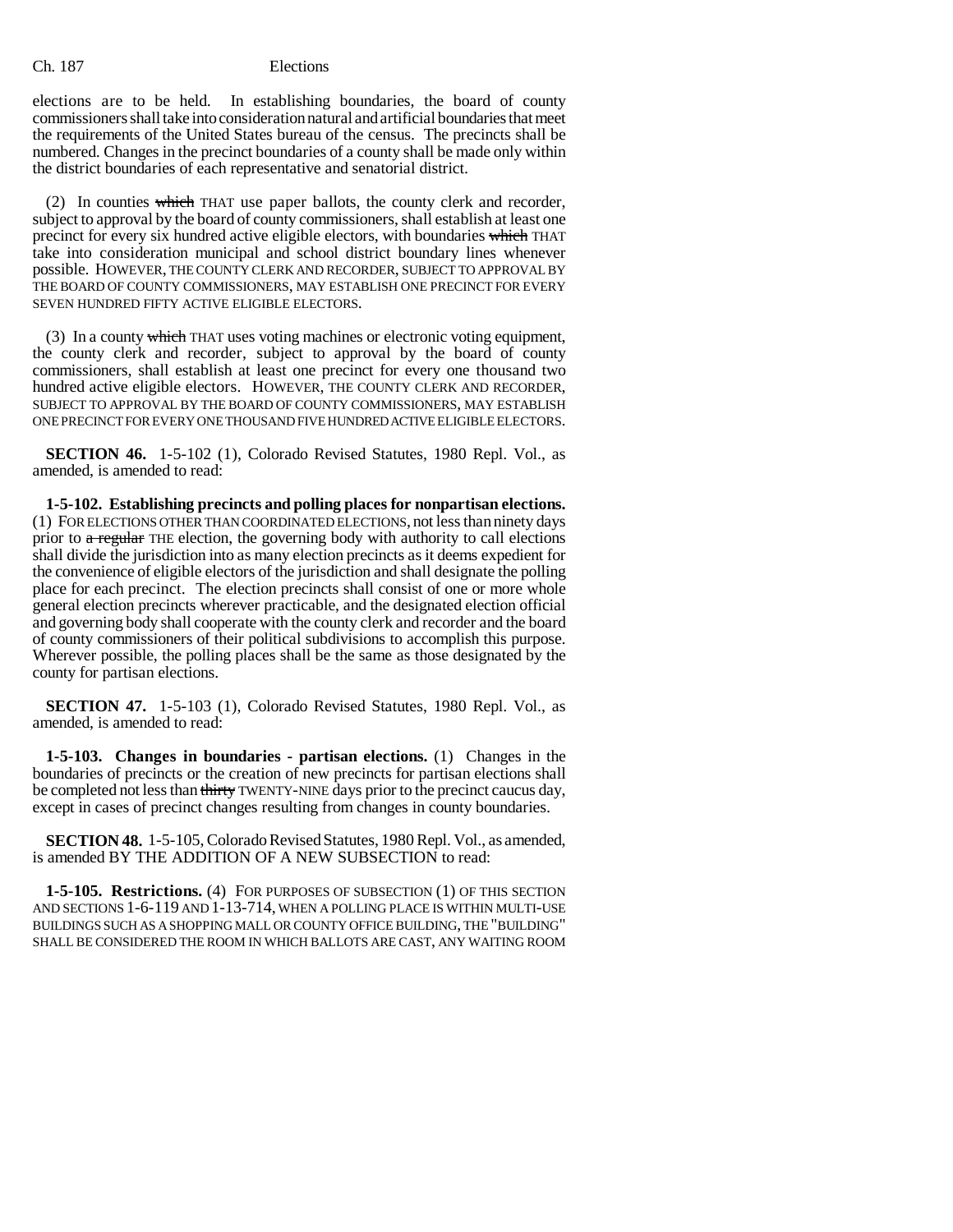OR HALL WHERE ELECTORS WAIT TO VOTE, AS WELL AS A PRIMARY CORRIDOR WHERE ELECTORS WALK TO AN INTERIOR POLLING PLACE, AND THE DESIGNATED EXTERIOR DOOR TO THE MULTI-USE BUILDING IN WHICH THE POLLING PLACE IS LOCATED.

**SECTION 49.** 1-5-106, Colorado Revised Statutes, 1980 Repl. Vol., as amended, is amended to read:

**1-5-106. Polling place - designation by sign.** All polling places shall be designated by a sign conspicuously posted at least ten TWELVE days before each election. The sign shall be substantially in the following form: "Polling place for precinct no. ....". The lettering on the sign and the precinct number shall be black on a white background. The letters and numerals of the title shall be at least four inches in height. In addition, the sign shall state the hours the polling place will be open and, if the polling place is not accessible for disabled electors, the location of the polling place for disabled electors.

**SECTION 50.** 1-5-206 (1), Colorado Revised Statutes, 1980 Repl. Vol., as amended, is amended to read:

**1-5-206. Postcard notice and notice by publication.** (1) At any time between thirty TWENTY-NINE days before the primary election and thirty days after the primary election, except for the presidential primary, mail ballot, court-ordered elections, and elections which require the mailing of a ballot issue notice, the county clerk and recorder shall mail a voter information card concerning the general election to all eligible electors of the county. The card shall contain the eligible elector's name and address, precinct number, polling location for the general election, and any other applicable information. It shall be mailed first-class and shall state on the address surface "Do not forward. Address correction requested." or similar wording in accordance with United States postal service regulations.

**SECTION 51.** 1-5-208 (1) and (6), Colorado Revised Statutes, 1980 Repl. Vol., as amended, are amended to read:

**1-5-208. Election may be canceled - when.** (1) If the only matter before the electors is the election of persons to office and if, at the close of business on the thirtieth TWENTY-NINTH day before the election, there are not more candidates than offices to be filled at the election, including candidates filing affidavits of intent, the designated election official, if instructed by resolution of the governing body, shall cancel the election and by resolution declare the candidates elected.

(6) The governing body shall provide notice by publication of the cancellation of the election. and A copy of the notice shall be posted at each polling place of the political subdivision, in the office of the designated election official, AND in the office of the clerk and recorder for each county in which the political subdivision is located and, for special districts, AND A COPY OF THE NOTICE SHALL BE FILED in the office of the division of local government. The governing body shall also notify the candidates that the election was canceled and that they were elected by acclamation.

**SECTION 52.** 1-5-302, Colorado Revised Statutes, 1980 Repl. Vol., as amended, is amended to read: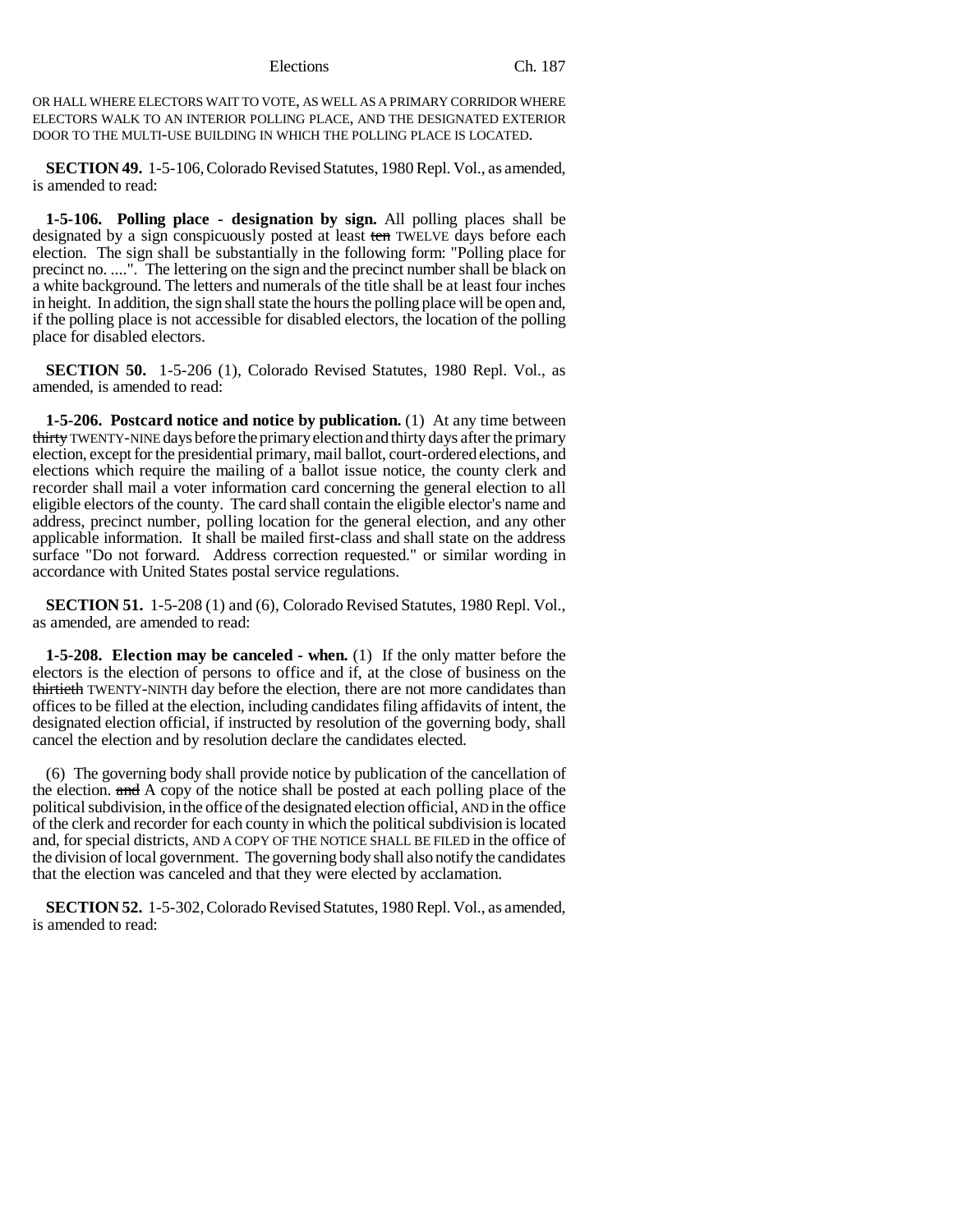**1-5-302. Computer lists may be used in lieu of original registration records.** For the purposes of all elections, the county clerk and recorder may substitute and supply computer lists of registered electors within the political subdivision for the original registration record. Following a primary, general, or congressional vacancy election, the county clerk and recorder shall transfer the ballot number, RECORD THE date of election and, if for a primary election, THE party ballot received to  $\alpha$  the registered elector's original registration record retained and stored as provided in section 1-1-104 (36).

**SECTION 53.** 1-5-303 (1) and (2), Colorado Revised Statutes, 1980 Repl. Vol., as amended, are amended to read:

**1-5-303. Registration records for nonpartisan elections.** (1) No later than the fortieth day preceding the date of the scheduled nonpartisan election, the designated election official shall order the registration records. THE DESIGNATED ELECTION OFFICIAL MAY ORDER A COMPLETE LIST OF THE REGISTERED ELECTORS AS OF THE THIRTIETH DAY PRIOR TO THE ELECTION WITH A SUPPLEMENTARY LIST PROVIDED ON THE TWENTIETH DAY, OR THE DESIGNATED ELECTION OFFICIAL MAY ORDER A COMPLETE LIST AS OF THE TWENTIETH DAY PRIOR TO THE ELECTION. No later than the thirtieth day preceding the election, The county clerk and recorder shall certify and make available a complete copy of the list of the registered electors of each general election precinct which THAT is located within the county and is involved in the election and, IF THE SUPPLEMENTAL LIST IS ORDERED no later than the twentieth day preceding the election, shall certify and make available a supplemental list of the eligible electors who have become eligible since the earlier list was certified. These lists shall substitute for the original registration record.

(2) The initial registration list for each election precinct to be THAT IS certified no later than thirty days before the election shall contain the names and addresses of all registered electors residing within the precinct at the close of business on the fortieth day preceding the election. The supplemental registration list for each election precinct to be THAT IS certified no later than twenty days before the election shall contain the names and addresses of all eligible electors residing within the precinct AT THE CLOSE OF BUSINESS ON THE THIRTIETH DAY PRIOR TO THE ELECTION. IF A SUPPLEMENTAL LIST IS ORDERED, IT SHALL CONTAIN THE NAMES AND ADDRESS OF ALL ELIGIBLE ELECTORS who have become eligible within the period since the initial registration list was certified through the close of business on the thirtieth day preceding the election.

**SECTION 54.** 1-6-114 (1) and (2), Colorado Revised Statutes, 1980 Repl. Vol., as amended, are amended to read:

**1-6-114. Oath of judges.** (1) Before any votes are taken at any election, the election judges shall each take an A SELF-AFFIRMING oath or affirmation in SUBSTANTIALLY the following form:

"I, ..................., do solemnly swear (or affirm) that I am a citizen of the United States and the state of Colorado; that I am an eligible elector who resides in precinct .... in the county of .................... or within the ....... political subdivision; that I am a member of the ............... party as shown on the registration books of the county clerk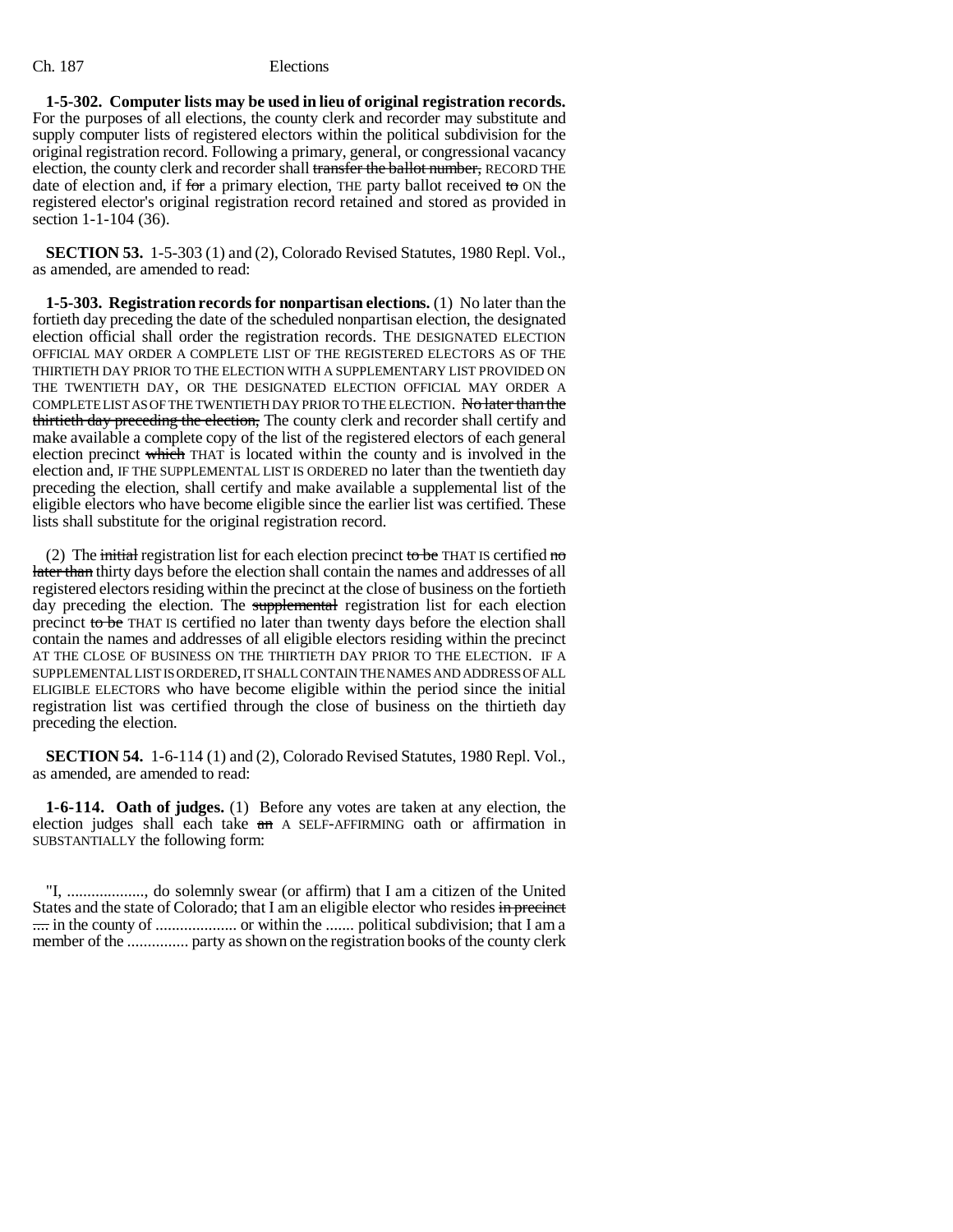and recorder; that I will perform the duties of judge according to law and the best of my ability; that I will studiously endeavor to prevent fraud, deceit, and abuse in conducting the same; that I will not try to ascertain how any elector voted, nor will I disclose how any elector voted if in the discharge of my duties as judge such knowledge shall come to me, unless called upon to disclose the same before some court of justice; that I have never been convicted of violating any provision of or any offenses listed in article 13 of title 1, C.R.S.; that I have never had an application for appointment as a notary public denied nor has my commission, if I have one, to serve as a notary public been revoked pursuant to section 12-55-107, C.R.S.; that I have not been convicted of official misconduct by a notary public pursuant to section 12-55-116, C.R.S.; ELECTION FRAUD, ANY OTHER ELECTION OFFENSE, OR FRAUD and that I will not disclose the result of the votes until the polls have closed."

(2) The election judges shall administer the oath or affirmation to each other. The signed oaths shall be attached to the pollbooks or registration records being used by the judges.

**SECTION 55.** 1-6-115 (1), Colorado Revised Statutes, 1980 Repl. Vol., as amended, is amended to read:

**1-6-115. Compensation of judges.** (1) In all elections, each election judge shall receive not less than five dollars nor more than seventy-five ONE HUNDRED dollars as full compensation for services provided as judge at any election.

**SECTION 56.** 1-6-119 (3), Colorado Revised Statutes, 1980 Repl. Vol., as amended, is amended to read:

**1-6-119. Removal of election judge by designated election official.** (3) Upon receipt of a written complaint made by an eligible elector of the political subdivision stating that an election judge is electioneering at or within one hundred feet of the polling place ANY BUILDING IN WHICH A POLLING PLACE IS LOCATED, the designated election official shall investigate the complaint and may remove the election judge and appoint another election judge. If the election is a partisan election, the election judge appointed shall be of the same political party as the election judge who is removed.

**SECTION 57.** 1-6-120 (2) (a), Colorado Revised Statutes, 1980 Repl. Vol., as amended, is amended to read:

**1-6-120. Removal of election judges by the court.** (2) Election judges who neglect their duties, who commit, encourage, or connive in any fraud in connection with their duties, who violate any of the election laws or knowingly permit others to do so, who are convicted of any crime, who violate their oath, who wrongfully hamper or interfere or tend to interfere with the regular performance of the duties of the other election judges, who commit any other act which THAT interferes or tends to interfere with a fair and honest registration and election, or who are not appointed in accordance with the provisions of this article may be removed in the following manner:

(a) Any eligible elector may file a brief petition in the district court at any time up to ten TWELVE days before any election, setting out in brief and concise language the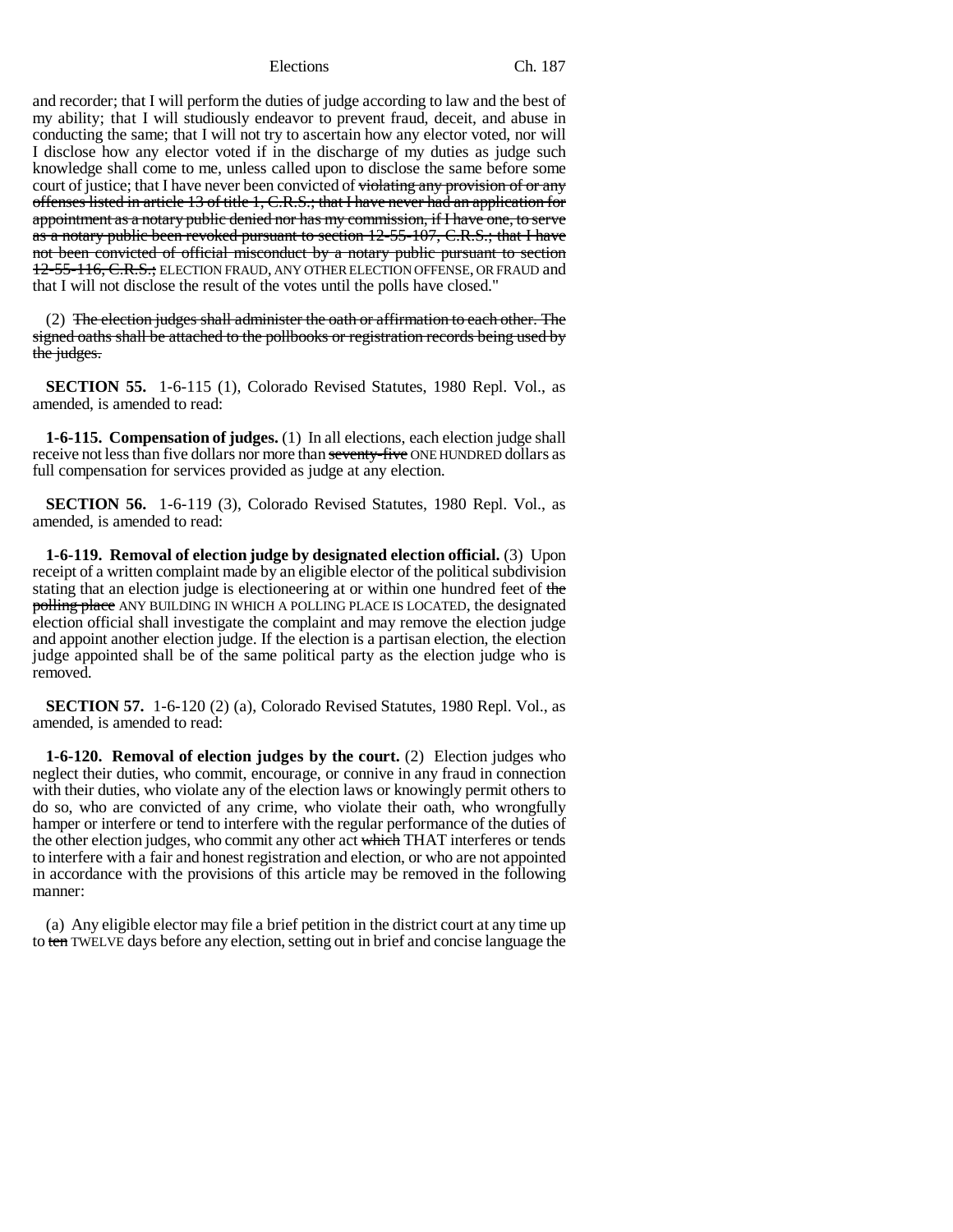facts constituting the cause for the removal of the election judge. The petition shall be verified, but the verification may be upon information and belief. Upon filing of the petition, the court shall issue a citation to the election judge directing an appearance within forty-eight hours to answer the petition if the election judge desires to do so.

**SECTION 58.** 1-7-104 (2), Colorado Revised Statutes, 1980 Repl. Vol., as amended, is amended to read:

**1-7-104. Affidavits of eligibility.** (2) For coordinated elections, the affidavits shall be available at the elector's polling place if the elector resides within the county of the political subdivision. For electors who own property within the political subdivision but reside and are registered to vote in another county, the affidavits and ballots shall be available at the office of the county clerk and recorder THE DESIGNATED ELECTION OFFICIAL FOR THE POLITICAL SUBDIVISION THAT IS PART OF THE COORDINATED ELECTION.

**SECTION 59.** 1-7-506 (2), Colorado Revised Statutes, 1980 Repl. Vol., as amended, is amended to read:

**1-7-506. Electronic vote-counting - test.** (2) The county chairpersons of the two major political parties, or their official representatives, shall each be supplied with at least one hundred official ballots which THAT are clearly marked as test ballots and shall secretly vote the test ballots and retain a record of the test votes. The designated election official shall also vote and retain at least one hundred test ballots. FOR COORDINATED ELECTIONS, ALL OF THE DESIGNATED ELECTION OFFICIALS FROM POLITICAL SUBDIVISIONS OTHER THAN THE COUNTY SHALL BE GIVEN TOGETHER A TOTAL OF ONE HUNDRED TEST BALLOTS TO MARK AMONG THEM. THE DESIGNATED ELECTION OFFICIALS SHALL SECRETLY VOTE THEIR PORTION OF THE TEST BALLOTS AND RETAIN A RECORD OF THE TEST VOTES.

**SECTION 60.** 1-7-903 (3), Colorado Revised Statutes, 1980 Repl. Vol., as amended, is amended, and the said 1-7-903 is further amended BY THE ADDITION OF A NEW SUBSECTION, to read:

**1-7-903. Preparation of written comments.** (3) Petition representatives required to summarize comments in favor of their petition shall submit the summary, in typewritten form, to the designated election official for the jurisdiction in which the petition is presented, at least twenty-eight days before the election. If a summary is not filed by the petition representatives within the time allowed, the designated election official shall state substantially the following in the ballot issue notice where the summary would appear: "Petition representatives did not file a summary by the statutory deadline." "NO SUMMARY WAS FILED BY THE STATUTORY DEADLINE."

(5) THE PROVISIONS OF THIS SECTION SHALL NOT APPLY TO A STATEWIDE BALLOT ISSUE THAT IS SUBJECT TO THE PROVISIONS OF SECTION 1 (7.5) OF ARTICLE V OF THE STATE CONSTITUTION.

**SECTION 61.** 1-7.5-105 (1), Colorado Revised Statutes, 1980 Repl. Vol., as amended, is amended to read: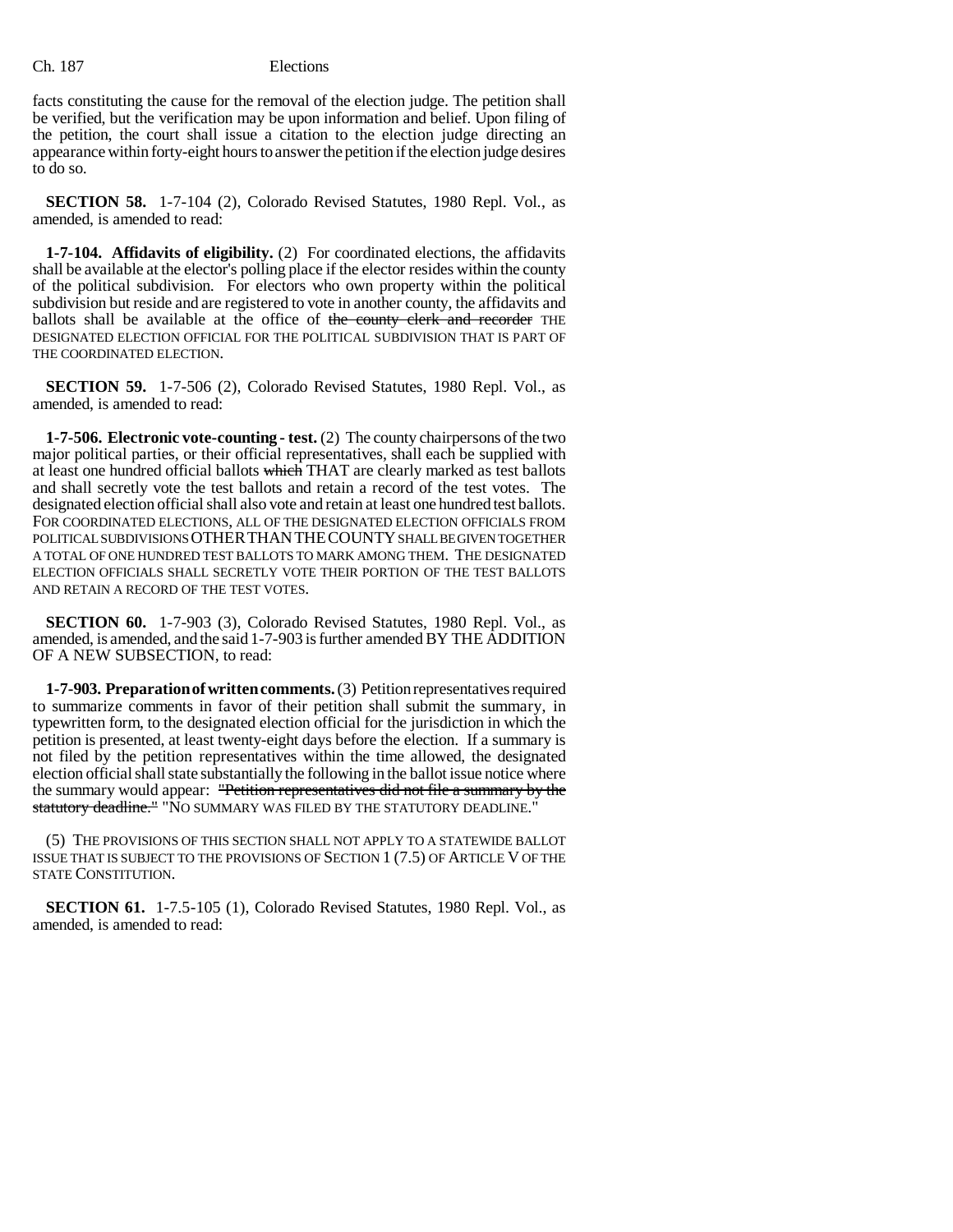**1-7.5-105. Preelection process.** (1) The designated election official responsible for conducting an election that is to be by mail ballot pursuant to section 1-7.5-104 (1) shall notify the secretary of state no later than  $s$ ixty FIFTY-FIVE days prior to the election. The notification shall include a proposed plan for conducting the mail ballot election, which may be based on the standard plan adopted by the secretary of state.

**SECTION 62.** 1-7.5-107 (2), (3) (a), (3) (d), and (5), Colorado Revised Statutes, 1980 Repl. Vol., as amended, are amended to read:

**1-7.5-107. Procedures for conducting mail ballot election.** (2) (a) Except for coordinated elections conducted as a mail ballot election where the county clerk and recorder is the coordinated election official, no later than thirty days prior to election day, the county clerk and recorder shall submit to the designated election official of the political subdivision conducting the mail ballot election a full and complete preliminary list of registered electors. For special district mail ballot elections, the county clerk and recorder and county assessor of each county in which a special district is located shall certify and submit to the designated election official a list of property owners and a list of registered electors residing within the affected district.

(b) No later than twenty days prior to election day, the county clerk and recorder required to submit a preliminary list in accordance with paragraph (a) of this subsection (2) shall submit to the appropriate authority a supplemental list of the names of eligible electors whose names were not included on the preliminary list.

(c) ALL LISTS OF REGISTERED ELECTORS AND LISTS OF PROPERTY OWNERS PROVIDED TO A DESIGNATED ELECTION OFFICIAL UNDER THIS SECTION SHALL INCLUDE THE LAST MAILING ADDRESS OF EACH ELECTOR.

(3) (a) Not sooner than twenty-five days before an election, and no later than fifteen days before an election, the designated election official shall mail to each eligible elector, at the last MAILING address appearing in the registration records AND IN ACCORDANCE WITH UNITED STATES POSTAL SERVICE REGULATIONS, a mail ballot packet, which shall be marked "DO NOT FORWARD. ADDRESS CORRECTION REQUESTED", or any other similar statement which THAT is in accordance with United States postal service regulations; except that with prior approval from the secretary of state, the packets shall be sent no later than ten days before election day.

(d) (I) An eligible elector may obtain a replacement ballot if the ballot was destroyed, spoiled, lost, or for some other reason not received by the eligible elector. AN ELIGIBLE ELECTOR MAY OBTAIN A BALLOT IF A MAIL BALLOT PACKET WAS NOT SENT TO THE ELECTOR BECAUSE THE ELIGIBILITY OF THE ELECTOR COULD NOT BE DETERMINED AT THE TIME THE MAIL BALLOT PACKETS WERE MAILED. In order to obtain a replacement ballot IN SUCH CASES, the eligible elector must sign a sworn statement specifying the reason for requesting the replacement ballot. The statement shall be presented to the designated election official no later than 7 p.m. on election day. The designated election official shall keep a record of each replacement ballot issued in accordance with this section PARAGRAPH (d) together with a list of each ballot obtained pursuant to paragraph (c) of this subsection (3).

(II) A designated election official shall not transmit a mail ballot package PACKET under this section PARAGRAPH (d) unless the application for A SWORN STATEMENT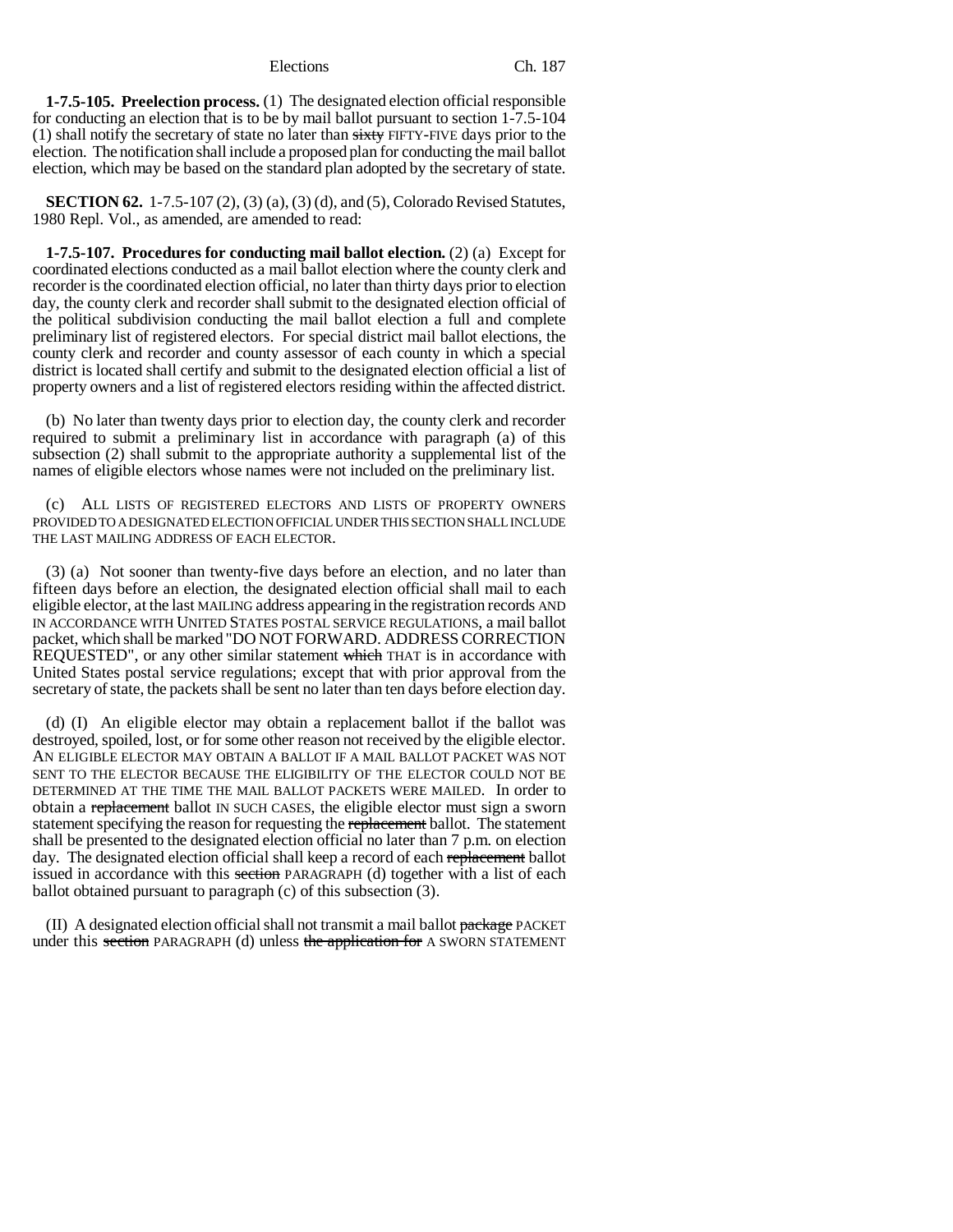REQUESTING the replacement ballot is received on or before election day. A replacement ballot may be transmitted directly to the applicant ELIGIBLE ELECTOR REQUESTING THE BALLOT at the designated election official's office or the office designated in the mail ballot plan filed with the secretary of state or may be mailed to the eligible elector at the address provided in the application SWORN STATEMENT. Replacement Ballots may be cast no later than 7 p.m. on election day.

(5) Once the ballot is returned,  $\alpha$  designated AN election official JUDGE shall first qualify the submitted ballot by examining the return-verification envelope and comparing the information on the envelope to the registration records to determine whether the ballot was submitted by an eligible elector who has not previously voted in the election. If the ballot so qualifies and is otherwise valid, the official ELECTION JUDGE shall enter the name of INDICATE IN THE POLL BOOK THAT the eligible elector in the poll book CAST A BALLOT, open the return-verification envelope, remove the ballot stub, and deposit the ballot in an official ballot box.

**SECTION 63.** 1-8-110 (1), Colorado Revised Statutes, 1980 Repl. Vol., as amended, is amended to read:

**1-8-110. Delivery or replacement of absentee ballot.** (1) The absentee ballot and other materials shall be delivered or mailed to the absentee elector within seventy-two hours after the receipt of the application, if the official ballots are then printed, or, if not then printed, within seventy-two hours after the printed ballots are delivered to the designated election official. IF THE ABSENTEE BALLOT AND OTHER MATERIALS ARE MAILED, THE ENVELOPE SHALL BE MARKED "DO NOTFORWARD. ADDRESSCORRECTIONREQUESTED." OR BY ANY OTHER SIMILAR STATEMENT THAT IS IN ACCORDANCE WITH UNITED STATES POSTAL SERVICE REGULATIONS.

**SECTION 64.** 1-8-113 (1), Colorado Revised Statutes, 1980 Repl. Vol., as amended, is amended to read:

**1-8-113. Procedures and personnel for early voters' polling place.** (1) The early voters' polling place shall be opened no earlier than twenty-four TWENTY-ONE days preceding any PRESIDENTIAL PRIMARY ELECTION, PRIMARY ELECTION, GENERAL ELECTION OR OTHER NOVEMBER election. in November.

**SECTION 65.** 1-8-116, Colorado Revised Statutes, 1980 Repl. Vol., as amended, is amended to read:

**1-8-116. Casting early voters' ballot.** The early voters' polling place shall be open during regular business hours for purposes of voting twenty-nine TWENTY-ONE days before the ANY PRESIDENTIAL PRIMARY ELECTION, PRIMARY ELECTION, GENERAL ELECTION OR OTHER NOVEMBER election unless the board of county commissioners by resolution increases the time that the early voters' polling place may be open. The offices of the designated election official are to be open until the close of business on the Friday immediately preceding the election. Registered electors who appear in person at the early voters' polling place during this time may cast their ballots in the same manner as any ballot would be cast in a precinct polling place on election day. The voting machines, electronic voting machines, or ballot boxes used for the casting of early ballots shall remain locked and secured with a numbered seal, and the tabulation of the votes cast shall remain unknown until the time prescribed in section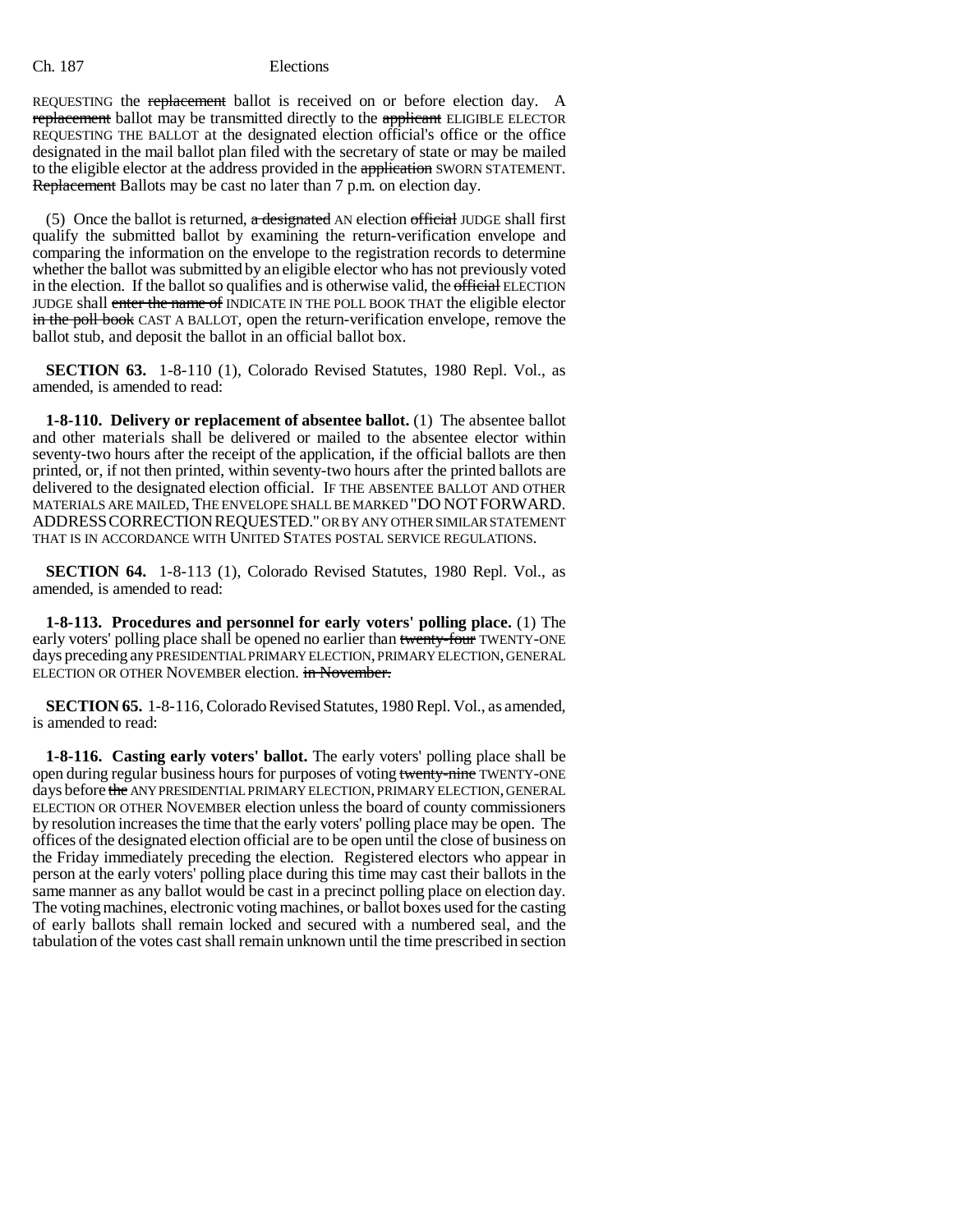1-8-117 for counting absentee and early voters' ballots. Alternatively, for any electronic voting equipment, the ballot boxes shall be opened each night, and the voted ballots shall be placed in a transfer case that is locked and secured with a numbered seal. A record shall be maintained consisting of the date, number of ballots, and seal number of each ballot box and transfer case until each ballot box and transfer case is transferred to the supply judge for the absent voters' polling place for preparation for counting and tabulating pursuant to section 1-8-121. When a seal is broken, the designated election official and a person who shall not be of the same political party as the designated election official shall record the number of the seal and maintain the seal along with an explanation of the reasons for breaking the seal. During the time the early voters' polling place is not open, the designated election official shall have the custody and keys of any voting machine or electronic voting equipment being used for the casting of early ballots. The voting machines or electronic voting machines used for the casting of early ballots shall not be used for the further counting of absentee ballots, as provided in sections 1-8-123 and 1-8-124.

**SECTION 66.** 1-9-203 (3) (b), Colorado Revised Statutes, 1980 Repl. Vol., as amended, is amended to read:

**1-9-203. Challenge questions asked person intending to vote.** (3) If the person is challenged as not eligible because the person has not resided in this state and precinct for thirty days immediately preceding the election, an election judge shall ask the following questions:

(b) Have you been absent from this state  $\frac{1}{w}$  thin DURING the thirty days immediately preceding this election, and during that time have you maintained a home or domicile elsewhere?

**SECTION 67.** 1-10-203, Colorado Revised Statutes, 1980 Repl. Vol., as amended, is amended to read:

**1-10-203. Survey of returns.** (1) The returns of all nonpartisan, ballot issue, and ballot question elections shall be made to the designated election official. UNLESS THE ELECTION HAS BEEN CANCELLED PURSUANT TO SECTION 1-5-208, no later than seven days after the election, the canvassers shall meet, survey the returns, issue a certified statement of results, and make out abstracts of votes for each office.

(2) If the election is canceled pursuant to section 1-5-208, the designated election official shall notify the board of canvassers, and the canvassers shall note the cancellation on the certified statement of results and shall indicate which candidates were elected by acclamation.

**SECTION 68.** 1-10-303, Colorado Revised Statutes, 1980 Repl. Vol., as amended, is amended to read:

**1-10-303. Recount for nonpartisan elections.** If it appears, as evidenced by the survey of returns, that any candidate failed to be elected or ballot issue or ballot question failed to pass by a margin of one percent or less of the highest number of votes cast for the next candidate for that office or for the ballot issue or ballot question, the governing body shall conduct a recount of the votes cast for the office or the ballot issue or ballot question. Any recount under this section shall be held no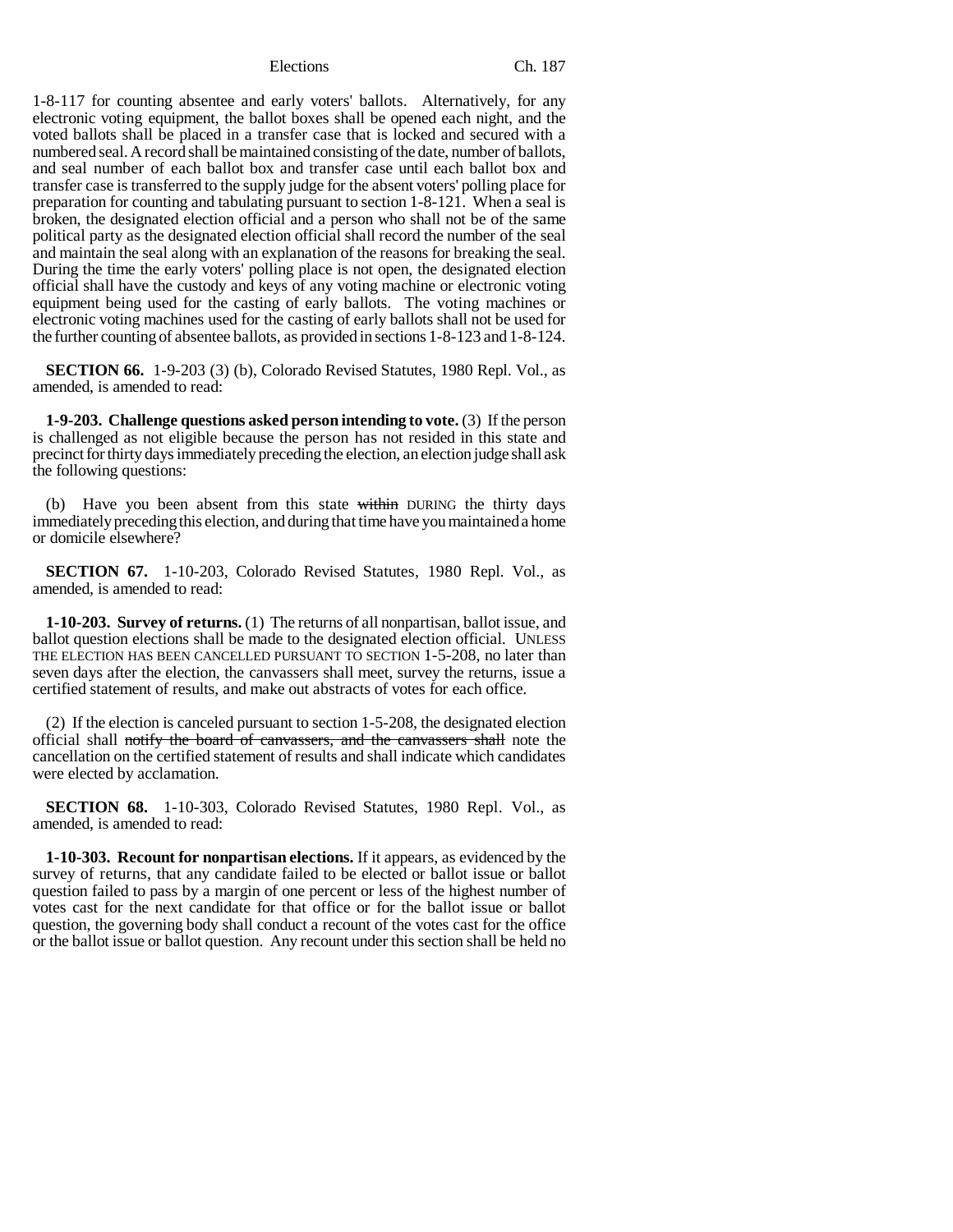later than the fifteenth day after the A REGULAR OR SPECIAL election OR NO LATER THAN THE THIRTIETH DAY AFTER A COORDINATED ELECTION and shall be completed by no later than the twentieth day after the A REGULAR OR SPECIAL election OR THE THIRTY-FIFTH DAY AFTER A COORDINATED ELECTION. Notice prior to the recount shall be given to all interested candidates or supporters of a ballot issue or ballot question. The interested parties or their representatives shall be allowed to be present and observe the recount. Any recount under this section shall be paid for by the governing body.

**SECTION 69.** 1-10-304, Colorado Revised Statutes, 1980 Repl. Vol., as amended, is amended to read:

**1-10-304. Request by candidate supporters.** If it appears, as evidenced by the survey of returns, that any candidate failed to be nominated or elected by more than the number of required votes provided in section 1-10-301, 1-10-302, or 1-10-303, the losing candidate may submit a certified written request for a recount at the expense of the person or group making the request OR THE LOSING POLITICAL PARTY OR ORGANIZATION. THIS request shall be filed within thirty days after the general or congressional vacancy election OR within fifteen days after the primary election or within ten days after any other election. Before conducting the recount, the designated election official shall notify the other candidate or candidates and shall determine the cost and notify the requesting candidate. If the recount is for an office greater than a county office, the cost shall be determined by the secretary of state who shall notify the candidate. The candidate OR THE LOSING POLITICAL PARTY OR ORGANIZATION shall pay on demand the cost of the recount to the county treasurer or the manager of revenue CLERK AND RECORDER for a recount of a county office, to the state treasurer SECRETARY OF STATE for a recount of a congressional, state, or district office, or to the governing body for a nonpartisan election. The funds shall be placed in escrow for payment of all expenses incurred in the recount. If after the recount the candidate who requested the recount is declared the winner of the election, regardless of the margin of victory, or if the winning candidate failed to be nominated or elected by more than the number of required votes provided in section 1-10-301, 1-10-302, or 1-10-303, the payment for expenses shall be refunded to the person or group OR THE LOSING POLITICAL PARTY OR ORGANIZATION who paid them, and the expenses shall be paid as provided in section 1-10-309. The recount provided for in this section shall be in addition to any other recounts provided by law. ANY RECOUNT OF VOTES PURSUANT TO THIS SECTION SHALL BE HELD NO LATER THAN THE THIRTIETH DAY AFTER A GENERAL ELECTION OR NO LATER THAN THE FIFTEENTH DAY AFTER A PRIMARY ELECTION OR OTHER ELECTION AND SHALL BE COMPLETED NO LATER THAN THE THIRTY-FIFTH DAY AFTER THE GENERAL ELECTION OR THE TWENTIETH DAY AFTER THE PRIMARY ELECTION OR OTHER ELECTION.

**SECTION 70.** 1-10-304.5, Colorado Revised Statutes, 1980 Repl. Vol., as amended, is amended to read:

**1-10-304.5. Request by ballot issue or ballot question supporters or opponents.** If it appears, as evidenced by the survey of returns, that any ballot issue or ballot question passed or failed to pass by more than the number of required votes provided in section 1-10-301, 1-10-302, or 1-10-303, the opponents of a passed ballot issue or ballot question or the supporters of a losing ballot issue or ballot question, as the case may be, may submit a certified written request for a recount at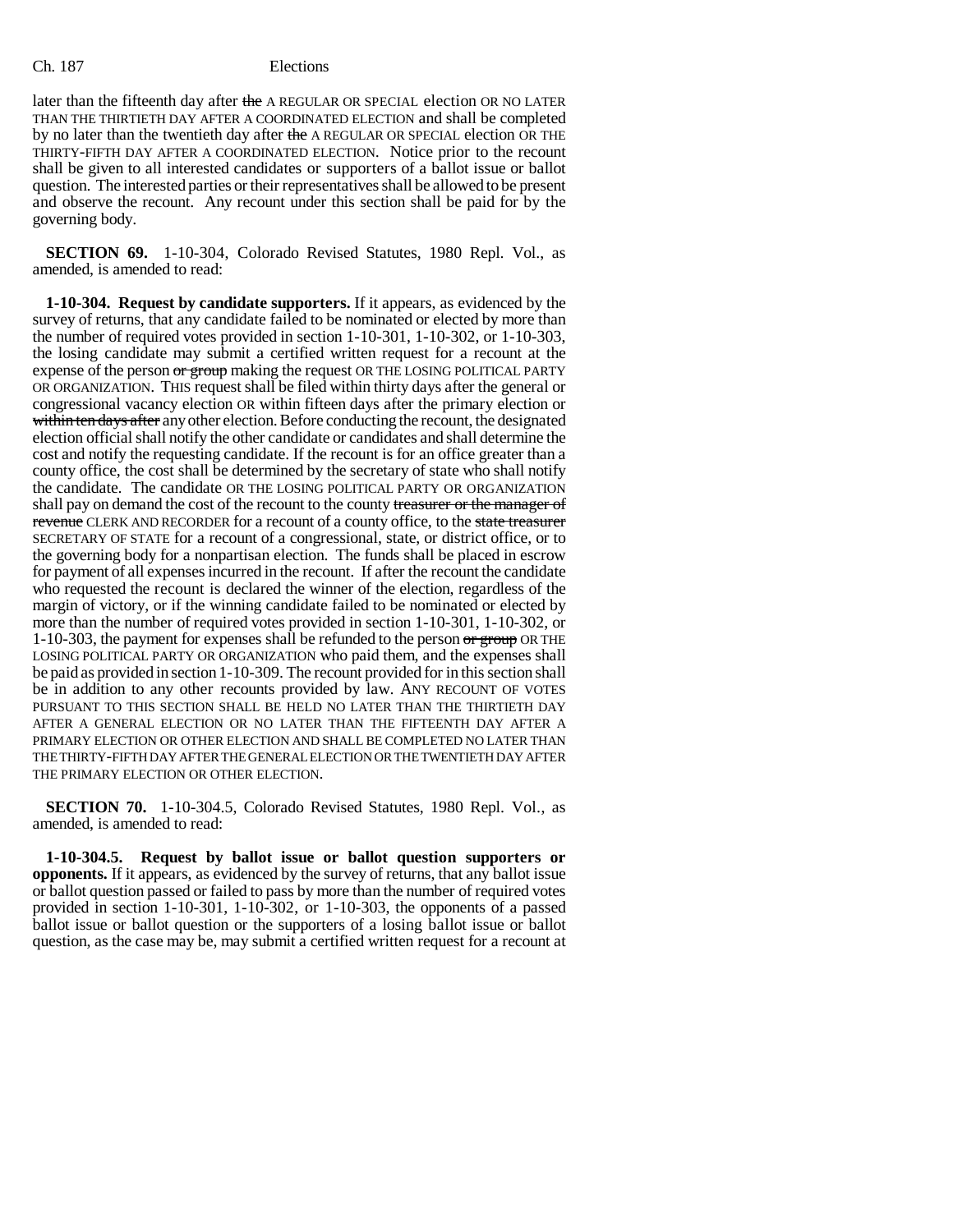the expense of the person or group making the request. This request shall be filed within ten days after the election. Before conducting the recount, the designated election official shall notify the governing body of the political subdivision and the supporters or petition representatives of the ballot issue or ballot question, in the case of a request submitted by the opponents, or the opponents, in the case of a request submitted by the supporters or petition representatives, and shall determine the cost and notify the requesting person or group. The person or group requesting the recount shall pay on demand the cost of the recount to the county treasurer or the manager of revenue CLERK AND RECORDER for a recount of a county ballot issue or ballot question, to the state treasurer SECRETARY OF STATE for a recount of a ballot issue or ballot question for a district greater than a county, or, for a nonpartisan election, to the governing body of the political subdivision calling the election. The funds shall be placed in escrow for payment of all expenses incurred in the recount. If after the recount the ballot issue or ballot question is declared to have failed, regardless of the margin of loss, the payment for expenses shall be refunded to the person or group who paid them, and the expenses shall be paid as provided in section 1-10-309. The recount provided for in this section shall be in addition to any other recounts provided by law. ANY RECOUNT OF VOTES PURSUANT TO THIS SECTION SHALL BE HELD NO LATER THAN THE THIRTIETH DAY AFTER THE ELECTION AND SHALL BE COMPLETED NO LATER THAN THE THIRTY-FIFTH DAY AFTER THE ELECTION.

**SECTION 71.** Part 1 of article 11 of title 1, Colorado Revised Statutes, 1980 Repl. Vol., as amended, is amended BY THE ADDITION OF A NEW SECTION to read:

**1-11-102.5. Tie votes in ballot issue and ballot question elections.** IF ANY BALLOT ISSUE OR BALLOT QUESTION IS APPROVED BY LESS THAN A MAJORITY OF THE VOTES CAST, THE ISSUE OR QUESTION SHALL BE CONSIDERED TO HAVE FAILED.

**SECTION 72.** 1-12-108, Colorado Revised Statutes, 1980 Repl. Vol., as amended, is amended to read:

**1-12-108. Petition requirements.** (1) The petition shall be prepared and circulated pursuant to part 9 of article 4 of this title THIS PART 1. No signature shall be counted which THAT was placed on a petition prior to approval of the petition by the designated election official or more than sixty days after the designated election official's approval of the petition.

(2) (a) THE PETITION FOR THE RECALL OF AN ELECTED OFFICIAL MAY CONSIST OF ONE OR MORE SHEETS, TO BE FASTENED TOGETHER IN THE FORM OF ONE PETITION, BUT EACH SHEET SHALL CONTAIN THE SAME HEADING AND THE SWORN AFFIDAVIT OF THE CIRCULATOR. NO PETITION SHALL CONTAIN THE NAME OF MORE THAN ONE PERSON PROPOSED TO BE RECALLED FROM OFFICE.

(b) THE PETITION FOR RECALL MAY BE CIRCULATED AND SIGNED IN SECTIONS, AND EACH SECTION SHALL CONTAIN A FULL AND ACCURATE COPY OF THE TITLE AND TEXT OF THE PETITION. EACH PETITION SHALL DESIGNATE, BY NAME AND ADDRESS, THREE PERSONS, REFERRED TO IN THIS SECTION AS THE "COMMITTEE", THAT SHALL REPRESENT THE SIGNERS IN ALL MATTERS AFFECTING THE PETITION.

(3) (a) THE SIGNATURES TO A RECALL PETITION NEED NOT ALL BE APPENDED TO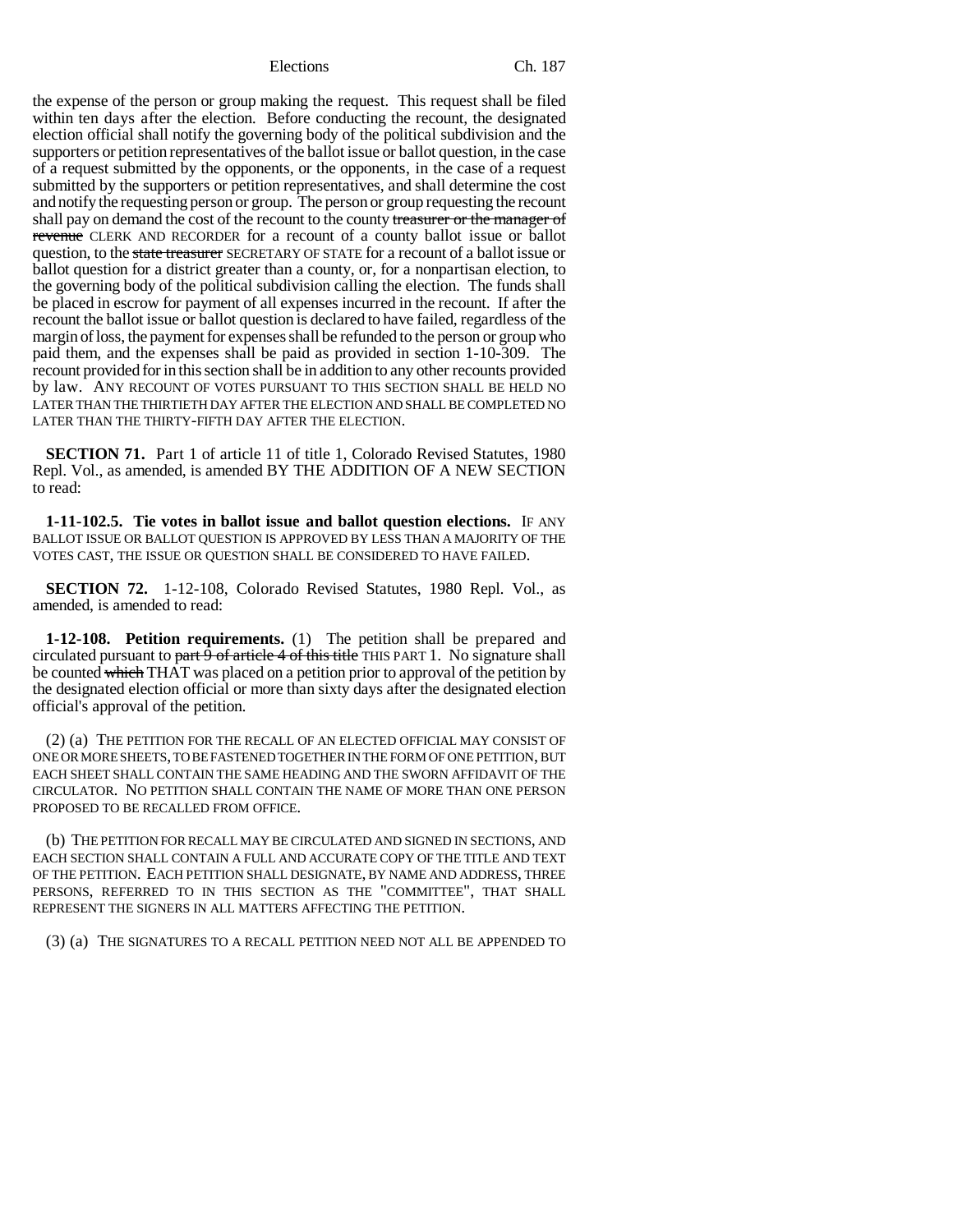ONE PAPER, BUT NO PETITION SHALL BE LEGAL THAT DOES NOT CONTAIN THE REQUISITE NUMBER OF NAMES OF ELIGIBLE ELECTORS WHOSE NAMES DO NOT APPEAR ON ANY OTHER PETITION PREVIOUSLY FILED FOR THE RECALL OF THE SAME PERSON UNDER THE PROVISIONS OF THIS SECTION.

(b) AT THE TOP OF EACH PAGE SHALL BE PRINTED, IN BOLD-FACED TYPE, THE FOLLOWING:

# WARNING: IT IS AGAINST THE LAW:

FOR ANYONE TO SIGN THIS PETITION WITH ANY NAME OTHER THAN ONE'S OWN OR TO KNOWINGLY SIGN ONE'S NAME MORE THAN ONCE FOR THE SAME MEASURE OR TO KNOWINGLY SIGN THE PETITION WHEN NOT A REGISTERED ELECTOR.

DO NOT SIGN THIS PETITION UNLESS YOU ARE AN ELIGIBLE ELECTOR. TO BE AN ELIGIBLE ELECTOR YOU MUST BE REGISTERED TO VOTE AND ELIGIBLE TO VOTE IN (NAME OF POLITICAL SUBDIVISION) ELECTIONS.

DO NOT SIGN THIS PETITION UNLESS YOU HAVE READ OR HAVE HAD READ TO YOU THE PROPOSED RECALL MEASURE IN ITS ENTIRETY AND UNDERSTAND ITS MEANING.

(c) DIRECTLY FOLLOWING THE WARNING IN PARAGRAPH (b) OF THIS SUBSECTION (3) SHALL BE PRINTED IN BOLD-FACED TYPE THE FOLLOWING:

PETITION TO RECALL (NAME OF PERSON SOUGHT TO BE RECALLED) FROM THE OFFICE OF (TITLE OF OFFICE).

(4) NO PETITION SHALL BE CIRCULATED UNTIL IT HAS BEEN APPROVED AS MEETING THE REQUIREMENTS OF THIS SUBSECTION (4) AS TO FORM. THE SECRETARY OF STATE AND THE OFFICIAL WITH WHOM THE PETITIONS ARE TO BE FILED SHALL APPROVE OR DISAPPROVE A PETITION AS TO FORM BY THE CLOSE OF THE SECOND BUSINESS DAY FOLLOWING SUBMISSION OF THE PROPOSED PETITION. THE OFFICIAL SHALL MAIL WRITTEN NOTICE OF THE ACTION TAKEN TO THE PERSON WHO SUBMITTED THE PETITION AND TO THE OFFICER WHOM THE PETITION SEEKS TO RECALL ON THE DAY THE ACTION IS TAKEN.

(5) (a) EVERY PETITION SHALL BE SIGNED ONLY BY ELIGIBLE ELECTORS.

(b) UNLESS PHYSICALLY UNABLE, ALL ELECTORS SHALL SIGN THEIR OWN SIGNATURE AND SHALL PRINT THEIR NAMES, RESPECTIVE RESIDENCE ADDRESSES, INCLUDING THE STREET NUMBER AND NAME, THE CITY OR TOWN, THE COUNTY, AND THE DATE OF SIGNATURE. EACH SIGNATURE ON A PETITION SHALL BE MADE, TO THE EXTENT POSSIBLE, IN BLACK INK.

(c) ANY PERSON, EXCEPT A CIRCULATOR, MAY ASSIST AN ELECTOR WHO IS PHYSICALLY UNABLE TO SIGN THE PETITION IN COMPLETING THE INFORMATION ON THE PETITION AS REQUIRED BY LAW. ON THE PETITION IMMEDIATELY FOLLOWING THE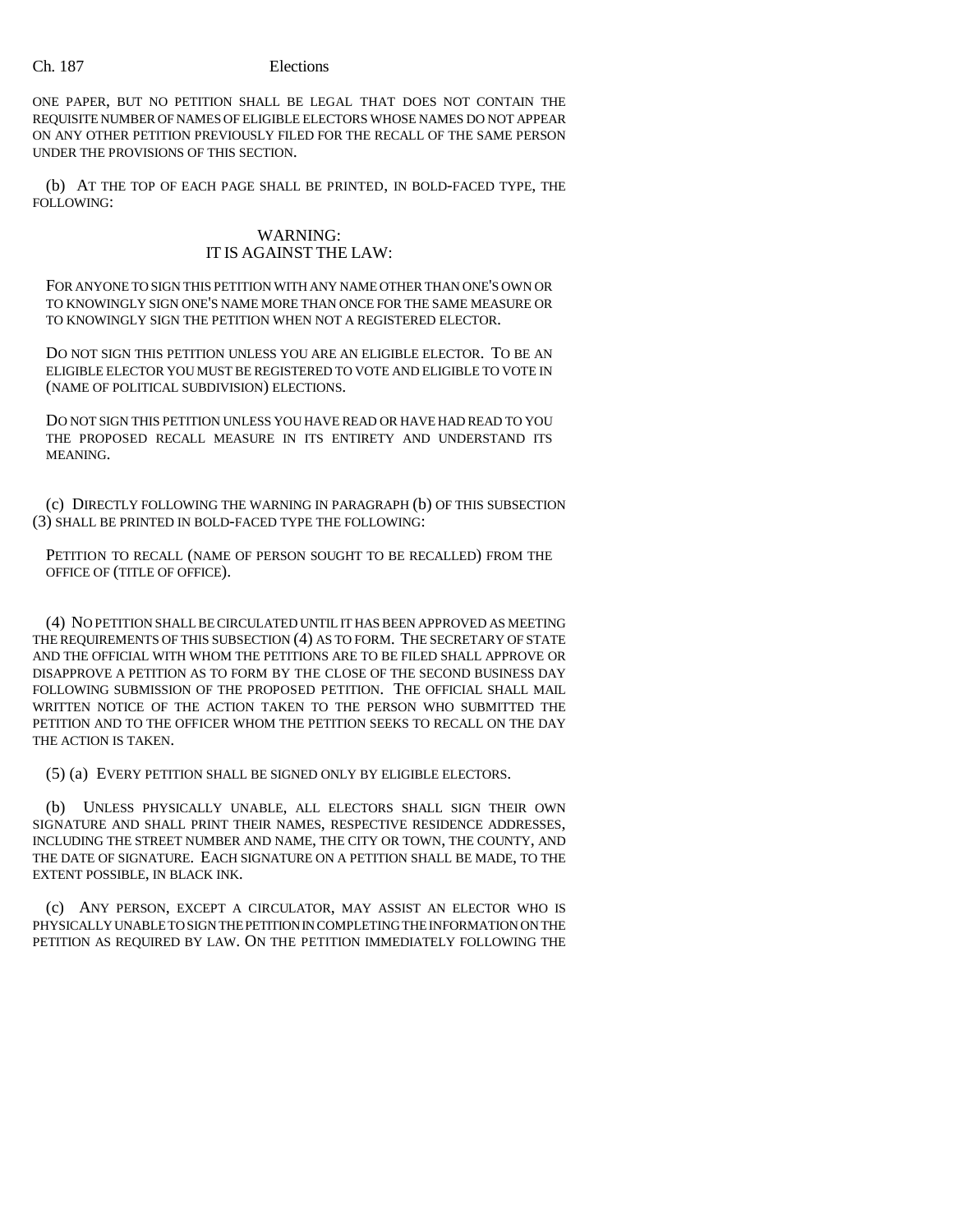NAME OF THE DISABLED ELECTOR, THE PERSON PROVIDING ASSISTANCE SHALL BOTH SIGN AND STATE THAT THE ASSISTANCE WAS GIVEN TO THE DISABLED ELECTOR.

# (6) (a) ONLY AN ELIGIBLE ELECTOR MAY CIRCULATE A RECALL PETITION.

(b) TO EACH PETITION SECTION SHALL BE ATTACHED A SIGNED, NOTARIZED, AND DATED AFFIDAVIT EXECUTED BY THE ELIGIBLE ELECTOR WHO CIRCULATED THE PETITION SECTION, WHICH SHALL INCLUDE: THE AFFIANT'S PRINTED NAME, THE ADDRESS AT WHICH THE AFFIANT RESIDES, INCLUDING THE STREET NAME AND NUMBER, THE CITY OR TOWN, THE COUNTY, AND THE DATE OF SIGNATURE; A STATEMENT THAT THE AFFIANT WAS AN ELIGIBLE ELECTOR AT THE TIME THE SECTION OF THE PETITION WAS CIRCULATED AND SIGNED BY THE LISTED ELECTORS; A STATEMENT THAT THE AFFIANT CIRCULATED THE SECTION OF THE PETITION; A STATEMENT THAT EACH SIGNATURE ON THE PETITION SECTION IS THE SIGNATURE OF THE PERSON WHOSE NAME IT PURPORTS TO BE; A STATEMENT THAT TO THE BEST OF THE AFFIANT'S KNOWLEDGE AND BELIEF EACH OF THE PERSONS SIGNING THE PETITION SECTION WAS, AT THE TIME OF SIGNING, AN ELIGIBLE ELECTOR; AND A STATEMENT THAT THE AFFIANT HAS NOT PAID OR WILL NOT IN THE FUTURE PAY AND THAT THE AFFIANT BELIEVES THAT NO OTHER PERSON HAS PAID OR WILL PAY, DIRECTLY OR INDIRECTLY, ANY MONEY OR OTHER THING OF VALUE TO ANY SIGNER FOR THE PURPOSE OF INDUCING OR CAUSING THE SIGNER TO SIGN THE PETITION.

(c) THE DESIGNATED ELECTION OFFICIAL SHALL NOT ACCEPT FOR FILING ANY SECTION OF A PETITION THAT DOES NOT HAVE ATTACHED TO IT THE NOTARIZED AFFIDAVIT REQUIRED BY THIS SECTION. ANY SIGNATURE ADDED TO A SECTION OF A PETITION AFTER THE AFFIDAVIT HAS BEEN EXECUTED IS INVALID.

(7) THE PETITION, WHEN EXECUTED AND ACKNOWLEDGED AS PRESCRIBED IN THIS SECTION, SHALL BE FILED AS FOLLOWS: WITH THE SECRETARY OF STATE IF IT IS FOR AN OFFICE VOTED ON BY THE ELECTORS OF THE ENTIRE STATE OR OF A CONGRESSIONAL DISTRICT OR FOR THE OFFICES OF MEMBERS OF THE GENERAL ASSEMBLY OR DISTRICT ATTORNEY OR A DISTRICT OFFICE OF STATE CONCERN; WITH THE COUNTY CLERK AND RECORDER IF IT IS FOR A COUNTY OFFICE; AND WITH THE DESIGNATED ELECTION OFFICIAL IF IT IS FOR A NONPARTISAN LOCAL ELECTION.

(8) (a) UPON FILING, THE DESIGNATED ELECTION OFFICIAL FOR THE POLITICAL SUBDIVISION SHALL REVIEW ALL PETITION INFORMATION AND VERIFY THE INFORMATION AGAINST THE REGISTRATION RECORDS, AND, WHERE APPLICABLE, THE COUNTY ASSESSOR'S RECORDS. THE SECRETARY OF STATE SHALL ESTABLISH GUIDELINES FOR VERIFYING PETITION ENTRIES.

(b) ANY DISASSEMBLY OF A SECTION OF THE PETITION PRIOR TO FILING THAT HAS THE EFFECT OF SEPARATING THE AFFIDAVITS FROM THE SIGNATURES SHALL RENDER THAT SECTION OF THE PETITION INVALID AND OF NO FORCE AND EFFECT.

(c) AFTER REVIEW, THE DESIGNATED ELECTION OFFICIAL SHALL NOTIFY THE COMMITTEE AND THE INCUMBENT OF THE NUMBER OF VALID SIGNATURES AND WHETHER THE PETITION APPEARS TO BE SUFFICIENT OR INSUFFICIENT. UPON DETERMINING THAT THE PETITION IS SUFFICIENT AND AFTER THE TIME FOR PROTEST HAS PASSED, THE DESIGNATED ELECTION OFFICIAL SHALL CERTIFY THE RECALL QUESTION TO THE BALLOT AND, IF THE ELECTION IS A COORDINATED ELECTION,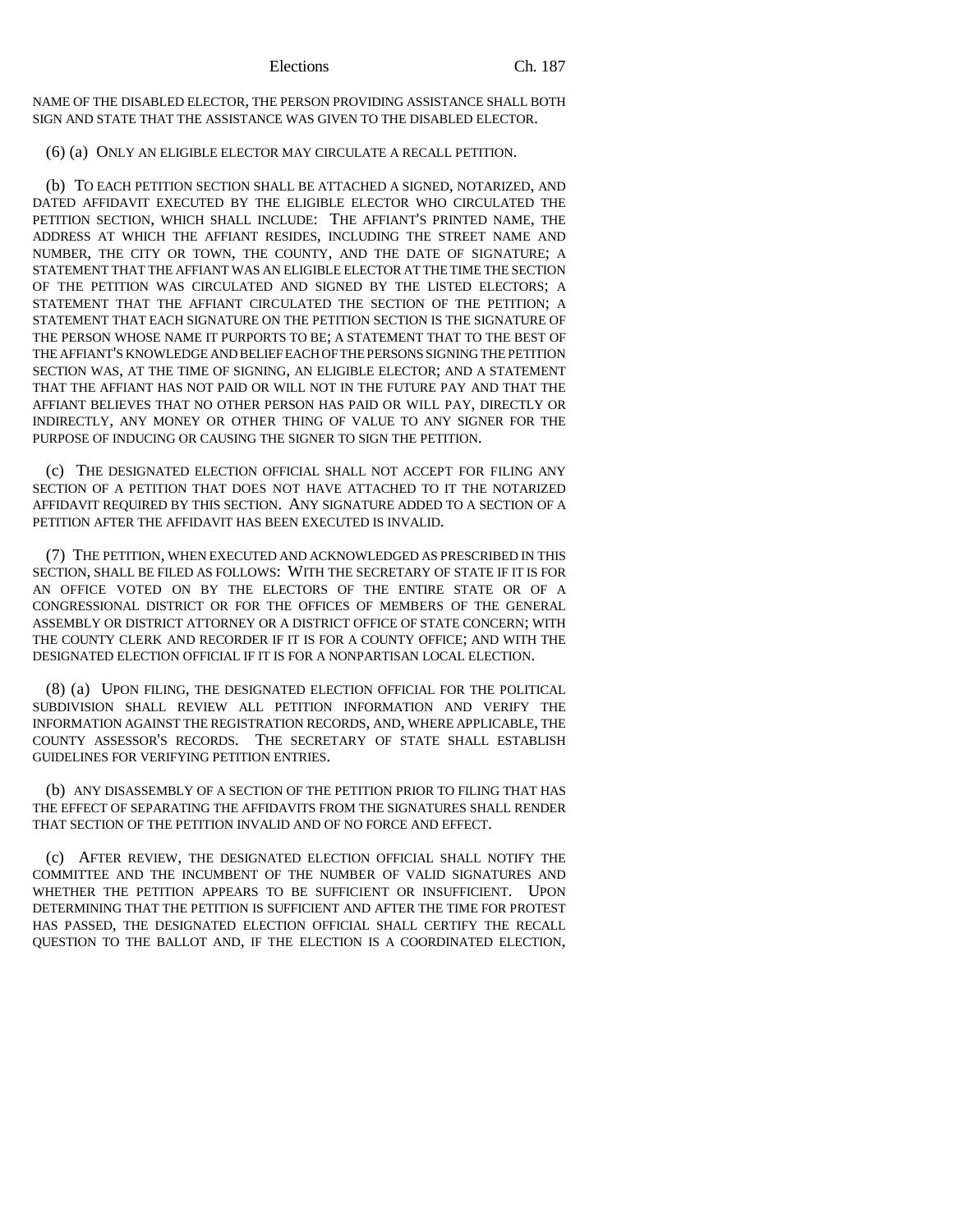#### NOTIFY THE COORDINATED ELECTION OFFICIAL.

(9) (a) A RECALL PETITION THAT HAS BEEN VERIFIED BY THE DESIGNATED ELECTION OFFICIAL SHALL BE HELD TO BE SUFFICIENT UNLESS A PROTEST IN WRITING UNDER OATH IS FILED IN THE OFFICE OF THE DESIGNATED ELECTION OFFICIAL BY AN ELIGIBLE ELECTOR WITHIN FIFTEEN DAYS AFTER THE PETITION IS FILED OR AN AMENDMENT IS FILED PURSUANT TO PARAGRAPH (c) OF THIS SUBSECTION (9). THE PETITION SHALL SET FORTH SPECIFIC GROUNDS FOR THE PROTEST. GROUNDS INCLUDE BUT ARE NOT LIMITED TO FAILURE OF ANY PORTION OF A PETITION OR CIRCULATOR AFFIDAVIT TO MEET THE REQUIREMENTS OF THIS ARTICLE OR ANY CONDUCT ON THE PART OF PETITION CIRCULATORS THAT SUBSTANTIALLY MISLEADS PERSONS SIGNING THE PETITION. THE DESIGNATED ELECTION OFFICIAL SHALL FORTHWITH MAIL A COPY OF THE PROTEST TO THE COMMITTEE NAMED IN THE PETITION AS REPRESENTING THE SIGNERS, TOGETHER WITH A NOTICE FIXING A TIME FOR HEARING THE PROTEST NOT LESS THAN FIVE NOR MORE THAN TEN DAYS AFTER THE NOTICE IS MAILED. EVERY HEARING SHALL BE BEFORE THE DESIGNATED ELECTION OFFICIAL WITH WHOM THE PROTEST IS FILED OR BEFORE A DISTRICT JUDGE SITTING IN THAT COUNTY IF THE DESIGNATED ELECTION OFFICIAL IS THE SUBJECT OF THE RECALL. THE TESTIMONY IN EVERY HEARING SHALL BE UNDER OATH. THE HEARING SHALL BE SUMMARY AND NOT SUBJECT TO DELAY AND SHALL BE CONCLUDED WITHIN THIRTY DAYS AFTER THE PETITION IS FILED, AND THE RESULT SHALL BE FORTHWITH CERTIFIED TO THE COMMITTEE.

(b) THE PARTY FILING A PROTEST HAS THE BURDEN OF SUSTAINING THE PROTEST BY A PREPONDERANCE OF THE EVIDENCE. THE DECISION UPON MATTERS OF SUBSTANCE IS OPEN TO REVIEW, IF PROMPT APPLICATION IS MADE, AS PROVIDED IN SECTION 1-1-113.THE REMEDY IN ALL CASES SHALL BE SUMMARY, AND THE DECISION OF ANY COURT HAVING JURISDICTION SHALL BE FINAL AND NOT SUBJECT TO REVIEW BY ANY OTHER COURT; EXCEPT THAT THE SUPREME COURT, IN THE EXERCISE OF ITS DISCRETION, MAY REVIEW ANY JUDICIAL PROCEEDING IN A SUMMARY WAY.

(c) IN CASE A PETITION FOR RECALL IS NOT SUFFICIENT, IT MAY BE WITHDRAWN BY A MAJORITY OF THE COMMITTEE AND MAY BE AMENDED AT ANY TIME WITHIN SIXTY DAYS FROM THE DATE THE PETITION WAS APPROVED BY THE DESIGNATED ELECTION OFFICIAL. ANY SIGNER MAY REQUEST THAT HIS OR HER NAME BE STRICKEN FROM THE PETITION WITHIN THE SIXTY-DAY PERIOD.

(10) ANY PERSON WHO WILLFULLY DESTROYS, DEFACES, MUTILATES, OR SUPPRESSES A PETITION,OR WHO WILLFULLY NEGLECTS TO FILE OR DELAYS DELIVERY OF A PETITION, OR WHO CONCEALS OR REMOVES A PETITION FROM THE POSSESSION OF THE PERSON AUTHORIZED BY LAW TO HAVE CUSTODY OF IT, OR WHO AIDS, COUNSELS, PROCURES, OR ASSISTS ANY PERSON IN DOING ANY OF THE ABOVE ACTS COMMITS A MISDEMEANOR AND, UPON CONVICTION, SHALL BE PUNISHED AS PROVIDED IN SECTION 1-13-111.

**SECTION 73.** 1-12-110 (1), Colorado Revised Statutes, 1980 Repl. Vol., as amended, is amended to read:

**1-12-110. Call for election.** (1) If the officer whose recall is sought does not resign within five days after the sufficiency of the recall petition has been sustained, the designated election official shall publish a MAKE notice BY PUBLICATION for the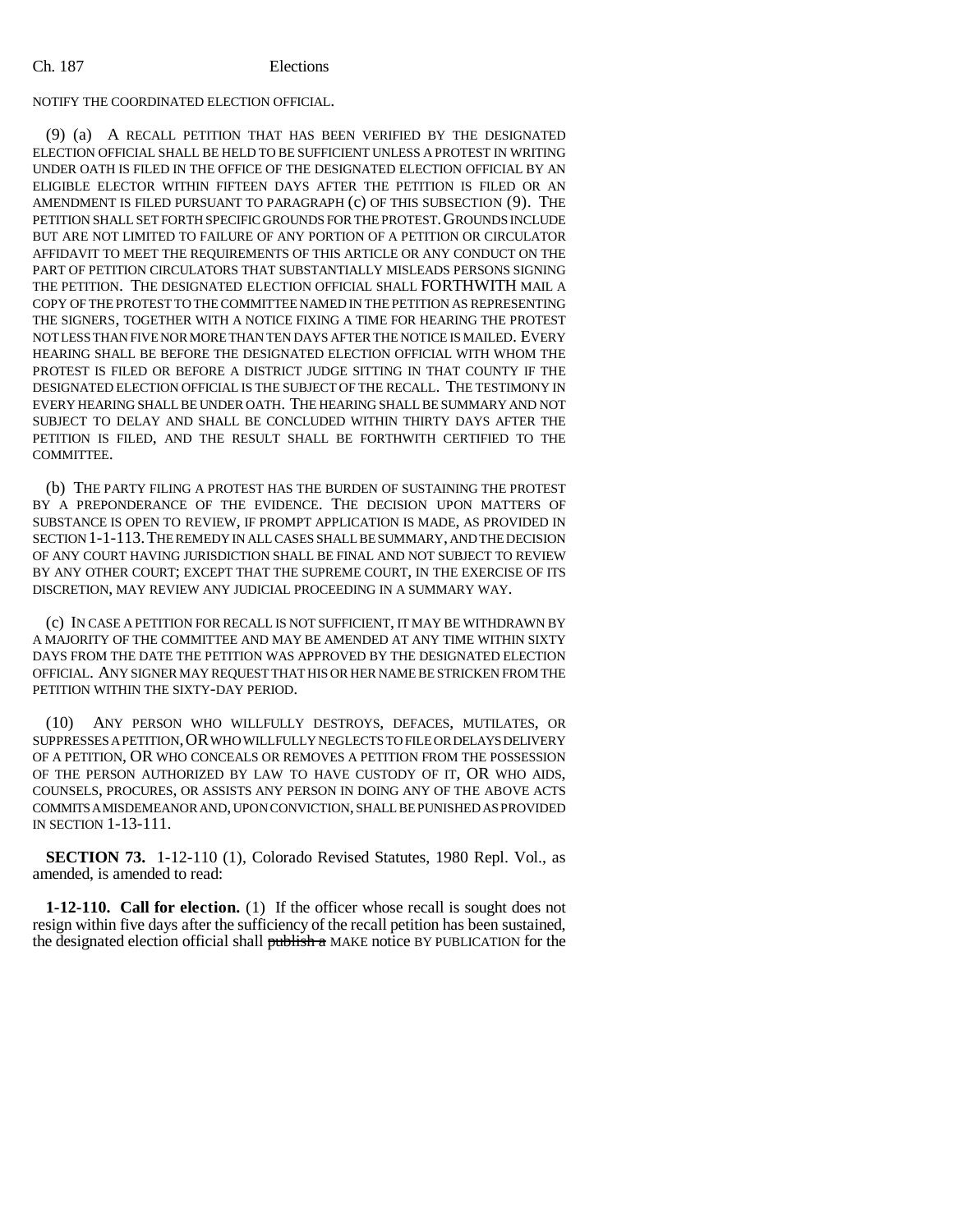holding of a recall election, and the officers charged by law with election duties shall make necessary arrangements for the conduct of the election. The election shall be conducted pursuant to the provisions of this title.

**SECTION 74.** 1-12-114, Colorado Revised Statutes, 1980 Repl. Vol., as amended, is amended to read:

**1-12-114. Absentee ballots.** Applications for absentee ballots shall be made available by the appropriate designated election officials no later than twenty-four hours after the date for the recall election is set. Absentee ballots shall be available no later than ten THIRTY days before the recall election. All other provisions of article 8 of this title shall apply to the absentee ballot process.

**SECTION 75.** 1-12-115, Colorado Revised Statutes, 1980 Repl. Vol., as amended, is amended to read:

**1-12-115. Write-in candidates.** No write-in vote for any office shall be counted unless an affidavit of intent has been filed indicating that the person desires the office and is legally qualified to assume the duties of the office if elected. The affidavit of intent shall be filed with the designated election official not later than eight days before the day of the election THE DATE REQUIRED FOR FILING NOMINATING PETITIONS PURSUANT TO SECTION 1-12-117.

**SECTION 76.** 1-12-117, Colorado Revised Statutes, 1980 Repl. Vol., as amended, is amended to read:

**1-12-117. Nomination of successor.** A candidate to succeed the officer sought to be recalled shall meet the qualifications of a party candidate or independent candidate as provided in part 8 of article 4 of this title and shall be nominated by a political party petition or an independent petition as provided in part 9 of article 4 of this title. NOMINATION PETITIONS AND AFFIDAVITS OF INTENT TO RUN AS A WRITE-IN CANDIDATE SHALL BE FILED NO LATER THAN FIFTEEN DAYS AFTER THE DATE THAT THE RECALL PETITION IS FOUND TO BE SUFFICIENT. In the case of a candidate for the office of county commissioner who is to be elected by the voters within a district, every petition shall be signed by at least one hundred registered electors within the district. In the case of a candidate for the office of county commissioner who is to be elected by the voters of the entire county and for any other county office, every petition shall be signed by at least one hundred registered electors within the county. In the case of a candidate for a nonpartisan office, Every petition shall be signed by the number of registered ELIGIBLE electors required for the office in part 8 of article 4 of this title OR AS OTHERWISE PROVIDED BY LAW. The name of the officer who was sought to be recalled or recalled shall not be eligible as a candidate in the election to fill any vacancy resulting from the recall election.

**SECTION 77.** 1-12-118, Colorado Revised Statutes, 1980 Repl. Vol., as amended, is amended to read:

**1-12-118.** Election of successor. (1) For state elections, The election of a successor shall be held at the same time as the recall election. The names of those persons nominated as candidates to succeed the person sought to be recalled shall appear on the ballot; but, no vote cast shall be counted for any candidate for the office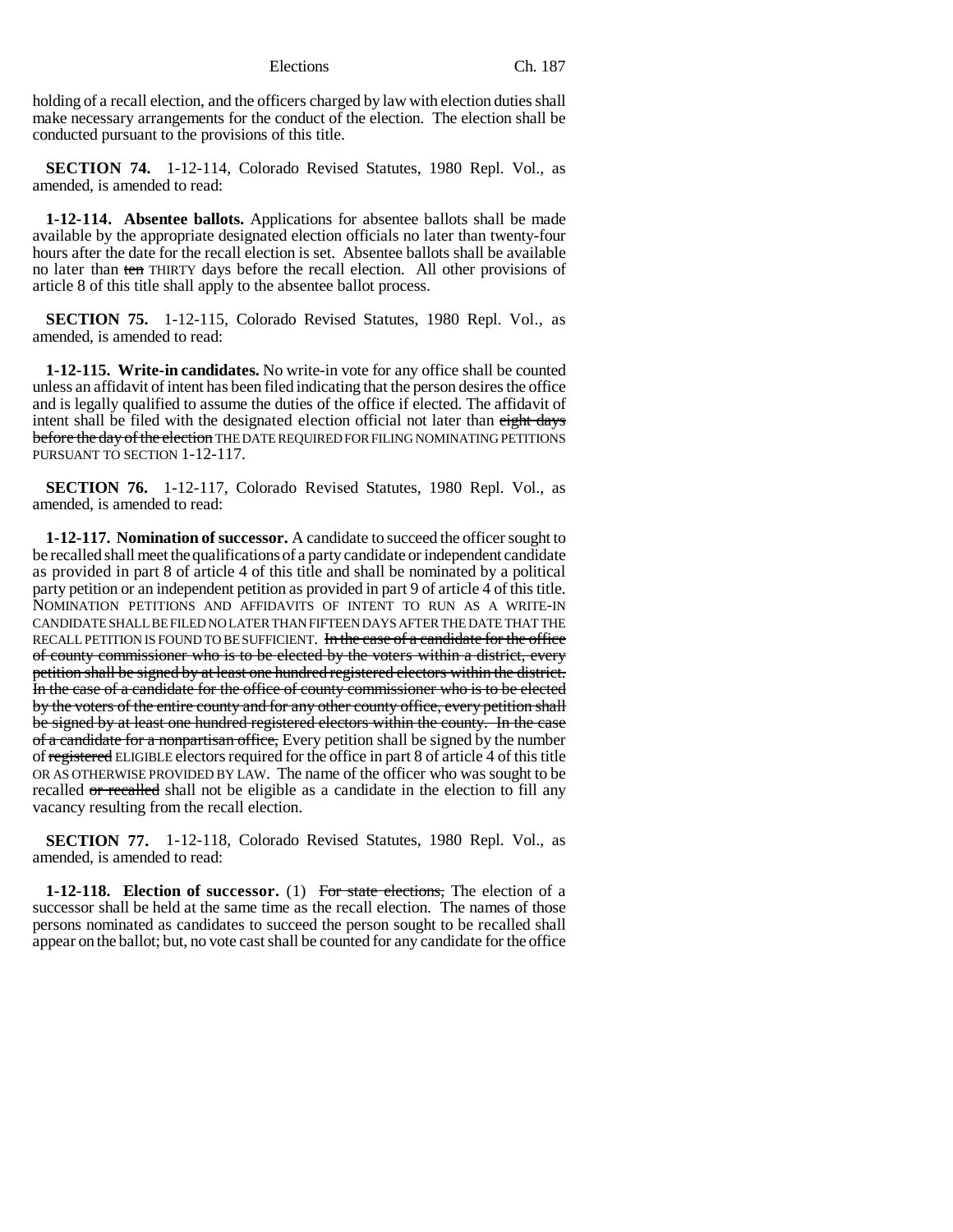unless the voter also voted for or against the recall of the person sought to be recalled. The name of the person against whom the petition is filed shall not appear on the ballot as a candidate for office.

(2) For all other elections, if the incumbent is recalled from office at a recall election, the governing body shall call an election to fill the vacancy for the unexpired term. The election shall be held within forty-five days after the certification of the results of the recall election.

**SECTION 78.** 1-12-119 (3) and (4), Colorado Revised Statutes, 1980 Repl. Vol., as amended, are amended to read:

**1-12-119. Survey of returns.** (3) The certified survey of returns shall be sent by certified mail OR HAND DELIVERED to the secretary of state for state elections and to the governing body for county and all other elections no later than the close of business on the fifth day after the recall election.

(4) If the majority of those voting on the recall question voted "yes", upon receipt of the certified survey of returns, the secretary of state DESIGNATED ELECTION OFFICIAL shall issue a certificate of election to the successor candidate who received the highest number of votes. A copy of the certificate shall be transmitted by the secretary of state to the appropriate house of the general assembly for recall elections concerning the general assembly and to the governor for the recall of all other elections of state officers. FOR ALL OTHER RECALL ELECTIONS, A COPY OF THE CERTIFICATE SHALL BE TRANSMITTED TO THE GOVERNING BODY OF THE POLITICAL SUBDIVISION.

**SECTION 79.** Part 1 of article 12 of title 1, Colorado Revised Statutes, 1980 Repl. Vol., as amended, is amended BY THE ADDITION OF A NEW SECTION to read:

**1-12-122. Recalls subject to Campaign Reform Act.** RECALL ELECTIONS ARE SUBJECT TO THE APPROPRIATE SECTIONS OF ARTICLE 45 OF THIS TITLE.

**SECTION 80.** 1-12-203 (1) and (3), Colorado Revised Statutes, 1980 Repl. Vol., as amended, are amended, and the said 1-12-203 is further amended BY THE ADDITION OF THE FOLLOWING NEW SUBSECTIONS, to read:

**1-12-203. Vacancies in general assembly.** (1) In the event of a vacancy in the general assembly CAUSED BY THE DEATH OR RESIGNATION OF A MEMBER WHO HAS BEEN SWORN INTO OFFICE OR CAUSED BY THE DEATH OR RESIGNATION OF A MEMBER WHO HAS BEEN ELECTED TO A SEAT BUT WHO HAS NOT YET BEEN SWORN INTO OFFICE, the vacancy shall be filled by the appropriate vacancy committee, if any, as provided in section  $1-3-103$  (1) (d), of the same political party and of the same representative or senatorial district represented by the former member whose seat is vacant. IF THE MEMBER WAS UNAFFILIATED WITH A POLITICAL PARTY, THEN THE VACANCY SHALL BE FILLED BY THE VACANCY COMMITTEE DESIGNATED ON THE PETITION FOR NOMINATION PURSUANT TO SECTION 1-4-802 (1) (e). The vacancy shall be filled until the next general election after the vacancy occurs, when the vacancy shall be filled by election.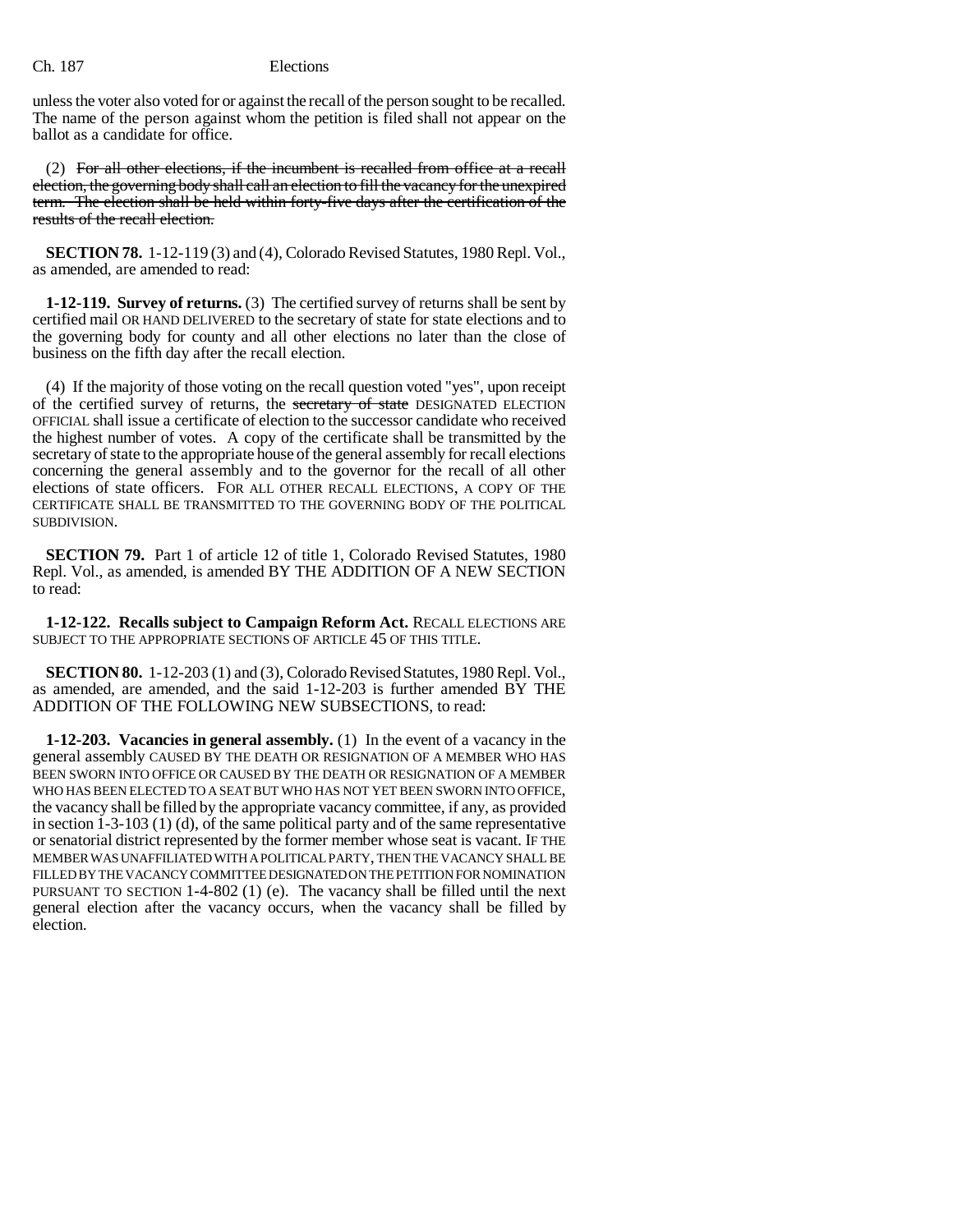(3) The vacancy committee, by a majority vote of its members present and voting at a meeting called for that purpose, shall select a person who possesses the constitutional qualifications for a member of the general assembly and who is affiliated with the same political party, if any, shown on the registration books of the county clerk and recorder as the former member whose seat is vacant. No meeting shall be held until a quorum is present consisting of two-thirds of the voting membership of the vacancy committee. No member of the vacancy committee may vote by proxy. The committee shall make CERTIFY the selection TO THE SECRETARY OF STATE within ten days from the date the vacancy occurs. If the vacancy committee fails to make CERTIFY a selection within ten days, the governor, within five days, shall fill the vacancy by appointing a person having the qualifications set forth in this subsection (3). The name of the person selected or appointed shall be certified to the secretary of state, who shall certify the name to the appropriate house of the general assembly. The person, after having qualified and taken the oath of office, shall immediately assume the duties of office and shall serve until the next convening of the general assembly following the election certification and qualification of a successor.

(4) IF THE VACANCY IS CAUSED BY THE RESIGNATION OF A MEMBER OF THE GENERAL ASSEMBLY AND THE LETTER OF RESIGNATION GIVES AN EFFECTIVE DATE OF RESIGNATION THAT IS LATER THAN THE DATE THE LETTER OF RESIGNATION IS SUBMITTED, THE VACANCY COMMITTEE MAY MEET NO MORE THAN TWENTY DAYS PRIOR TO THE EFFECTIVE DATE OF THE RESIGNATION FOR THE PURPOSES OF NOMINATING A PERSON TO FILL THE VACANCY. THE CERTIFICATION OF THE NOMINEE OF THE VACANCY COMMITTEE TO THE SECRETARY OF STATE MAY NOT BE MADE PRIOR TO THE EFFECTIVE DATE OF THE RESIGNATION; FURTHER, SHOULD THE MEMBER OF THE GENERAL ASSEMBLY WITHDRAW THE LETTER OF RESIGNATION PRIOR TO THE EFFECTIVE DATE, THE PERSON NOMINATED BY THE VACANCY COMMITTEE MAY NOT BE CERTIFIED TO THE SECRETARY OF STATE.

(5) IF THE VACANCY IS CAUSED BY THE DEATH OF A MEMBER-ELECT OF THE GENERAL ASSEMBLY WHO HAS BEEN ELECTED TO OFFICE BUT WHO HAS NOT YET BEEN SWORN IN, THE VACANCY COMMITTEE SHALL MEET NO MORE THAN TEN DAYS AFTER THE DEATH OF THE GENERAL ASSEMBLY MEMBER-ELECT TO FILL THE VACANCY. THE CERTIFICATION OF THE NOMINATION OF THE VACANCY COMMITTEE TO THE SECRETARY OF STATE MAY BE MADE PRIOR TO THE CONVENING OF THE GENERAL ASSEMBLY BUT SHALL NOT TAKE EFFECT UNTIL THE EFFECTIVE DATE OF THE VACANCY, WHICH IS THE FIRST DAY THE GENERAL ASSEMBLY CONVENES.

**SECTION 81.** 1-13-112, Colorado Revised Statutes, 1980 Repl. Vol., as amended, is amended to read:

**1-13-112. Offenses relating to mail ballots.** Any person who, by use of force or other means, unduly influences an elector to vote in any particular manner or to refrain from voting, or who falsely makes, alters, forges, or counterfeits any mail ballot before or after it has been cast, or who destroys, defaces, mutilates, or tampers with such a ballot is guilty of a misdemeanor and, upon conviction thereof, shall be punished as provided in section 1-13-111 SHALL BE PUNISHED BY A FINE OF NOT MORE THAN FIVE THOUSAND DOLLARS, OR BY IMPRISONMENT IN THE COUNTY JAIL FOR NOT MORE THAN EIGHTEEN MONTHS, OR BY BOTH SUCH FINE AND IMPRISONMENT.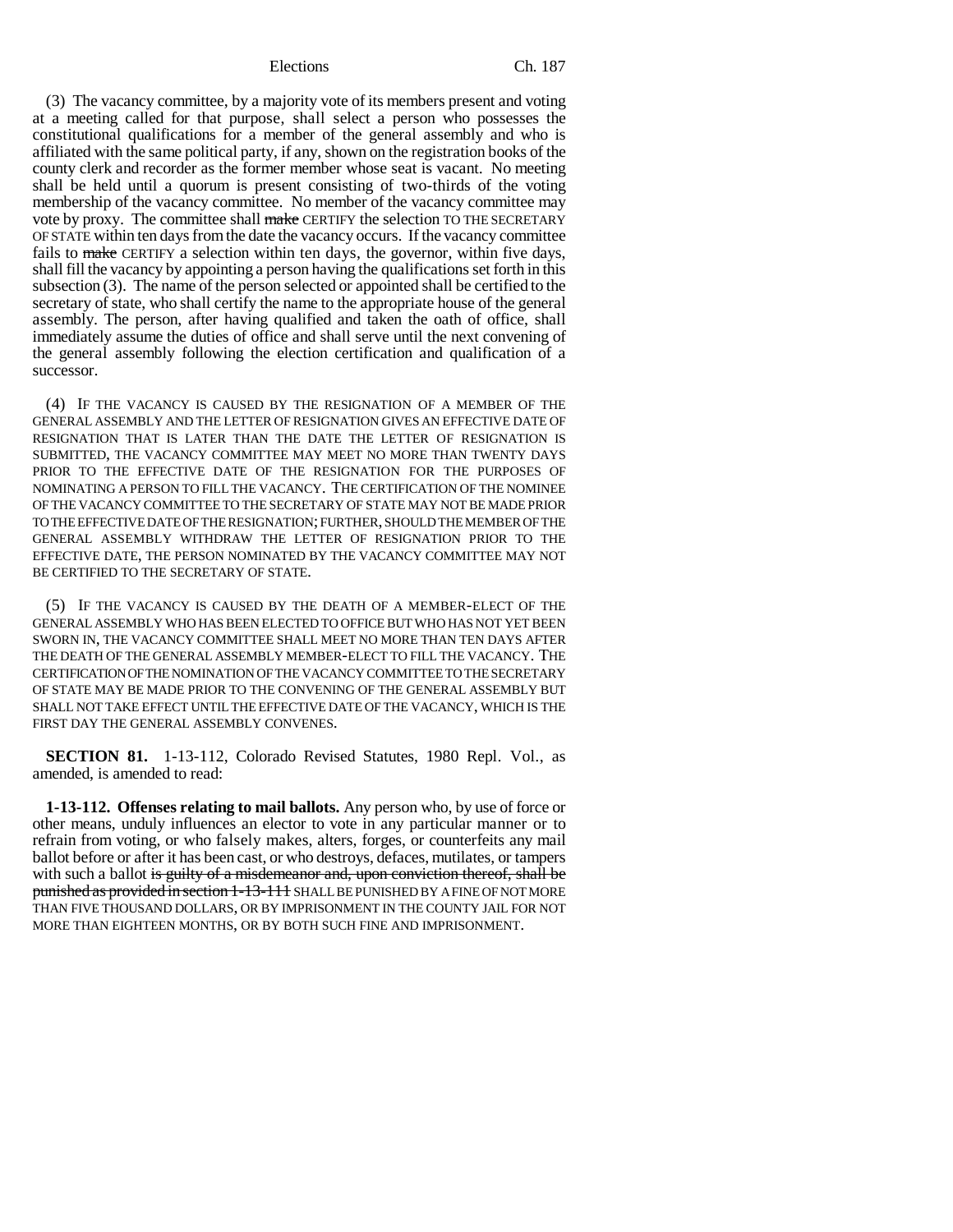**SECTION 82.** 1-13-203, Colorado Revised Statutes, 1980 Repl. Vol., is amended to read:

**1-13-203. Procuring false registration.** It is unlawful for any person to procure his OR HER own name, or the name of any other person, to be registered in the registration book of a precinct in which such person is not, at the time of such registration, entitled to be registered or for any person to procure any fictitious name to be registered in the registration book of any precinct. Any person who violates any of the provisions of this section is guilty of a misdemeanor and, upon conviction thereof, shall be punished as provided in section 1-13-111 SHALL BE PUNISHED BY A FINE OF NOT MORE THAN FIVE THOUSAND DOLLARS, OR BY IMPRISONMENT IN THE COUNTY JAIL FOR NOT MORE THAN EIGHTEEN MONTHS, OR BY BOTH SUCH FINE AND IMPRISONMENT. Each violation shall be considered a separate offense.

**SECTION 83.** 1-13-206, Colorado Revised Statutes, 1980 Repl. Vol., is repealed as follows:

**1-13-206. Disposition of mail voter registration application.** Any person willfully making any disposition of affidavit registration forms other than for registration of an elector or by return of unused forms to the county clerk and recorder within the time prescribed in section 1-2-206 is guilty of a misdemeanor and, upon conviction thereof, shall be punished as provided in section 1-13-111.

**SECTION 84.** Part 4 of article 13 of title 1, Colorado Revised Statutes, 1980 Repl. Vol., as amended, is amended BY THE ADDITION OF A NEW SECTION to read:

**1-13-403. Defacing of petitions.** ANY PERSON WHO WILLFULLY DESTROYS, DEFACES, MUTILATES, OR SUPPRESSES A PETITION FOR NOMINATION OR FOR RECALL; WHO WILLFULLY NEGLECTS TO FILE OR WILLFULLY DELAYS THE PETITION OR PETITION SECTION; WHO CONCEALS OR REMOVES A PETITION OR PETITION SECTION FROM THE POSSESSION OF THE PERSON AUTHORIZED BY LAW TO HAVE CUSTODY OF IT; OR WHO AIDS, COUNSELS, PROCURES, OR ASSISTS ANY PERSON IN DOING ANY OF THE ABOVE ACTS COMMITS A MISDEMEANOR AND, UPON CONVICTION THEREOF, SHALL BE PUNISHED AS PROVIDED IN SECTION 1-13-111.

**SECTION 85.** 1-13-705, Colorado Revised Statutes, 1980 Repl. Vol., is amended to read:

**1-13-705. Personating elector.** Any person who falsely personates any elector and votes at any election provided by law under the name of such elector is guilty of a misdemeanor and, upon conviction thereof, shall be punished as provided in section 1-13-111 SHALL BE PUNISHED BY A FINE OF NOT MORE THAN FIVE THOUSAND DOLLARS OR BY IMPRISONMENT IN THE COUNTY JAIL FOR NOT MORE THAN EIGHTEEN MONTHS, OR BY BOTH SUCH FINE AND IMPRISONMENT.

**SECTION 86.** 1-13-709, Colorado Revised Statutes, 1980 Repl. Vol., is amended to read:

**1-13-709. Voting in wrong precinct.** Any person who, at any election provided by law, knowingly votes or offers to vote in any election precinct in which he OR SHE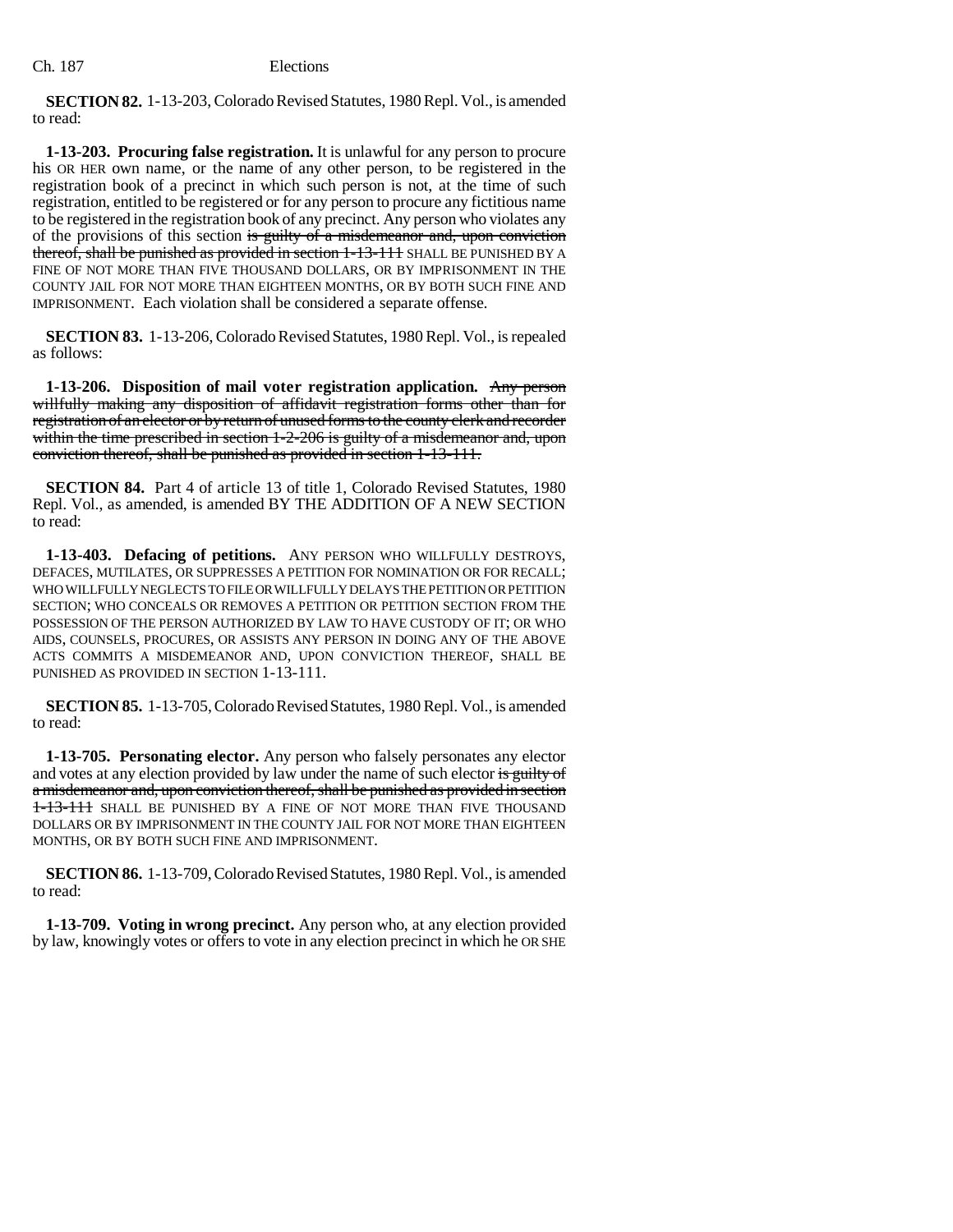is not qualified to vote is guilty of a misdemeanor and, upon conviction thereof, shall be punished by a fine of not more than two hundred FIVE THOUSAND dollars or by imprisonment in the county jail for not more than three EIGHTEEN months, OR BY BOTH SUCH FINE AND IMPRISONMENT.

**SECTION 87.** 1-13-710, Colorado Revised Statutes, 1980 Repl. Vol., is amended to read:

**1-13-710. Voting twice - penalty.** If Any voter WHO votes more than once or, having voted once, offers to vote again or offers to deposit in the ballot box more than one ballot he is guilty of a misdemeanor and, upon conviction thereof, shall be punished as provided in section 1-13-111 SHALL BE PUNISHED BY A FINE OF NOT MORE THAN FIVE THOUSAND DOLLARS OR BY IMPRISONMENT IN THE COUNTY JAIL FOR NOT MORE THAN EIGHTEEN MONTHS, OR BY BOTH SUCH FINE AND IMPRISONMENT.

**SECTION 88.** 1-13-714, Colorado Revised Statutes, 1980 Repl. Vol., as amended, is amended to read:

**1-13-714. Electioneering - removing and return of ballot.** No person shall do any electioneering on the day of any election within any polling place or in any public street or room or in any public manner within one hundred feet of any BUILDING IN WHICH A polling place IS LOCATED, as publicly posted by the designated election official. As used in this section, the term "electioneering" includes campaigning for or against any candidate who is on the ballot or any ballot issue or ballot question which THAT is on the ballot. "Electioneering" also includes soliciting signatures for a candidate petition, a recall petition, or a petition to place a ballot issue or ballot question on a subsequent ballot. No person shall remove any official ballot from the polling place before the closing of the polls. Any person who violates any provision of this section is guilty of a misdemeanor and, upon conviction thereof, shall be punished as provided in section 1-13-111.

**SECTION 89.** 1-13-803, Colorado Revised Statutes, 1980 Repl. Vol., as amended, is amended to read:

**1-13-803. Offenses relating to absentee voting.** Any election official or other person who knowingly violates any of the provisions of article 8 of this title relative to the casting of absentee voters' ballots or who aids or abets fraud in connection with any vote cast, or to be cast, or attempted to be cast by an absentee voter is guilty of a misdemeanor and, upon conviction thereof, shall be punished as provided in section 1-13-111 SHALL BE PUNISHED BY A FINE OF NOT MORE THAN FIVE THOUSAND DOLLARS OR BY IMPRISONMENT IN THE COUNTY JAIL FOR NOT MORE THAN EIGHTEEN MONTHS, OR BY BOTH SUCH FINE AND IMPRISONMENT.

**SECTION 90.** 1-45-104 (1), Colorado Revised Statutes, 1980 Repl. Vol., as amended, is amended to read:

**1-45-104. Filing - where to file - timeliness.** (1) For the purpose of meeting the filing requirements of this article, candidates for statewide election, the general assembly, district attorney, district court judge, or any office representing more than one county, except candidates for school district director, and political committees in support of or in opposition to such candidates or in support of or in opposition to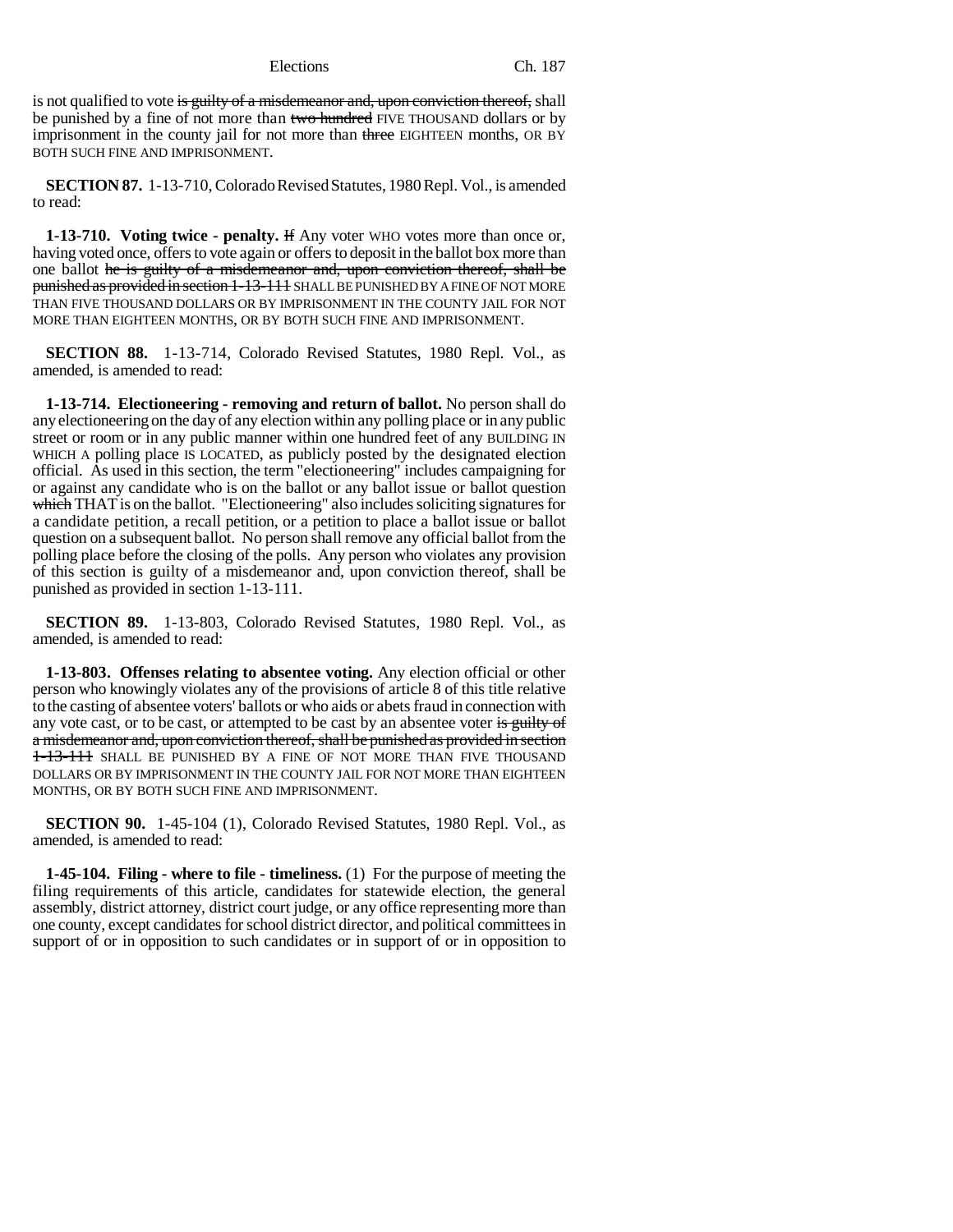statewide issues shall file with the secretary of state. Candidates AND POLITICAL COMMITTEES IN SUPPORT OF OR IN OPPOSITION TO SUCH CANDIDATES OR IN SUPPORT OF OR IN OPPOSITION TO MUNICIPAL ISSUES in municipal elections shall file with the municipal clerk. All other candidates, including candidates for school district director, and political committees shall file with the county clerk and recorder of the county of their residence, and, if the school districts contain more than one county of this state, candidates for school district director shall file with the county clerk and recorder of the county of their residence.

**SECTION 91.** 1-45-105 (2) (a) and (2.1), Colorado Revised Statutes, 1980 Repl. Vol., as amended, are amended to read:

**1-45-105. Candidate affidavit - disclosure statement.** (2) (a) Except as provided in paragraph (b) of this subsection  $(2)$ , not later than ten days after filing the affidavit required by subsection (1) of this section, each candidate for the general assembly, governor, lieutenant governor, secretary of state, attorney general, state treasurer, state board of education, regents of the university of Colorado, the Colorado court of appeals, the supreme court of Colorado, and district attorney shall file with the appropriate officer a statement disclosing the information required by section  $24-6-202$  (2), C.R.S., in such a form as prescribed by the secretary of state. Failure of any person to file a disclosure statement as required by this subsection (2) shall result in the disqualification of such person as a candidate FOR THE OFFICE FOR WHICH THE CANDIDATE HAS FILED AND HAS FAILED TO FILE THE FINANCIAL DISCLOSURE STATEMENT DESCRIBED IN THIS PARAGRAPH (a).

(2.1) Disqualification shall occur only after the secretary of state or county clerk has sent a notice to the person by registered or certified mail, return receipt requested, addressed to him OR HER at his OR HER usual residence, business, or post-office address. Such THE notice shall state that such person will be disqualified as a candidate if he SUCH PERSON fails to file an affidavit or disclosure statement within ten days of receipt of the notice.

**SECTION 92.** 1-45-108 (3), Colorado Revised Statutes, 1980 Repl. Vol., as amended, is amended to read:

**1-45-108. Reports - certification and filing.** (3) All reports required by this section shall be filed in duplicate with the appropriate officer. These reports are public records and shall be open to inspection by the public during regular business hours. One copy of the report shall be kept by the appropriate officer as a permanent record, and the other copy shall be made available immediately in a public file for public inspection. Any report which THAT is deemed to be incomplete by the appropriate officer shall be accepted on a conditional basis, and the campaign treasurer shall be notified by registered CERTIFIED mail, RETURN RECEIPT REQUESTED, with respect to any deficiencies found. The campaign treasurer shall have seven days from receipt of such notice to file an addendum to the report providing all information deemed necessary to complete the report in compliance with this section.

**SECTION 93.** 1-45-110 (2), Colorado Revised Statutes, 1980 Repl. Vol., as amended, is amended to read: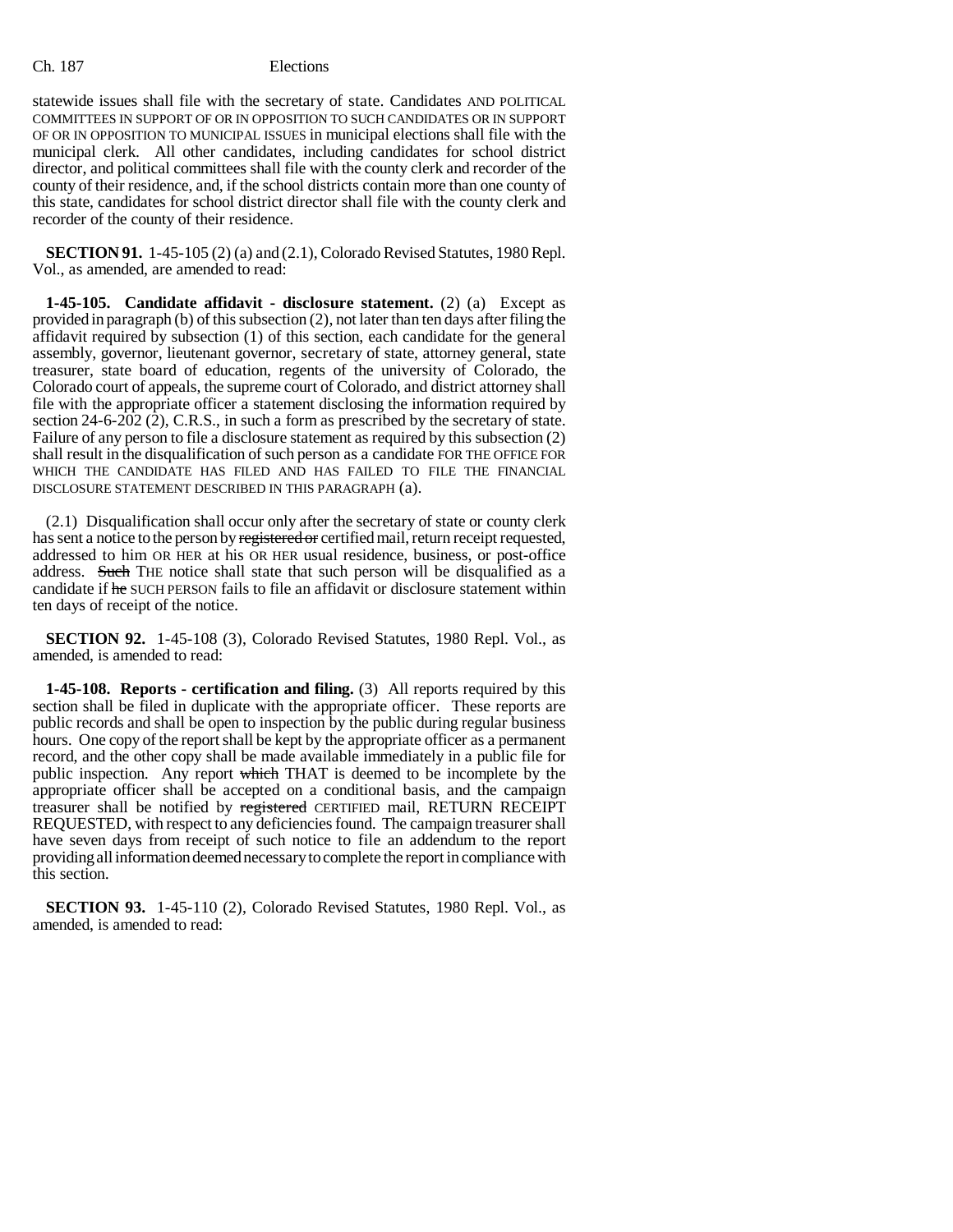**1-45-110. Reporting requirements - persons.** (2) Reports shall be filed eleven days before the primary and general elections and thirty days after the general election AND THIRTY DAYS AFTER ANY ELECTION. These reports shall be complete as of five days prior to the filing date.

**SECTION 94.** 1-45-121 (3), Colorado Revised Statutes, 1980 Repl. Vol., as amended, is amended to read:

**1-45-121. Penalty - affirmative defense.** (3) The appropriate officer, after proper notification by certified mail, RETURN RECEIPT REQUESTED, shall impose an additional penalty of ten dollars per day for each day that a statement or other information required to be filed by this article is not filed by the close of the business day on the day due; except that the appropriate officer may excuse such penalty for bona fide personal exigencies. Revenues collected from penalties assessed by the secretary of state shall be deposited in the department of state cash fund created in section 24-21-104 (3), C.R.S.

**SECTION 95.** 31-2-102 (3), Colorado Revised Statutes, 1986 Repl. Vol., as amended, is amended to read:

**31-2-102. Incorporation election.** (3) Registration and changes of address may be made with the county clerk and recorder up to and including the thirtieth TWENTY-NINTH day prior to the election. The county clerk and recorder, in his or her discretion, may conduct registration from time to time up to and including such thirtieth TWENTY-NINTH day prior to the election within the proposed municipal boundaries.

**SECTION 96.** 31-2-104 (3), Colorado Revised Statutes, 1986 Repl. Vol., as amended, is amended to read:

**31-2-104. Organization of new city or town.** (3) Registration and changes of address may be made in the office of the county clerk and recorder up to and including the thirtieth TWENTY-NINTH day prior to election day. The county clerk and recorder has authority in his or her sole discretion, from time to time up to and including the thirtieth TWENTY-NINTH day prior to the election of officers as provided in this section, to conduct registration within the proposed corporate limits. Each nomination petition shall be filed with the clerk of the district court. Nominating petitions shall be made and filed and vacancies in nomination shall be filled in accordance with the "Colorado Municipal Election Code of 1965".

**SECTION 97.** 31-10-102 (3), Colorado Revised Statutes, 1986 Repl. Vol., is amended to read:

**31-10-102. Definitions.** As used in this article, unless the context otherwise requires:

(3) "Electronic voting system" means any ballot card electronic voting system meeting the requirements set forth in section  $1-6-608$  1-5-608, C.R.S.

**SECTION 98.** 31-10-106, Colorado Revised Statutes, 1986 Repl. Vol., as amended, is amended to read: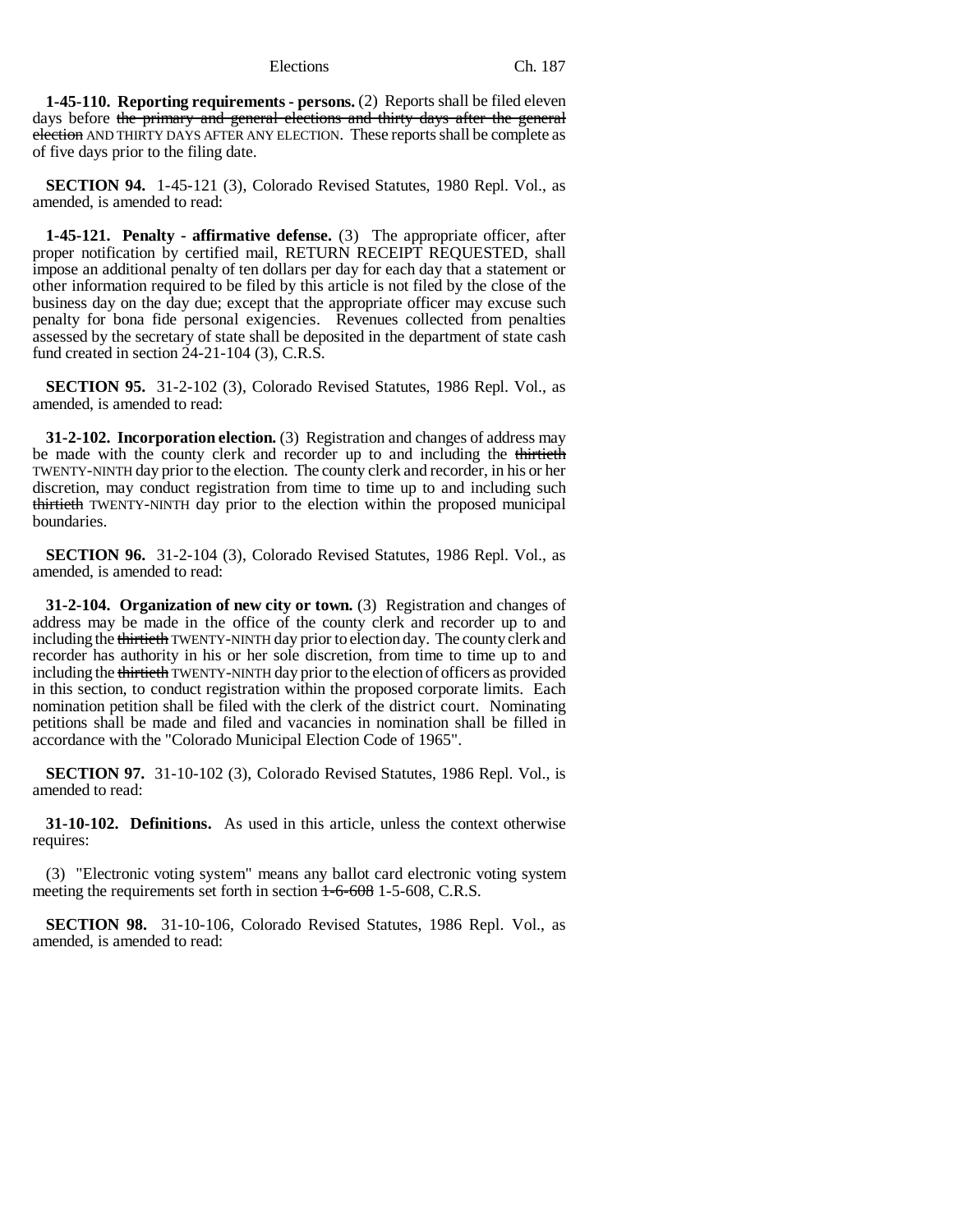**31-10-106. Copies of election laws and manual provided.** At least thirty SIXTY days before any regular election, the secretary of state shall provide each municipal clerk a copy of the municipal election laws of the state. The secretary of state shall also prepare and transmit a simplified manual of election procedures which includes pertinent sections of the municipal election laws to the clerk of each municipality to be distributed to the election judges in each municipal election precinct. Each judge shall receive at least one copy of the simplified manual.

**SECTION 99.** 31-10-108, Colorado Revised Statutes, 1986 Repl. Vol., is amended to read:

**31-10-108. Special elections.** Special elections shall be held on any Tuesday designated by the governing body. No special election shall be held within the ninety days preceding a regular election. No special election shall be called within thirty days before the date thereof, nor shall any special election be held within the thirty-two days before or after the date of a primary, general, or congressional vacancy election. A special election may be held at the same time and place as a primary, congressional vacancy or general election AS A COORDINATED ELECTION pursuant to section  $1-1-109$  (3), 1-7-116, C.R.S., OR MAY BE CONDUCTED AT THE SAME TIME AS A MAIL BALLOT ELECTION PURSUANT TO PART 1 OF ARTICLE 7.5 OF TITLE 1, C.R.S. Special elections shall be conducted as nearly as practicable in the same manner as regular elections.

**SECTION 100.** 31-10-204, Colorado Revised Statutes, 1986 Repl. Vol., as amended, is amended to read:

**31-10-204. Municipal clerk as deputy county clerk and recorder.** Each clerk shall serve as a deputy county clerk and recorder for purposes of registration only in the county in which the clerk's municipality is located. The clerk shall register any qualified elector residing in any precinct in such county who appears in person at the clerk's office at any time during which registration is permitted in the office of the county clerk and recorder except the twenty-nine TWENTY-EIGHT days preceding any municipal election. The clerk shall deliver the new registration records to the office of the county clerk and recorder either in person or by certified mail on or before the fifteenth day of each month and in person on the day following the last day for registration preceding any election for which registration is required.

**SECTION 101.** 31-10-205, Colorado Revised Statutes, 1986 Repl. Vol., as amended, is amended to read:

**31-10-205. Registration lists.** The county clerk and recorder of each county, no later than the fifth day preceding any municipal election in his or her county or upon receipt of the notice made pursuant to section 31-4-503 (3) (b), shall prepare a complete copy of the list of the registered electors of each municipal election precinct which is located within his or her county and is involved in such municipal election; but, in any municipal election precinct consisting of one or more whole general election precincts, the county registration books for such precinct may be used in lieu of a separate registration list. The registration list for each municipal election precinct shall contain, in alphabetical order, the names and addresses of all registered electors residing within the municipal election precinct whose names appeared on the county registration records at the close of business on the thirtieth TWENTY-NINTH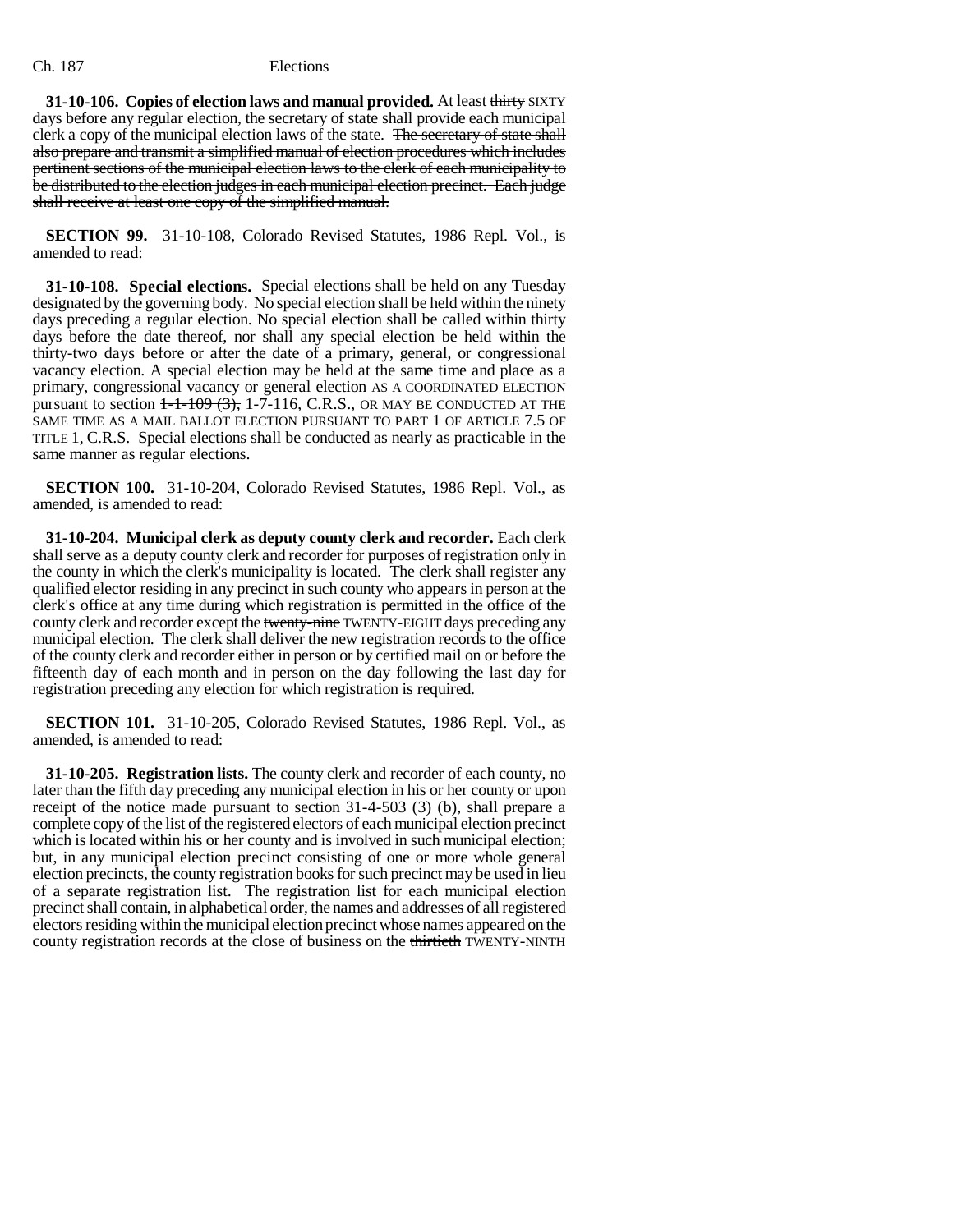day preceding the municipal election or, when notice is received pursuant to section 31-4-503 (3) (b), at the close of business on the date preceding receipt of such notice. The county clerk and recorder shall certify and deliver such registration lists or registration books to the respective clerks on or before the fifth day preceding the election.

**SECTION 102.** 31-10-207, Colorado Revised Statutes, 1986 Repl. Vol., is amended to read:

**31-10-207. Questions answered by elector.** It is the duty of the clerk to ask each person making application for registration, and said THE person shall answer correctly, the matters contained in section  $\frac{1-2-203}{2}$  1-2-204, C.R.S.

**SECTION 103.** 31-10-208, Colorado Revised Statutes, 1986 Repl. Vol., as amended, is amended to read:

**31-10-208. Change of address.** For the twenty-nine days before and on the day of any municipal election, any registered elector, by appearing in person at the office of the county clerk and recorder, may complete a sworn affidavit for change of address within the county in which the elector is registered, stating that the elector has moved prior to the thirtieth day before the election and that the elector has lived at the new address in the new precinct within the municipality for at least thirty days. Upon the receipt of the request, the county clerk and recorder shall verify the registration of the elector and shall, upon verification, issue or authorize a certificate of registration, showing the information required in section  $+\frac{2-215}{1-2-216}$ , C.R.S., plus the change of address. The judges shall allow the registered elector to vote in the precinct where the new address is located. The judges of election shall use the certificate of registration as a substitute registration page, entering the date of the election and pollbook ballot number on the certificate and including it with the registration book when it is returned to the clerk following the election.

**SECTION 104.** 31-10-302, Colorado Revised Statutes, 1986 Repl. Vol., as amended, is amended BY THE ADDITION OF A NEW SUBSECTION to read:

**31-10-302. Nomination of municipal officers.** (8) NOMINATION PETITIONS FOR CANDIDATES WHOSE NAME WILL BE ON THE BALLOT AT A COORDINATED ELECTION OR MAIL BALLOT ELECTION PURSUANT TO ARTICLES 1 TO 13 OF TITLE 1,C.R.S., SHALL BE CIRCULATED, SIGNED, AND FILED WITH THE MUNICIPAL CLERK WITHIN THE PERIOD SET FORTH IN SECTION 1-4-805,C.R.S. THE PETITION MAY BE AMENDED TO CORRECT OR REPLACE SIGNATURES THAT THE CLERK FINDS ARE NOT IN APPARENT CONFORMITY WITH THE REQUIREMENTS OF THE MUNICIPAL ELECTION CODE AT ANY TIME PRIOR TO THE SIXTY-SIXTH DAY PRIOR TO THE ELECTION.

**SECTION 105.** 31-10-1519, Colorado Revised Statutes, 1986 Repl. Vol., is amended to read:

**31-10-1519. Voting twice.** If Any person WHO votes more than once or, having voted once, offers to vote again or offers to deposit in the ballot box more than one ballot, he commits a misdemeanor and, upon conviction thereof, shall be punished as provided in section 31-10-1504 SHALL BE PUNISHED BY A FINE OF NOT MORE THAN FIVE THOUSAND DOLLARS OR BY IMPRISONMENT IN THE COUNTY JAIL FOR NOT MORE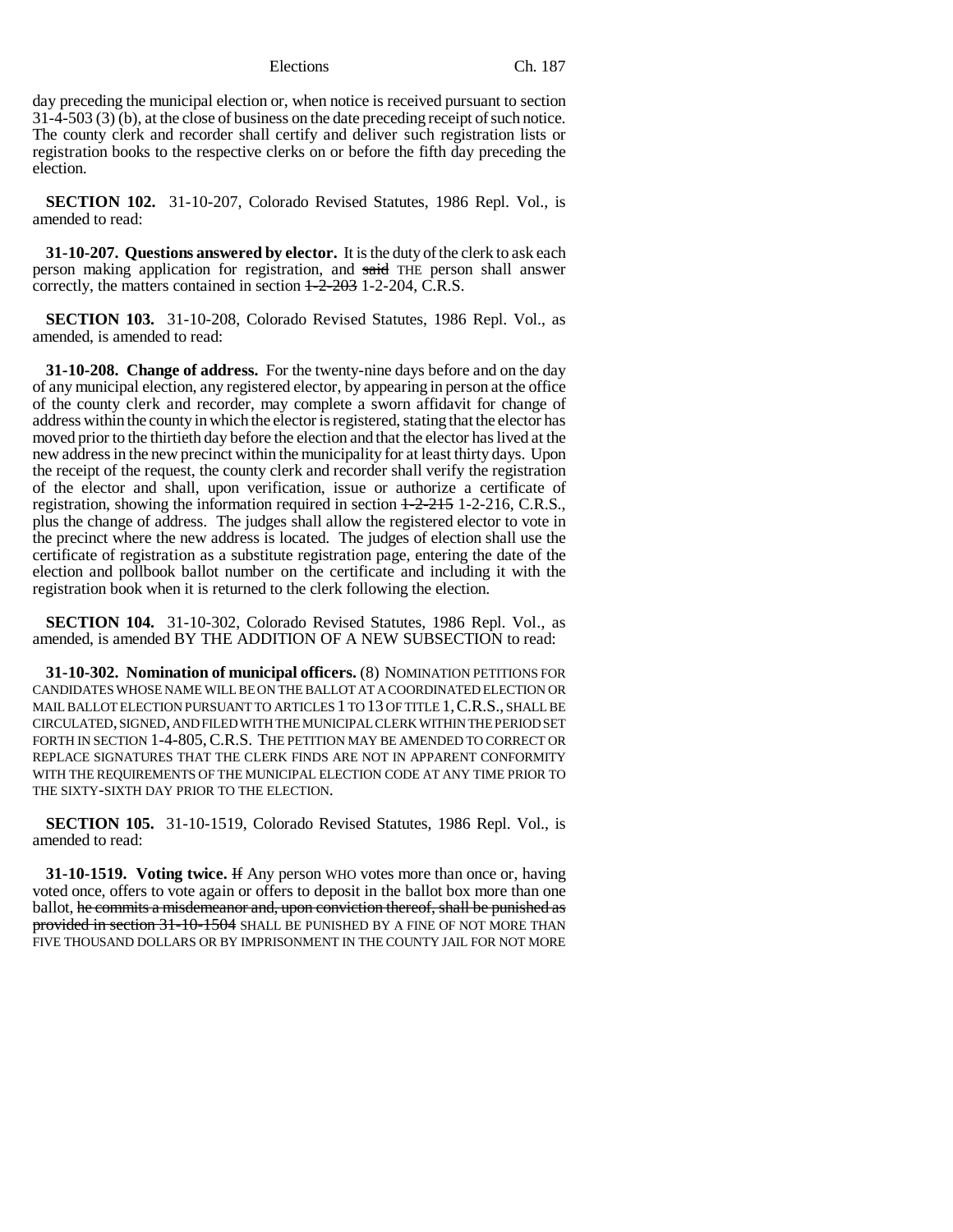THAN EIGHTEEN MONTHS, OR BY BOTH SUCH FINE AND IMPRISONMENT.

**SECTION 106.** 31-10-1520, Colorado Revised Statutes, 1986 Repl. Vol., is amended to read:

**31-10-1520. Voting in the wrong precinct.** Any person who, at any municipal election, fraudulently votes or offers to vote in any precinct in which he OR SHE does not reside commits a misdemeanor and, upon conviction thereof, shall be punished as provided in section 31-10-1504 SHALL BE PUNISHED BY A FINE OF NOT MORE THAN FIVE THOUSAND DOLLARS OR BY IMPRISONMENT IN THE COUNTY JAIL FOR NOT MORE THAN EIGHTEEN MONTHS, OR BY BOTH SUCH FINE AND IMPRISONMENT.

**SECTION 107.** 31-10-1529, Colorado Revised Statutes, 1986 Repl. Vol., is amended to read:

**31-10-1529. Personating elector.** Any person who falsely personates any registered elector and votes under the name of such elector commits a misdemeanor for each offense and, upon conviction thereof, shall be punished as provided in section 31-10-1504 SHALL BE PUNISHED BY A FINE OF NOT MORE THAN FIVE THOUSAND DOLLARS OR BY IMPRISONMENT IN THE COUNTY JAIL FOR NOT MORE THAN EIGHTEEN MONTHS, OR BY BOTH SUCH FINE AND IMPRISONMENT.

**SECTION 108.** 31-10-1537, Colorado Revised Statutes, 1986 Repl. Vol., is amended to read:

**31-10-1537. Absentee voting.** Any election official or other person who knowingly violates any of the provisions of this article relative to the casting of absent voters' ballots or who aids or abets fraud in connection with any absent vote cast or to be cast commits a misdemeanor for each offense and, upon conviction thereof, shall be punished as provided in section 31-10-1504 SHALL BE PUNISHED BY A FINE OF NOT MORE THAN FIVE THOUSAND DOLLARS OR BY IMPRISONMENT IN THE COUNTY JAIL FOR NOT MORE THAN EIGHTEEN MONTHS, OR BY BOTH SUCH FINE AND IMPRISONMENT.

**SECTION 109.** 32-1-805 (2), Colorado Revised Statutes, as amended, is amended to read:

**32-1-805. Time for holding elections.** (2) Special elections may be held on the first Tuesday after the first Monday in February, May, October, or December, except for ballot issue elections, which may be held only in a state general election, BIENNIAL LOCAL DISTRICT ELECTION, or on the first Tuesday in November of odd-numbered years.

**SECTION 110.** 32-1-806, Colorado Revised Statutes, as amended, is amended BY THE ADDITION OF A NEW SUBSECTION to read:

**32-1-806. Persons entitled to vote at special district elections.** (3) FOR ELECTORS WHO VOTE AT ANY ELECTION BY ABSENTEE BALLOT OR MAIL BALLOT, THE AFFIDAVIT ON THE ENVELOPE OF THE BALLOT AS REQUIRED BY TITLE 1,C.R.S., SHALL SUBSTITUTE FOR THE AFFIDAVIT REQUIRED BY SUBSECTION (2) OF THIS SECTION.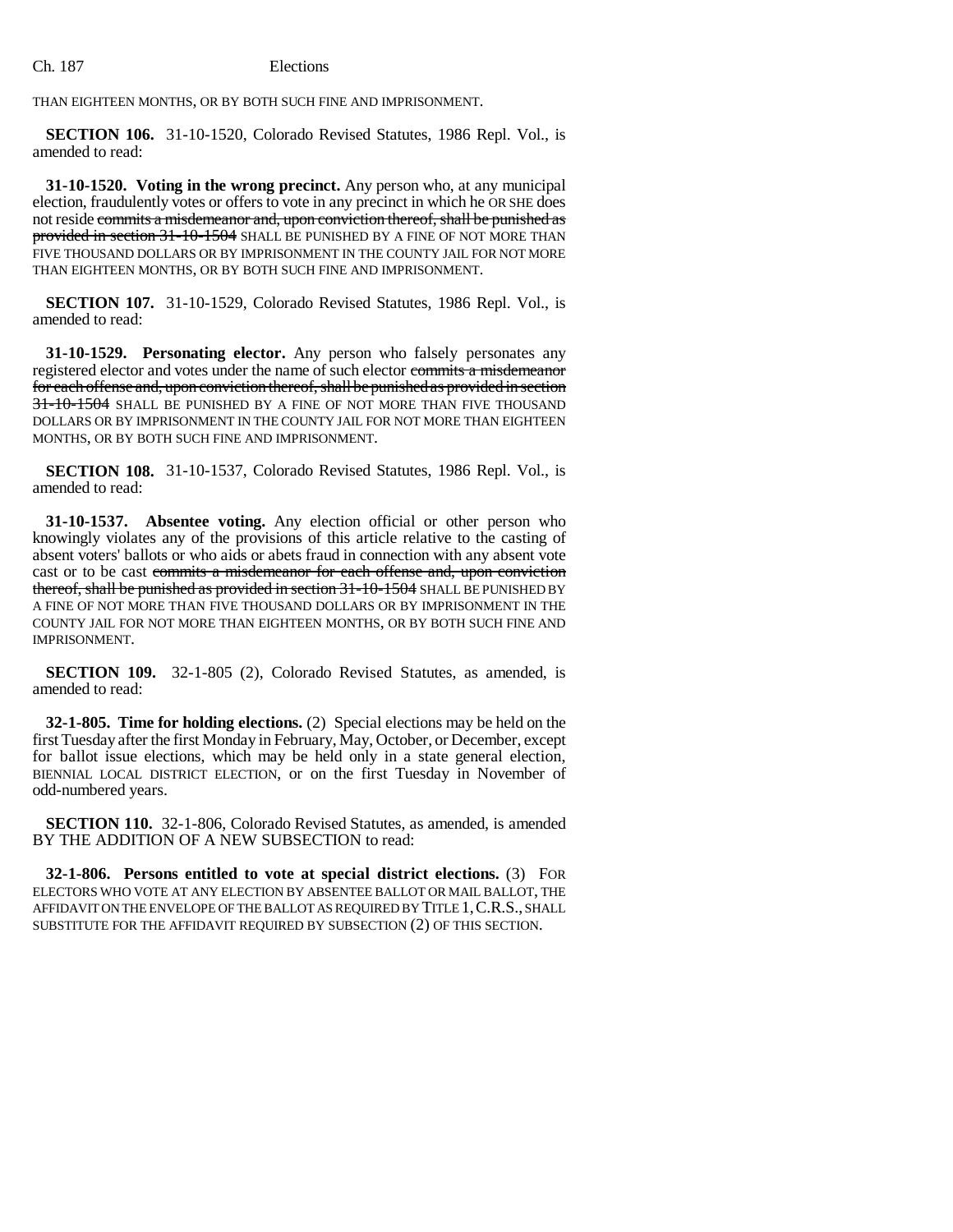**SECTION 111.** 32-13-105, Colorado Revised Statutes, as amended, is amended BY THE ADDITION OF A NEW SUBSECTION to read:

**32-13-105. Authorizing elections - repeal.** (9) (a) FOR PURPOSES OF COMPLYING WITH THE PROVISIONS OF SECTION 20 OF ARTICLE X OF THE STATE CONSTITUTION AND UPON THE ADOPTION OF A RESOLUTION BY THE BOARD OF THE DISTRICT CREATED IN SECTION 32-13-104, THE DISTRICT MAY SUBMIT TO THE REGISTERED ELECTORS WITHIN THE GEOGRAPHICAL BOUNDARIES OF THE DISTRICT, AT A GENERAL ELECTION OR AT AN ELECTION HELD ON THE FIRST TUESDAY IN NOVEMBER OF AN ODD-NUMBERED YEAR, THE QUESTION OF WHETHER THE DISTRICT IS AUTHORIZED TO COLLECT, RETAIN, AND SPEND EXCESS REVENUES UNTIL THE DATE SPECIFIED IN THE QUESTION.

(b) IF AT ANY SUCH ELECTION A MAJORITY OF THE REGISTERED ELECTORS WITHIN THE GEOGRAPHICAL BOUNDARIES OF THE DISTRICT VOTING ON THE QUESTION VOTE AFFIRMATIVELY ON THE QUESTION OF WHETHER THE DISTRICT IS AUTHORIZED TO COLLECT, RETAIN, AND SPEND EXCESS REVENUES UNTIL THE DATE SPECIFIED IN THE QUESTION, THEN THE DISTRICT SHALL COLLECT, RETAIN, AND SPEND SUCH REVENUES AS PROVIDED FOR IN THIS ARTICLE.

**SECTION 112.** 32-13-106 (2), Colorado Revised Statutes, as amended, is amended BY THE ADDITION OF A NEW PARAGRAPH to read:

**32-13-106. Board of directors - powers and duties.** (2) The board shall have the following powers and duties:

(j) TO SUBMIT THE QUESTION SPECIFIED IN SECTION 32-13-105 (9) TO THE REGISTERED ELECTORS WITHIN THE GEOGRAPHICAL BOUNDARIES OF THE DISTRICT AT A GENERAL ELECTION OR AT AN ELECTION HELD ON THE FIRST TUESDAY IN NOVEMBER OF AN ODD-NUMBERED YEAR, UPON THE ADOPTION OF A RESOLUTION BY THE DISTRICT.

**SECTION 113.** 1-1-104 (24) and (51), Colorado Revised Statutes, 1980 Repl. Vol., as amended, are amended to read:

**1-1-104. Definitions.** As used in this code, unless the context otherwise requires:

(24) "Political organization" means any group of registered electors who, by petition for nomination of an independent UNAFFILIATED candidate as provided in section 1-4-802, places upon the official general election ballot nominees for public office.

(51) "Watcher" means an eligible elector other than a candidate on the ballot who has been selected by a political party chairperson on behalf of the political party, by a party candidate at a primary election, by an independent UNAFFILIATED candidate at a general, congressional vacancy, or nonpartisan election, or by a person designated by either the opponents or the proponents in the case of a ballot issue or ballot question. If selected by a political party chairperson,  $\Theta$  a party candidate, OR AN UNAFFILIATED CANDIDATE, the watcher shall be affiliated with that political party or unaffiliated as shown on the registration books of the county clerk and recorder.

**SECTION 114.** 1-4-303, Colorado Revised Statutes, 1980 Repl. Vol., as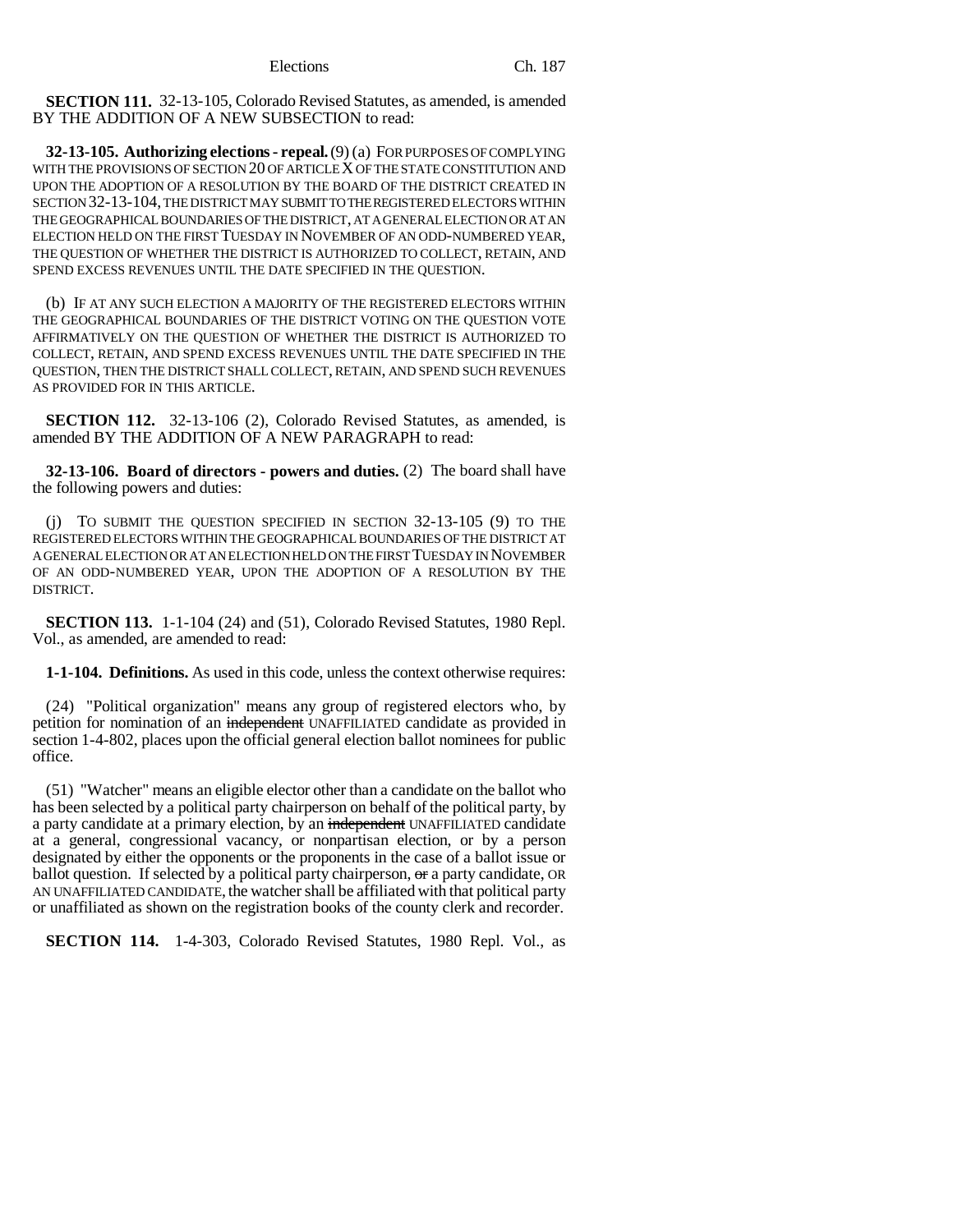amended, is amended to read:

**1-4-303. Nomination of unaffiliated candidates.** Any persons nominated as candidates for the offices of president and vice president of the United States by a petition for nomination of an independent UNAFFILIATED candidate pursuant to the provisions of section 1-4-802 shall include on the petition the names of registered electors who are thus nominated as presidential electors. The acceptance of each of the electors shall be endorsed as appended to the first or last page of the nominating petition.

**SECTION 115.** 1-4-502, Colorado Revised Statutes, 1980 Repl. Vol., as amended, is amended to read:

**1-4-502. Methods of nomination for partisan candidates.** (1) Nominations for United States senator, representative in congress, governor, lieutenant governor, secretary of state, state treasurer, attorney general, member of the state board of education, regent of the university of Colorado, member of the general assembly, district attorney, and all county officers to be elected at the general election may be made either by primary election or by petition for nomination of an independent UNAFFILIATED candidate as provided in section 1-4-802.

(2) Nominations for presidential electors to be elected at the general election and for candidates to fill vacancies to unexpired terms of representatives in congress to be elected at a congressional vacancy election may be made by a convention of a political party, or by a committee authorized by the convention, or by petition for nomination of an independent UNAFFILIATED candidate as provided in parts 8 and 9 of this article.

**SECTION 116.** 1-4-802 (1) (a), Colorado Revised Statutes, 1980 Repl. Vol., as amended, is amended to read:

**1-4-802. Petitions for nominating unaffiliated candidates.** (1) Candidates for public offices to be filled at a general or congressional vacancy election who do not wish to affiliate with a political party may be nominated, other than by a primary election or a convention, in the following manner:

(a) A petition for nominating independent UNAFFILIATED candidates shall be prepared which shall contain the name and address of any candidate for the office to be filled. The petition shall designate in not more than three words the political or other name which the signers select. No name of any political party shall be used, in whole or in part, for this purpose.

**SECTION 117.** 1-4-912 (1), Colorado Revised Statutes, 1980 Repl. Vol., as amended, is amended to read:

**1-4-912. Cure.** (1) In case a petition for nominating independent UNAFFILIATED candidates is not sufficient, it may be amended once at any time prior to 3 p.m. on the Tuesday preceding a primary election, 3 p.m. on the fifty-fifth day preceding a congressional vacancy election, or 3 p.m. sixty-six days prior to an election which is not being held concurrently with the general election.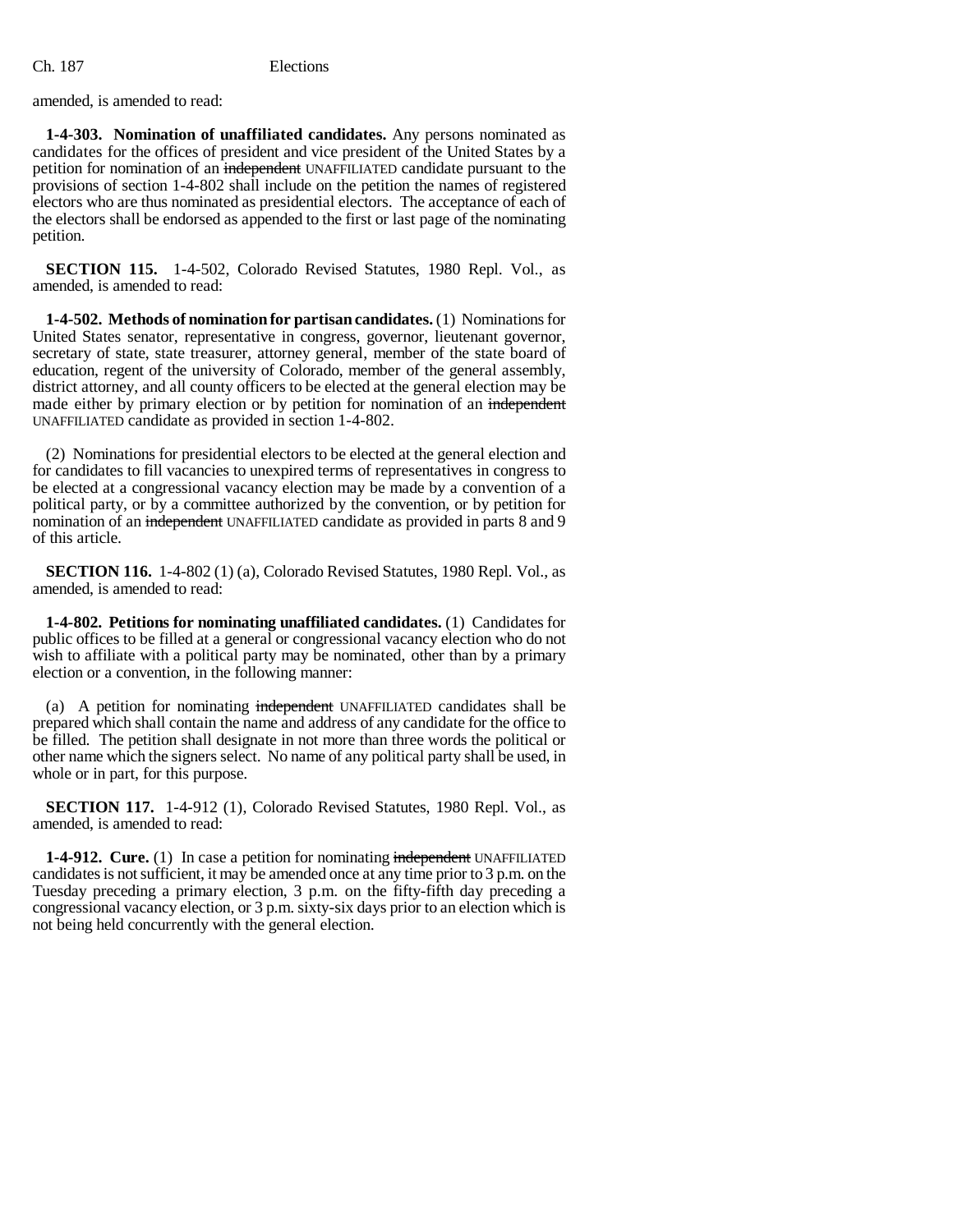**SECTION 118.** 1-4-1002 (4) and (7) (c), Colorado Revised Statutes, 1980 Repl. Vol., as amended, are amended to read:

**1-4-1002. Vacancies in designation or nominations.** (4) Any vacancy in a nomination for an independent UNAFFILIATED candidate occurring after the filing of the petition for nomination and more than fifty-five days before the general or congressional vacancy election, which is caused by the declination, death, or withdrawal of any person nominated by petition, may be filled by the person or persons designated on the petition to fill vacancies.

(7) (c) If the vacancy occurs during the fifty-five days before the primary election and more than fifty-five days before the general election, the designated election official shall add the office to the notice of election for the general election. Nominations for the office shall be made by the respective party central committee vacancy committee for the political subdivision or as provided in section 1-4-802 for the nomination of independent UNAFFILIATED candidates.

**SECTION 119.** 1-5-602 (1) (e), Colorado Revised Statutes, 1980 Repl. Vol., as amended, is amended to read:

**1-5-602. Requirements for voting machines.** (1) (e) It enables each elector to vote a ticket selected in part from the candidates of one party, and in part from the candidates of any other party, and in part from an independent UNAFFILIATED nomination, and in part from persons not in nomination by any party or upon any independent UNAFFILIATED ticket;

**SECTION 120.** 1-5-608 (1) (c), Colorado Revised Statutes, 1980 Repl. Vol., as amended, is amended to read:

**1-5-608. Requirements - electronic voting systems.** (1) (c) It permits each elector, other than at a primary election, to vote for the candidates of one or more parties and for independent UNAFFILIATED candidates;

**SECTION 121.** 1-5-611 (1) (d), Colorado Revised Statutes, 1980 Repl. Vol., as amended, is amended to read:

**1-5-611. Requirements - nonpunch card electronic voting systems.** (1) (d) It permits each elector, other than at a primary election, to vote for the candidates of one or more parties and for independent UNAFFILIATED candidates;

**SECTION 122.** 1-7-106, Colorado Revised Statutes, 1980 Repl. Vol., as amended, is amended to read:

**1-7-106. Watchers at general and congressional vacancy elections.** Each participating major political party or issue committee whose candidate or issue is on the ballot, and each independent UNAFFILIATED and write-in candidate whose name is on the ballot for a general or congressional vacancy election shall be entitled to have no more than one watcher at any one time in each precinct polling place in the county. The chairperson of the county central committee of each major political party, the issue committee, the write-in or independent UNAFFILIATED candidate shall certify the names of one or more persons selected as watchers on forms provided by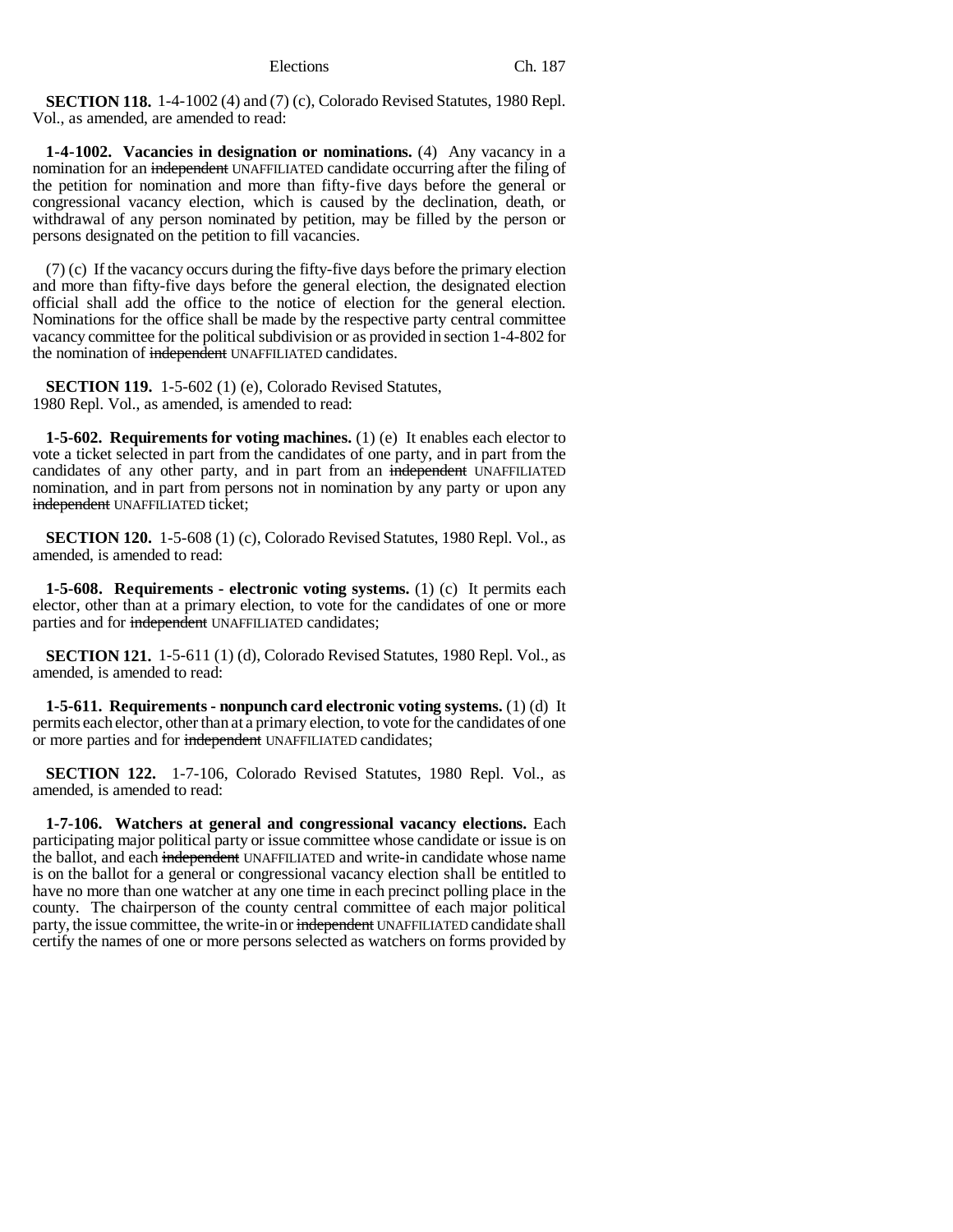the county clerk and recorder. The watchers shall surrender the certificates to the election judges at the time they enter the polling place and are sworn by the judges. This section shall not prevent party candidates or county party officers from visiting polling places to observe the progress of voting in the precincts.

**SECTION 123.** 1-12-117, Colorado Revised Statutes, 1980 Repl. Vol., as amended, is amended to read:

**1-12-117. Nomination of successor.** A candidate to succeed the officer sought to be recalled shall meet the qualifications of a party candidate or independent AN UNAFFILIATED candidate as provided in part 8 of article 4 of this title and shall be nominated by a political party petition or an independent UNAFFILIATED petition as provided in part 9 of article 4 of this title. In the case of a candidate for the office of county commissioner who is to be elected by the voters within a district, every petition shall be signed by at least one hundred registered electors within the district. In the case of a candidate for the office of county commissioner who is to be elected by the voters of the entire county and for any other county office, every petition shall be signed by at least one hundred registered electors within the county. In the case of a candidate for a nonpartisan office, every petition shall be signed by the number of registered electors required for the office in part 8 of article 4 of this title. The name of the officer who was sought to be recalled or recalled shall not be eligible as a candidate in the election to fill any vacancy resulting from the recall election.

**SECTION 124.** 1-45-103 (3) (a), Colorado Revised Statutes, 1980 Repl. Vol., as amended, is amended to read:

**1-45-103. Definitions.** As used in this article, unless the context otherwise requires:

(3) "Candidate" means any person who:

(a) Seeks election to any public office which is to be voted for in this state at any general election, school district election, special district election, or municipal election. "Candidate" also includes a judge or justice of any court of record who seeks to be retained in office pursuant to the provisions of section 25 of article VI of the state constitution. A person is a candidate for election if the person has publicly announced an intention to seek election to public office, has filed nominating petitions for public office in a nonpartisan election, has been chosen as a candidate of a political party after having won a primary election, has filed with the appropriate officer a nominating petition as an independent UNAFFILIATED candidate as provided in section 1-4-801, or has been chosen to fill any vacancy.

**SECTION 125.** 1-1-104, Colorado Revised Statutes, 1980 Repl. Vol., as amended, is amended BY THE ADDITION OF A NEW SUBSECTION to read:

**1-1-104. Definitions.** As used in this code, unless the context otherwise requires:

(49.5) "UNAFFILIATED" MEANS THAT A PERSON IS REGISTERED BUT NOT AFFILIATED WITH A POLITICAL PARTY IN ACCORDANCE WITH THE PROVISIONS OF SECTION 1-2-204 (2) (j).